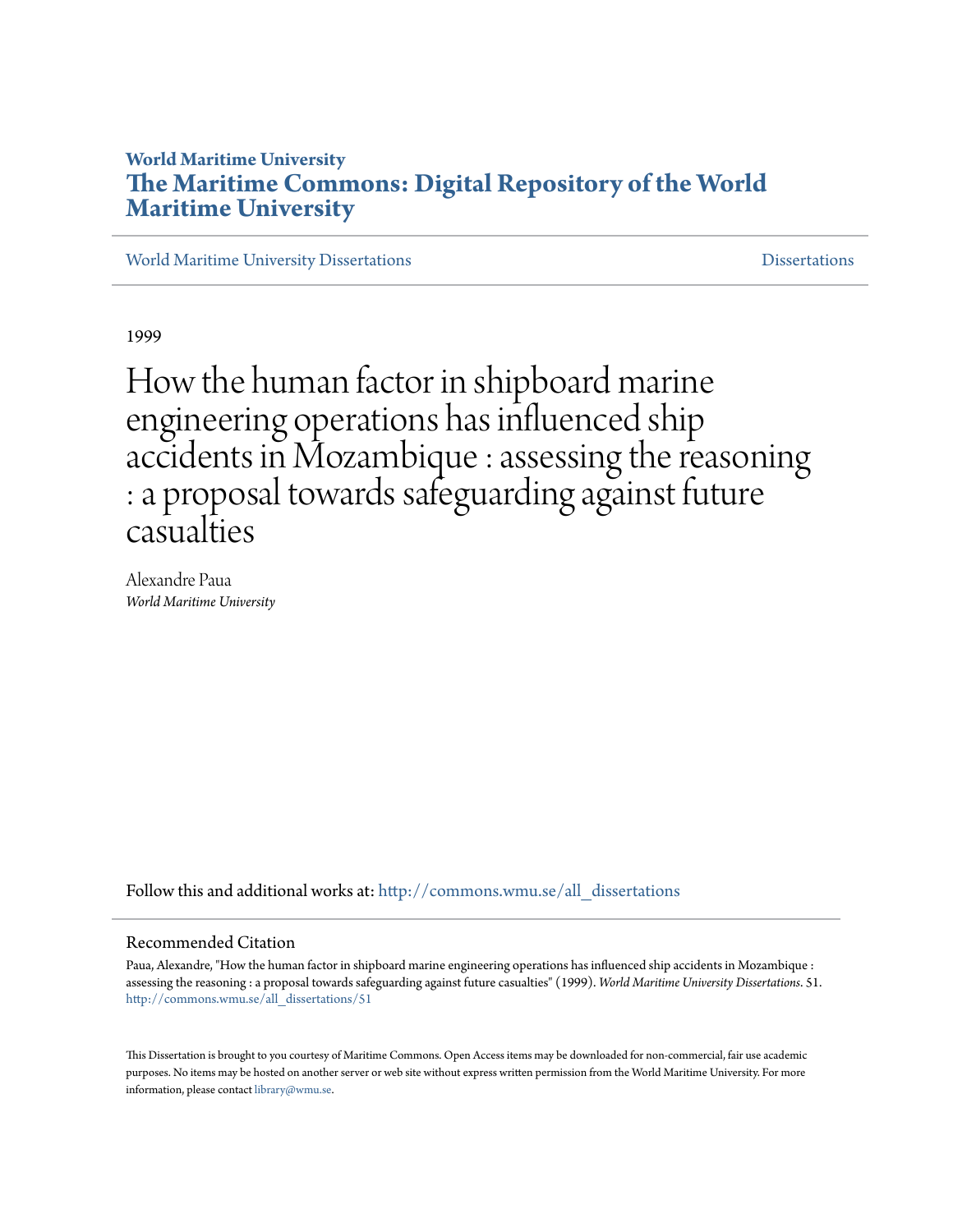

# **WORLD MARITIME UNIVERSITY**

Malmö, Sweden

# **HOW THE HUMAN FACTOR IN SHIPBOARD MARINE ENGINEERING OPERATIONS HAS INFLUENCED SHIP ACCIDENTS IN MOZAMBIQUE**

# **Assessing its reasoning: a proposal towards addressing safeguard against future casualties**

By

# **Alexandre PAÚA**

**Republic of Mozambique**

A dissertation submitted to the World Maritime University in partial fulfilment of the requirements for the award of the degree of

### **MASTER OF SCIENCE**

in

 **Maritime Safety and Environmental Protection (Operational Specialisation – Engineering )**

© Copyright Alexandre Paúa, 1999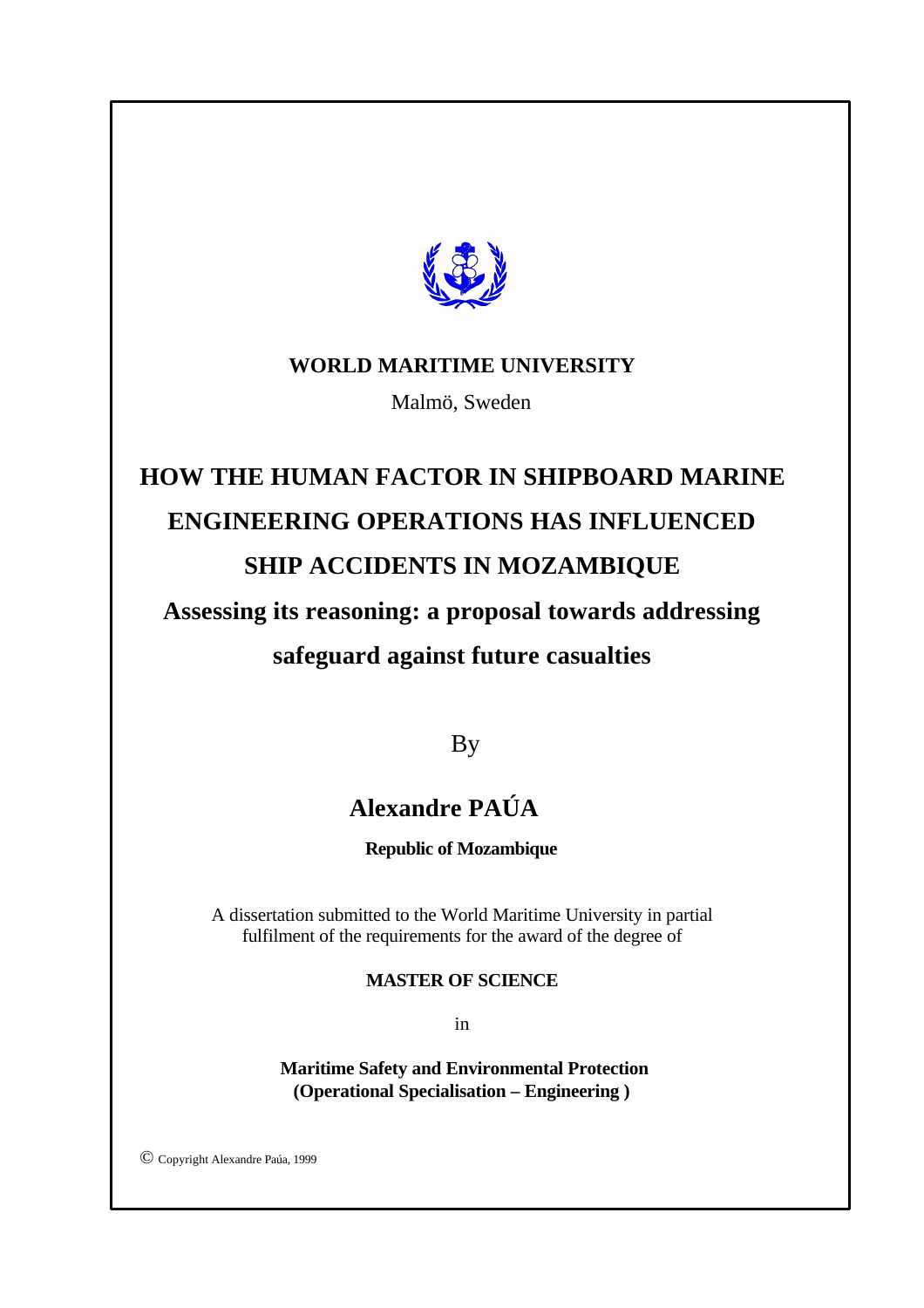#### **CHAPTER ONE**

**\_\_\_\_\_\_\_\_\_\_\_\_\_\_\_\_\_\_\_\_\_\_\_\_\_\_\_\_\_\_\_\_\_\_\_\_\_\_\_\_\_\_\_\_\_\_\_\_\_\_\_\_\_\_\_\_\_**

### **Introduction**

**\_**

It has already become a common understanding that the human factor has had major contribution behind most accidents at sea and Mozambique shipping is surely not an exception. The concept of human factor in many countries has very much been studied and its influence and behaviour is widely known in the maritime industry today. So, the purpose of this dissertation is to identify, analyse and assess the possible specific causes for accidents in marine engineering operations and how (where) the lack of safety interacts with the lack of commitment and perhaps the quality in the Mozambican case and propose appropriate and comprehensive approach to avoid recurrence.

Many studies have shown that the majority of maritime casualties are caused to a higher extent by the human error of one sort or another. It is to minimise these errors that the STCW Convention and the ISM Code were introduced. Therefore, while the STCW Convention's key points are that it emphasises on education and training of people as these are of a critical importance to develop the required skills and competence for safety at sea; the ISM Code focuses on the improvement of safety management skills of personnel ashore and afloat. The effective implementation of these two IMO instruments is in the end aimed at reducing the human aspect of accidents, thereby making shipping safer.

The dissertation is also intended to underline and clarify those aspects of safety which although need to be recognised and dealt with properly by the authorities in Mozambique, are however neglected and perhaps not tackled more seriously. Proper comparative study of the ship accidents provoked by the *people factor* on the world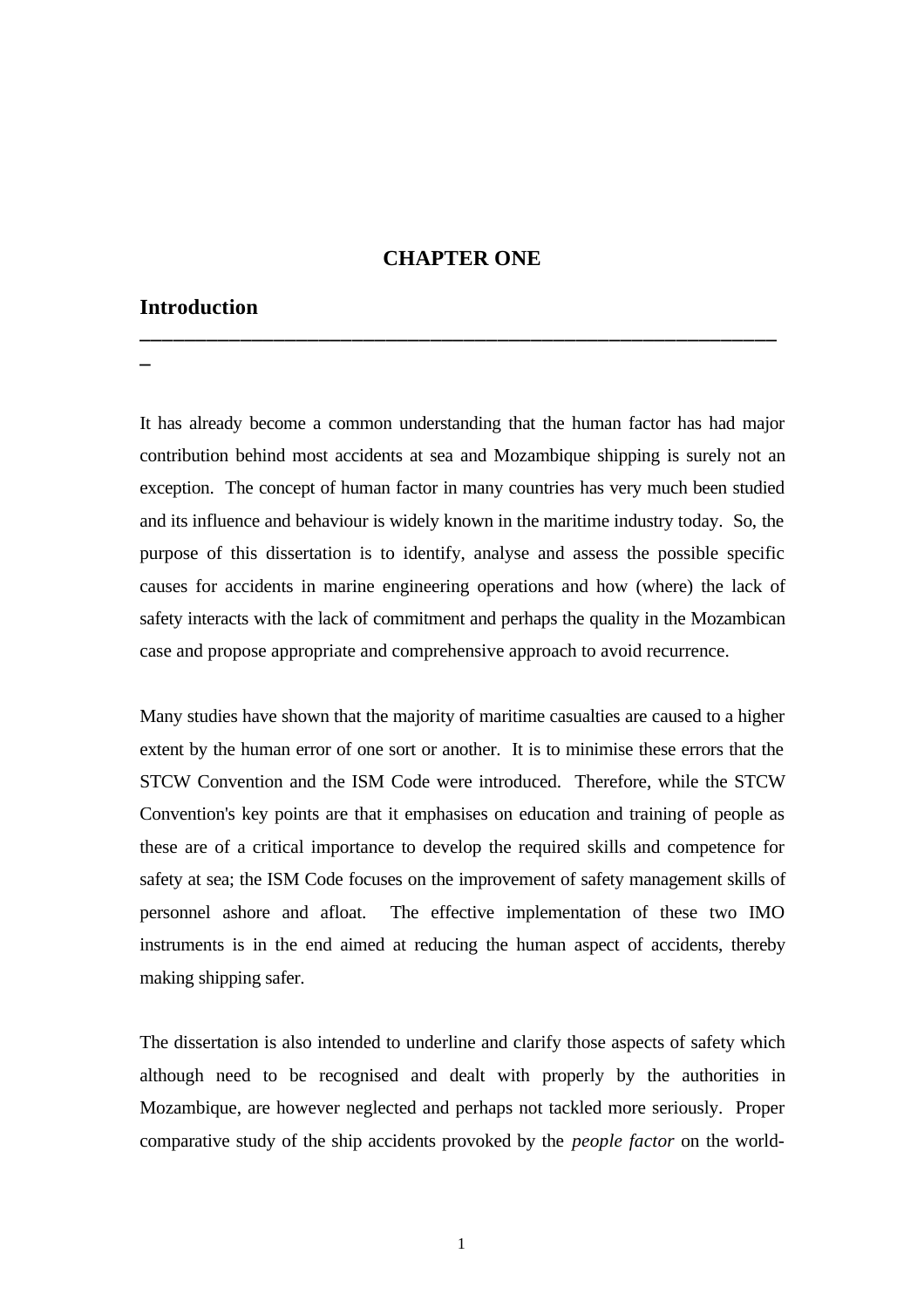wide basis can be helpful to understand the need for a proactive approach to the human factor element in marine engineering in Mozambique.

Based on the lectures at the WMU, research material available and personal experience, the project is divided into five chapters. In Chapter I, the introduction answers the need for selection of the topic, the purpose and goals, including defining and specifying the aspects which the dissertation will be about and the general views on the sources of the human factor contributing to casualties. Chapter II gives a background of the maritime industry in Mozambique and its approach to safety at sea outlining the main aspects that can influence safety at sea. In Chapter III, a comparative study of certain maritime casualties is made and the role of the human behaviour in marine engineering casualties is assessed. The Chapter IV takes a critical look at the outcome, deals with the reasons, including the managerial, operational and technical accomplishments for safety. Finally, conclusion and recommendations are proposed in Chapter V. Some statistical figures and tables are also used in chapters II, III and IV to sustain the analysis.

The Indian Ocean Memorandum of Understanding on Port State Control signed in June, 1998 of which Mozambique is a founding member will require not only implementation of the IMO standards, but also an adequate approach to safety at sea including focus on the human element emerging from the enforcement of synchronised and updated national laws.

In short, the dissertation is not intended to analyse and discuss concepts, but rather identify which aspects of human factor in marine engineering are applicable in Mozambique shipping and what measures would be appropriate.

#### **1.1 General Overview**

The loss of people, property and the damage to the environment makes safety at sea a common interest for society both privately and publicly. In particular, the human factor now is considered a very important component of safety wherever is the site of work.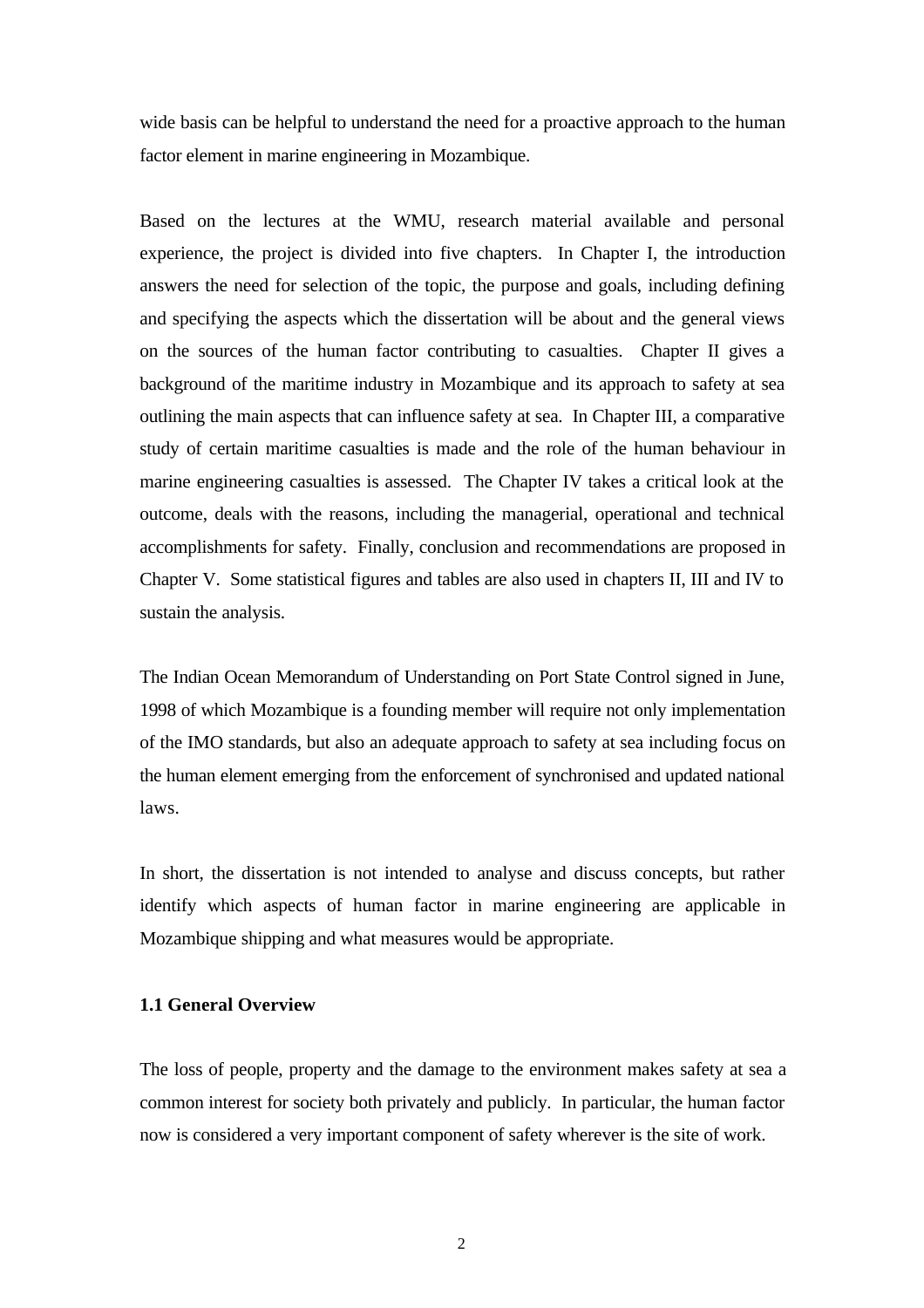The working conditions of the engineering officers in Mozambique, in addition to the fact that most of the ships at sea are difficult to operate, being relatively old and nearly to be scrapped, are the primary reasons for having chosen this topic. It is also the objective to identify the main implicit or explicit causes behind the accidents, which were primarily provoked by either equipment failure or engineering officer's error. R. Sunders and T. Weeler, who have studied safety management issues, concluded that almost all accidents are preventable…the weak link is still the human link. Even more, that in everything that we do as human beings there is a risk attached to it (handbook of safety management, pp 90, 173, 192-198). Therefore, there is a good reason for studying deeply this phenomenon to tackle it properly; given that the human factor is differently influenced by the cultural situation of each country.

The limited amount of information (material) available may however be a strong constraint. This constraint is a direct result of the fact that none has studied before, the human aspect of safety at sea as such in Mozambique. This being perhaps the first time that it is being dealt with as study subject. So, the project will limit itself to what is possible to say with reasonably scientific relevance in the described situation. Moreover, the study can be a medium (not an end) to deepen a specialised research in future with a view to draft a comprehensive approach to the human behaviour, particularly in marine engineering.

It is always said that *the engine room is the heart of a ship*. This could lead one to say whatever goes wrong in an engine room will determine the future operations of a ship. The blame for these breakdowns is to be equally placed on the participants involved in the design and operation of the engine room.

In summary, the goal in this work is to help the maritime industry improve from the engineering point of view the safety of performance at sea in Mozambique shipping industry.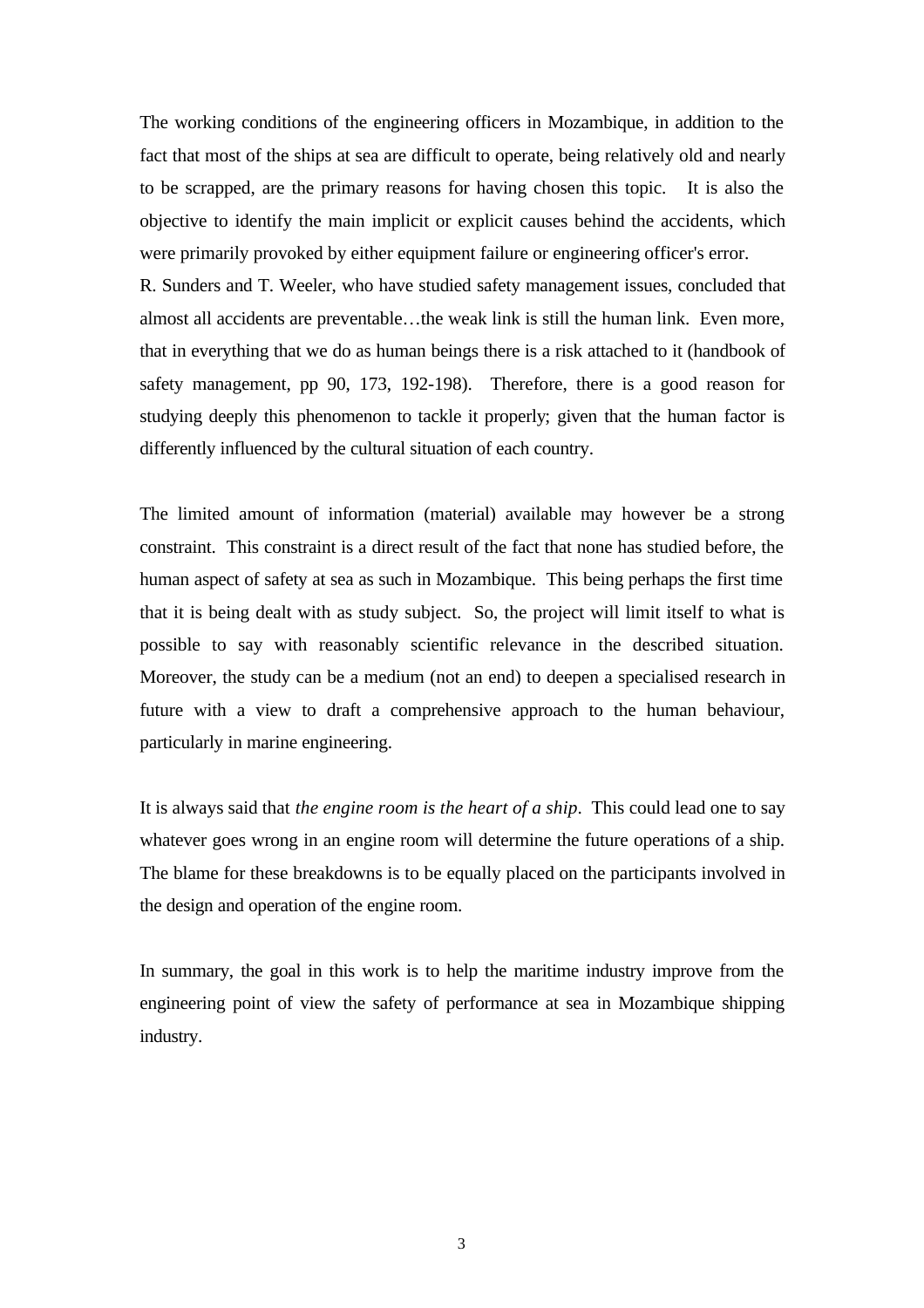#### **1.2 Human Factor Overview**

Defining human factor, which is the number-one subject of this work may be the best way to approach it before going into its main body. Many scholars have defined this in different ways depending of course upon the intended approach. Sanders and McCormick, for example, defined human factor as being something referring to *designing for human use*. A clear indication of this is perhaps what has been normal to hear in an engine room or elsewhere: *what a dumb way to design this; it is so hard to use! If only they had done this or that, using it would be so much easier.* This is a consideration by users as to how it should look and be used, to reach increasingly higher perfection. Therefore, it is an indication of human weakness or strength: an approach of the human factor. The alluded perfection can be in relation to human use, safety, decoration, quality, and others. It should, may be, added that human factor refers to designing for a perfect or to fit in its purpose, optimising working and living conditions.

Another definition for human factor is that *it focuses on human beings and their interaction with products, equipment, facilities, procedures, and environments used in work and everyday living. It emphasises on human beings and how the design of things influences people. It seeks to change the things people use and the environments in which they use these things to better match the capabilities, limitations, and needs of people* (Sanders, p.4).

Chapanis (1985) however seems to have summarised reasonably all these approaches into the following definition:

> "Human factor discovers and applies information about human behaviour, abilities, limitations, and other characteristics to the design of tools, machines, systems, tasks, jobs, and environments for productive, safe, comfortable, and effective human use".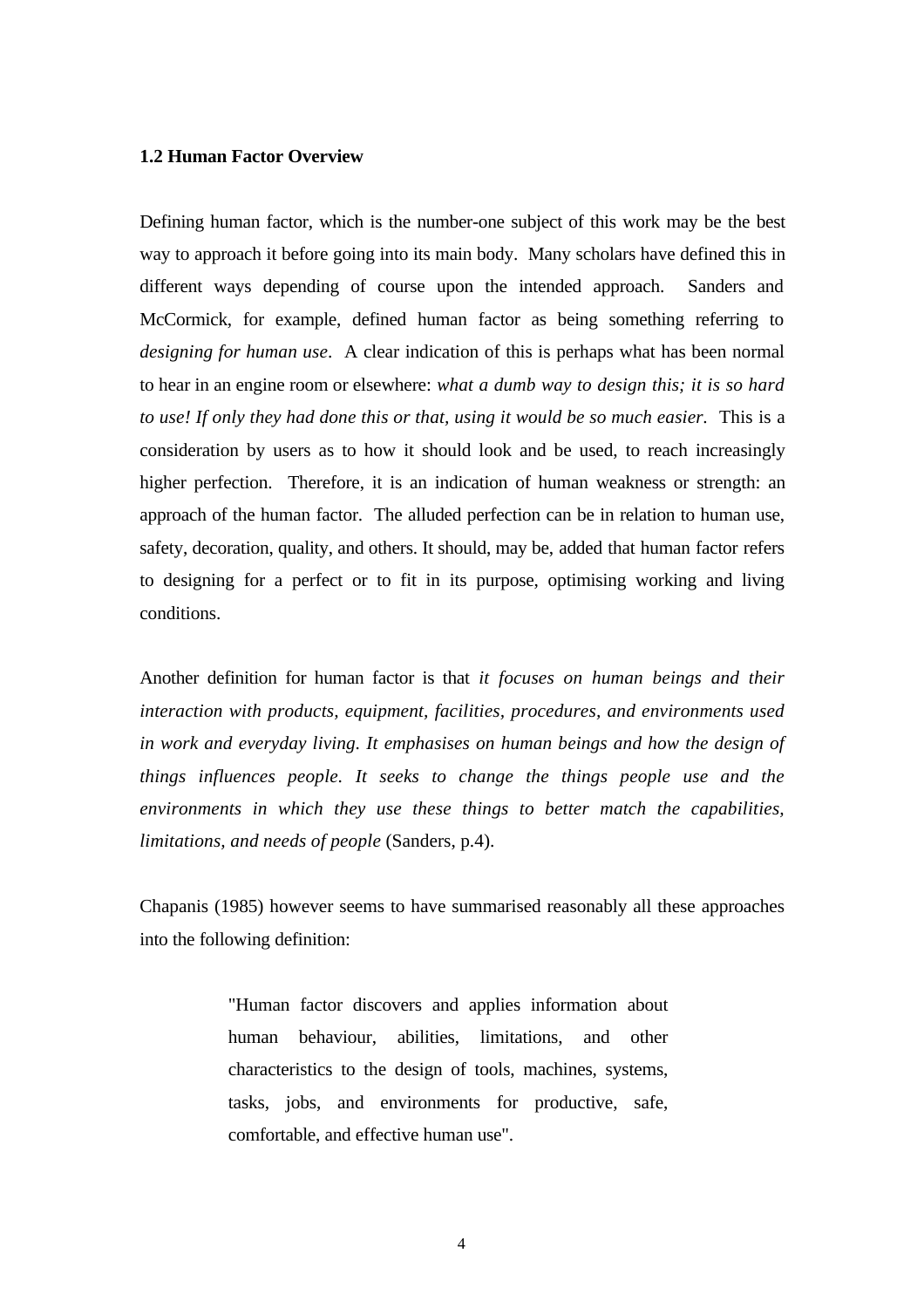The fact is that many expressions are used today to mean human factor, such as human element, human error, ergonomics, human engineering, engineering psychology, and others. Some people even distinguish between them. But, at least in practical terms and for the purpose of this particular work they mean the same thing. In addition to this, it is also important to note that the human factor covers a wide range of aspects, some of them are listed below:

- Fatigue
- **Morale**
- **Motivation**
- Loyalty
- Knowledge, skills and attitude
- Standards of Certification
- Conditions of Service
- Management Policies
- Working environment
- Language and Communication

This work is about how these and other factors influence the human behaviour and the accidents involving casualties in marine engineering operations on board ships in Mozambique. What are the sources of errors? Do fatigue, experience, communication have an influence at all?

When analysing the human factor in marine engineering emphasis lies both on people and on technical aspects involved. Here is where there is a tendency of addressing human factor as a blame that should necessarily be put on somebody. The aspects covering human factor listed above are unavoidably related to human beings. So, if nothing is done to minimise their effects we can expect what the situation is now and even worse. Emphasis should be put on preventing their adverse effects rather than on remedying.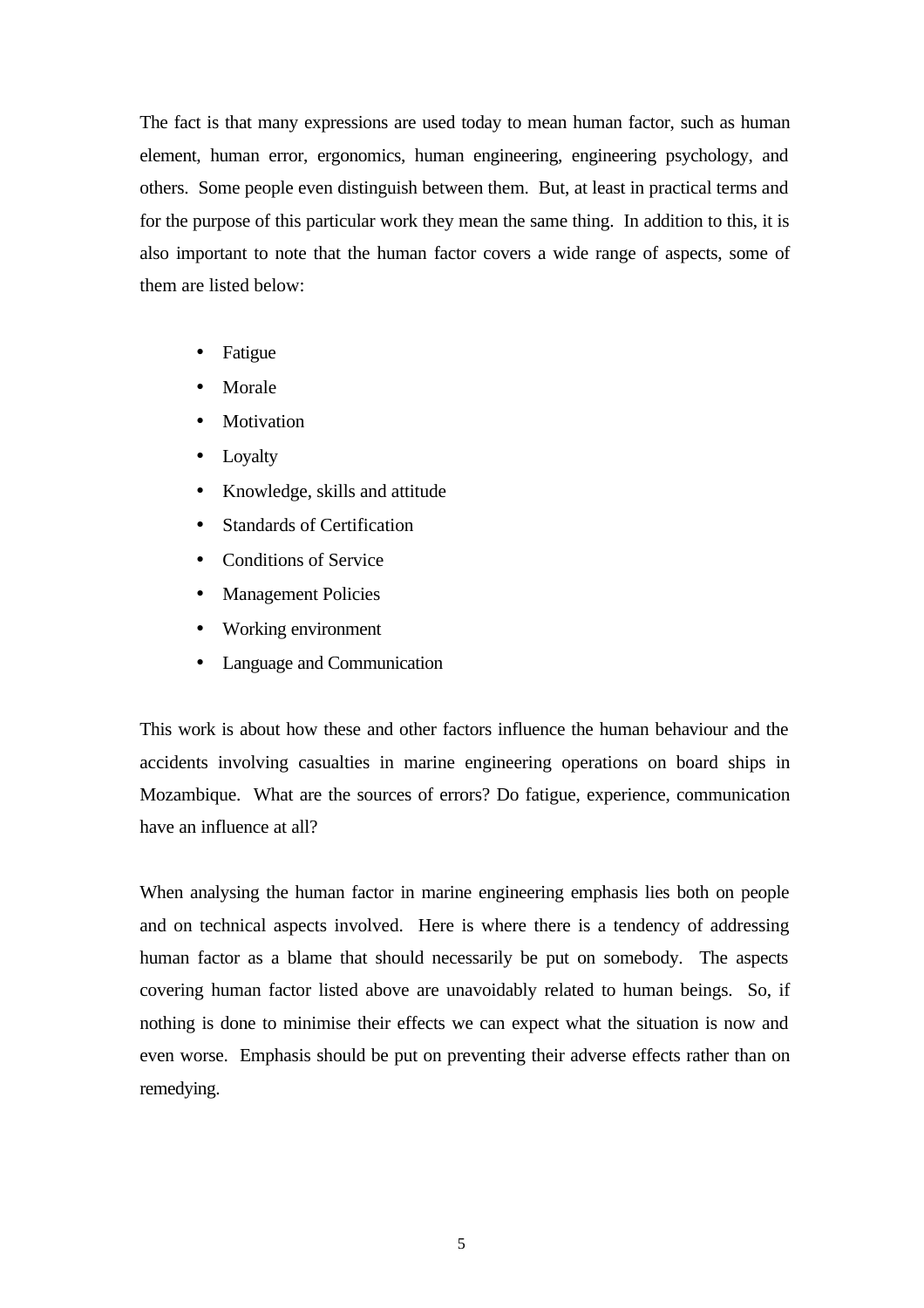### **CHAPTER TWO**

# **Present Maritime Industry Overview in Mozambique and its Approach to Safety at Sea**

#### **2.1 Overview of the Present Maritime Industry**

For the purpose of having full understanding of the ideas being discussed in this project, overview is given of the present stage of the maritime industry in Mozambique. As a result of continuous rise in maritime traffic, involving transportation of passengers, cargo and mainly increase in fishing activities and realising that existing level of authority for control of safety at sea was inadequate, the new structure of the maritime authority at the national level was established, in 1994.

The article 3 of the Decree  $34/94$  (September,  $1<sup>st</sup>$ , 1994) that establishes the so called SAFMAR (the Mozambique National Maritime Safety and Surveillance Administration) and its framework, states the following:

"It constitutes responsibility of SAFMAR to administer and control maritime activities within the waters under the jurisdiction of the Republic of Mozambique, along with:

- A. Exercising authority within the maritime jurisdiction areas, the lakes, rivers and the maritime public domain,
- B. Exercising control upon the vessels, national crews wherever they are as well as upon the foreign vessels within the territorial waters,
- C. Participating in the drafting of working rules in the maritime field and to ensure its implementation" (above is the English translation of the relevant portion of the Decree).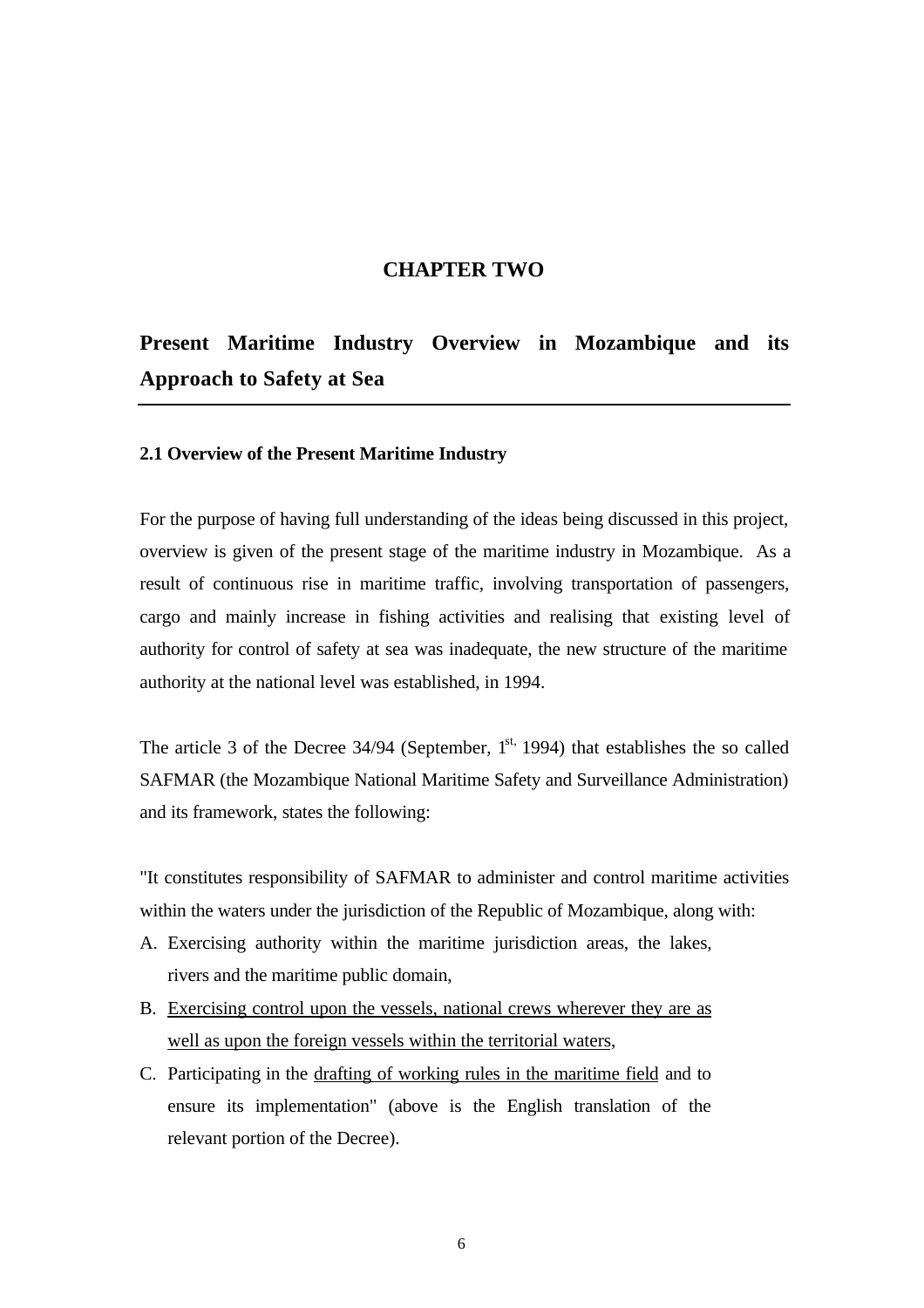A better structure that can enhance efficiency and effectiveness, safety at sea is very much dependent upon the human element. That is to say how human resources are motivated, educated and trained.

With particular regard to the human aspect, SAFMAR deals with it through its section for certification and seamen's registry, where a national record of the seamen is kept with their rank, level of education and training, experience and other such details. According to the invigorating Decree  $35/94$  (September  $1<sup>st</sup>$ ) in relation with STCW 1978, the following levels for engineer officers are recognised:

- Chief Engineer and  $1<sup>st</sup>$  Engineer, Class A (STCW regulation III/2) (Chefe de Máquinas e Primeiro-oficial de máquinas, grau A)
- Chief Engineer and  $1<sup>st</sup>$  Engineer, Class B (STCW regulation III/3) (Chefe de Máquinas e primeiro-oficial de Máquinas, grau B)
- Engineer Officer in charge of an engineering watch (STCW regulation III/4) (oficial chefe de quarto de máquinas).

For engineering ratings under the same Decree:

•  $1<sup>st</sup> Motorman (STCW reg. III/6 + 30 months sea service)$ (Primeiro motorista)

•  $2<sup>nd</sup> Motorman (STCW reg. III/6 + 30 months sea service)$ (Segundo motorista)

- Engine Seaman (STCW reg. III/ $6 + 24$  months sea service) (Marinheiro motorista)
- Engineboy (STCW reg. III/6 + 6 months sea service) (Ajudante de motorista).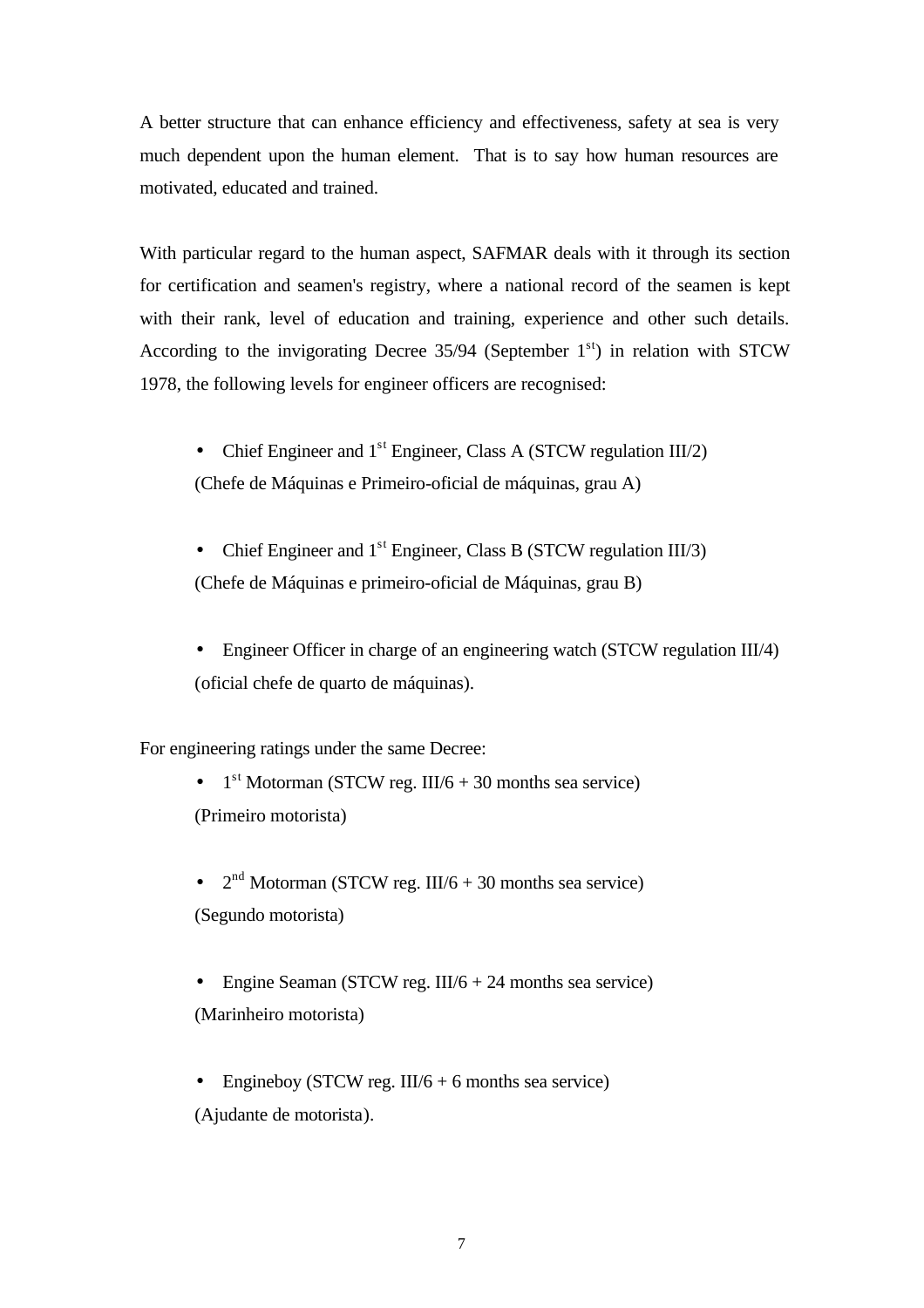#### **2.1.1 Maritime Education and Training**

Good manning is heavily dependent upon the training of the seafarers and their experience. According to a report on manning with reference to human factor, by one of the UK P & I clubs, manning has now become an increasingly important factor in the regulation of ships as required by international conventions. Mozambique has ratified most of the conventions regarding good manning, excluding the ILO Convention no. 147. The following relevant IMO instruments have been ratified:

- The STCW Convention (1978) amended in 1995 (certification)
- The International Safety Management Code (chapter IX of the SOLAS Convention)
- SOLAS 74 (new amendments).

The Mozambique Nautical college (ENM) is the only institution in charge of the maritime education and training for officers, and occasionally it also runs short courses for ratings to help the industry overcome shortages in skilled support level seafarers both for engine and deck departments. The younger practitioners mainly follow these courses and the companies do not normally include the older (who represent significant part of the support level seamen as demonstrated later). This is of course an undue practice on the part of the shipping companies. A good shipping company must invest in the long run on human resources and at the same time establish a reliable, effective replacement of seafarers retiring by those coming in. If the company chooses to keep older and experienced seafarers, it should then ensure their continuous training on board or elsewhere to keep up with the requirements. Taking the lesson of the UK P  $\&$  I club report, it is not necessarily true to say that substandard ships always have substandard crews. However, a substandard crew almost certainly means a substandard ship.

During the 1970s and 1980s, all shipping and fishing companies were owned in one way or another by the state, including the unique maritime college itself (ENM). The education at the college was complemented by the students' practical on job training onboard state-owned ships, without any difficulty. The field studies lasted until the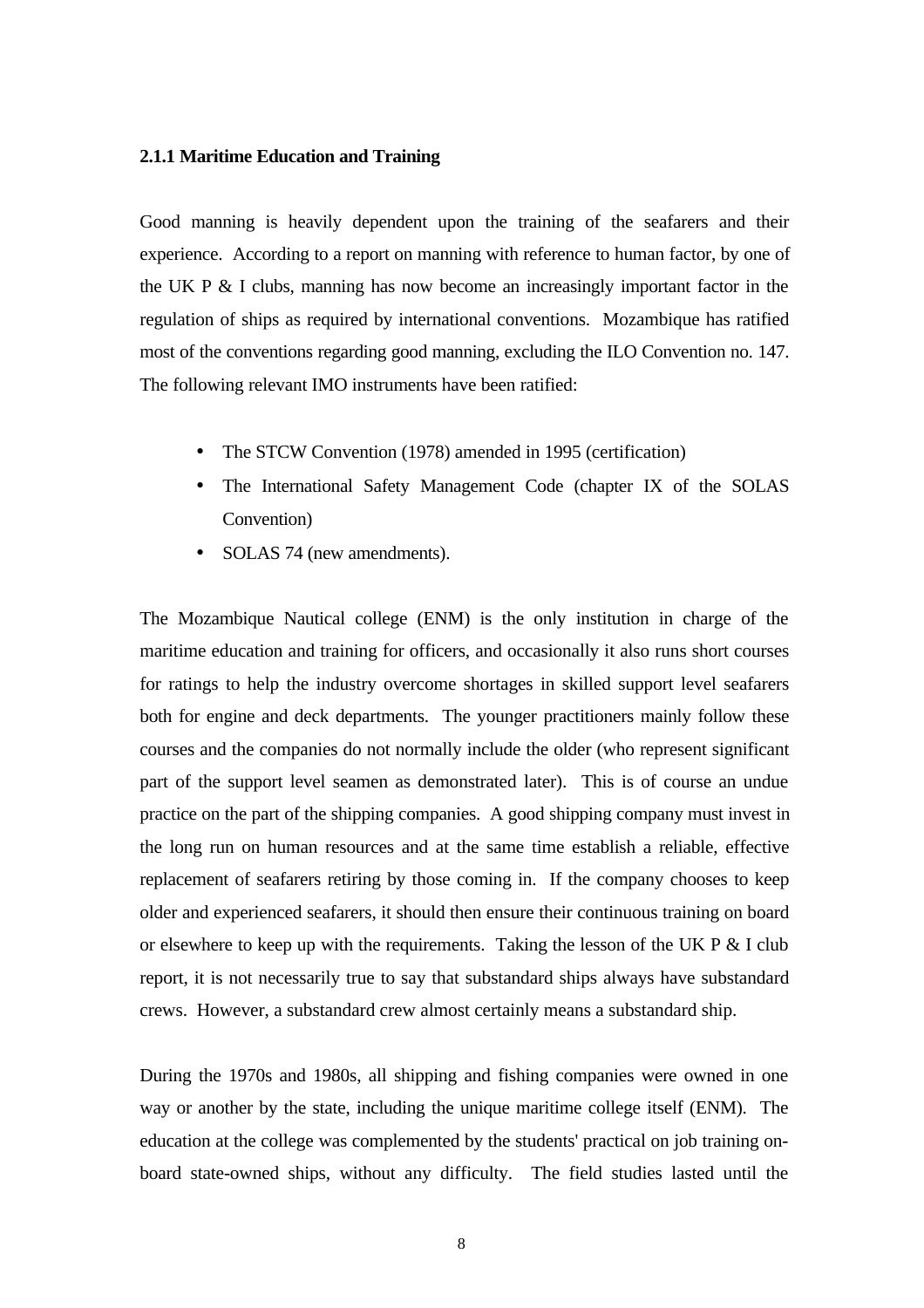students had fulfilled all education and training requirements established by the STCW 78 Convention of which Mozambique is a member since 1985 (BR, p.6). One of the requirements was to conclude the record book (designed together with the shipping companies and the college) with the supervision of a senior engineer officer on board.

At the end of the training, the Chief Engineer officer would sign on the record book assuring that the student is capable of carrying out basic level requirements and activities in an engine room. The record book was required to be concluded in this manner twice in students' education and training period: at *pre-sea* level when the student was preparing to join the college and at *post-school* level when preparing to graduate.

Nevertheless, all this has become difficult today, the shipping companies being either fully private or with the state shares at a symbolic level only. While the maritime college can cope with carrying out the theoretical education and training, putting the students on-board for their practical on job training however requires reaching tough agreements with the shipping companies. This has not always been possible.

The STCW 78 revised in 1995, requires in its Regulation III/1 paragraph 2.3 that:

"Every candidate for certification (as an officer in charge of an engineering watch) shall have completed approved education and training of at least 30 months which includes on-board training documented in an approved training record book and meet the standards of competence specified in section A-III/1 of the STCW Code."

In addition to this, the on-job training program including emergency drills are critically important for all seamen, specially the older ones who are not included in the short courses training intended to get them in touch with the day-to-day and emergency equipment. The older seamen represent major part of the auxiliary personnel in engine rooms, as it has been graphically demonstrated in 2.1.4.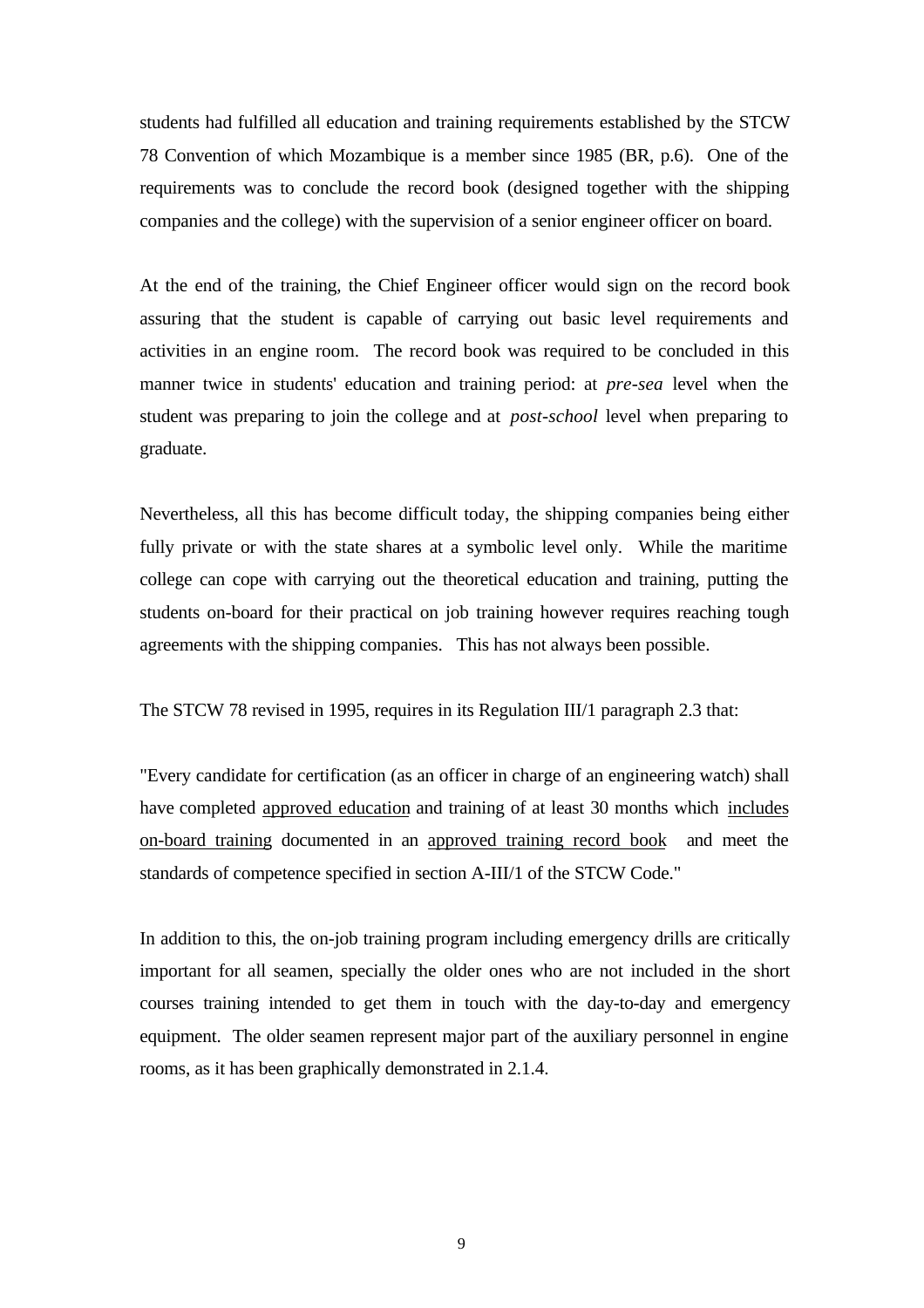On the other hand, given that the shipowners prefer to fly FOC flags on their ships (and they are surely free to do so) there is little that the Mozambique administration can do to control the education and training standards.

The manning procedures have also played a significant part concerning the human factor effect in ship accidents. The shipowner hires on his own whomever he is interested in. The participation of the Local Maritime Administration (LMA) during this process is at the time when the employed is to be registered on the ship's manning list. The registry will occur whenever the requirements have been fulfilled.

This process is good enough for the administration for ensuring that the crewing process follows the national and international instruments adopted. However, in the author's opinion, it may be necessary to improve it by creating private crewing agencies with full understanding of the invigorating manning requirements. They would need to be issued with an authorisation confirming their ability and knowledge of the relevant instruments to perform this job properly according to the national and international requirements. Further, they would need to be made responsible to make the administration aware through concerned companies, of any illegal act, if any, for appropriate measures.

#### **2.1.2 Standards of Certification and the national law**

The maritime education and training has gained its standards with regard to syllabuses on the world-wide scale after entry into force of STCW 1978. However, today it is widely acknowledged that the STCW 78 Convention left gaps leading to different interpretations. Mozambique implemented the Convention in 1985 through the Ministerial Diploma (DM) no. 17/85 (June,  $5<sup>th</sup>$ ). In 1994, this was changed into the invigorating Governmental Decree (DG) no.  $35/94$  (September,  $1<sup>st</sup>$ ) alluded before. The reasons so given for the change were as follows:

1. The DM no. 17/85 contemplated standards only for merchant marine officers. The ratings were only required to be issued with a seaman's book (renewed every 10 years) and no certification took place at their level, apart from the required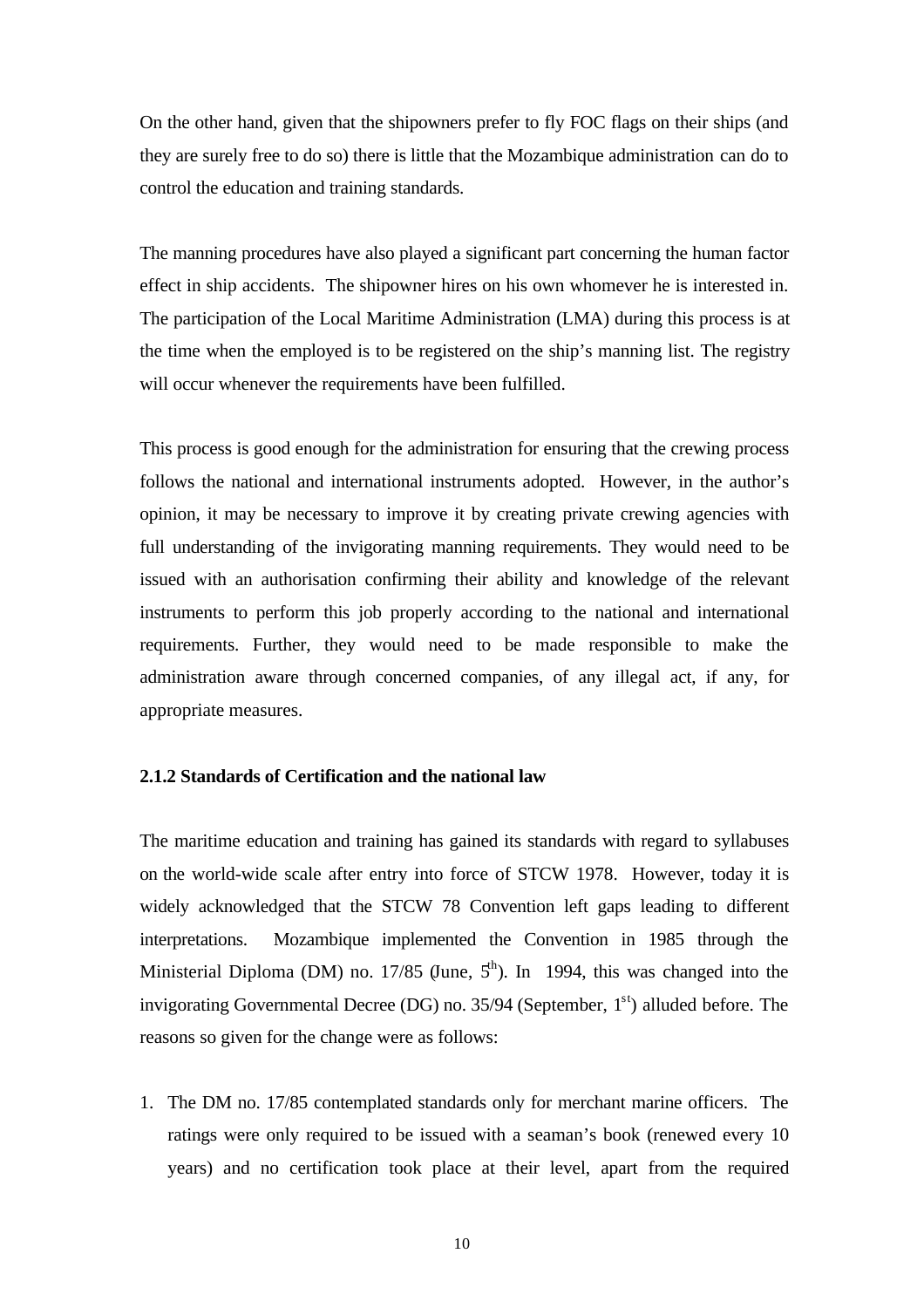examination at the time they were issued seaman's book. This document is mainly an administrative one, much more concerned with national laws. Therefore, the amendments undertaken in 1994 were to consider the need for a comprehensive act that would include all certification for all the seafarers regardless of their rank, to upgrade them for the international requirements.

- 2. The DM of 1985 left major gaps. One of which is mentioned in the above paragraph. Even the 1994 Decree is not specific regarding the gaps referred to. However, the enforcement of the STCW 1995 amendments which entered into force later are also to be considered to bridge the gaps. It is to be remembered that years before the adoption of the amendments their necessity were widely acknowledged.
- 3. After a certain period, the DM of 1985 became even obstacle to the development of the merchant marine labour qualifications. The DM should have addressed the problem of the old legal system to avoid ambiguity in its interpretation.

One fact mentioned above, which is also relevant and is directly implying on the seafarers, including the engine room personnel is the old national maritime legislation in force in Mozambique. Following are some of the most directly related provisions:

- General regulations for local maritime administrations (LMAs), in force since the end of last century, including several amendments, and
- Regulations for seamen's registry (RIM), in force since the 1930s.

In many cases, these regulations go against the present day spirit of the maritime qualifications and skill development of the Mozambican seafarers having been drafted in a colonial view. For example, according to the invigorating regulations for seamen's registry, sea service completed by nationals onboard foreign vessels is not considered relevant for the purpose of enhancing rank. Such provision finds no back up either in any of IMO instruments or in any other national maritime law.

The STCW 78 itself was prone to varying interpretations worldwide which were recognised by the IMO. In 1995 IMO adopted the amendments to STCW 78. The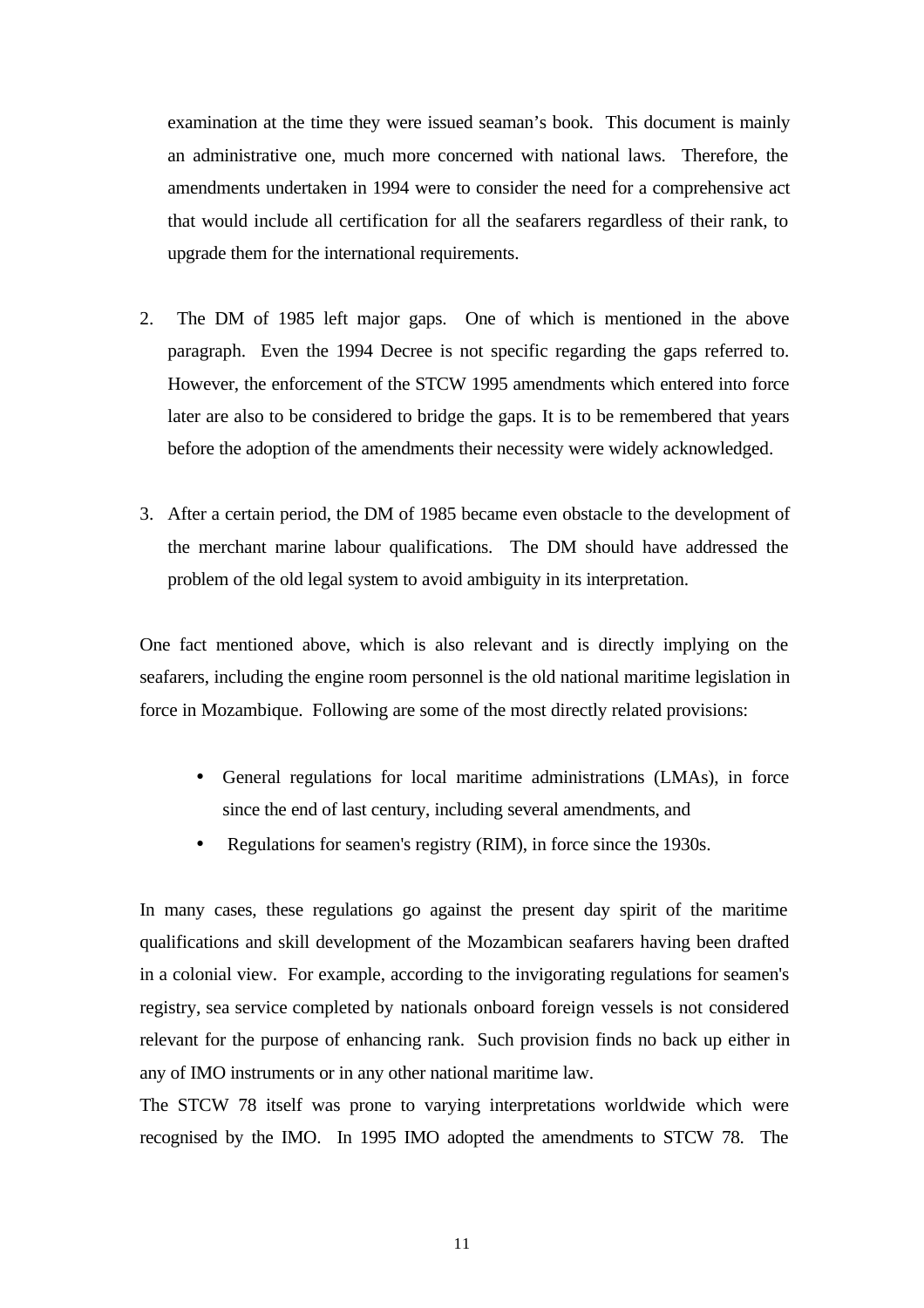revised Convention, STCW 95 is already in force since August 1998, but Mozambique is still now, as this dissertation is written, hardly working onto its implementation.

#### **2.1.3 Working Conditions, morale and motivation**

Some of things that strongly influence the performance of human beings at work are surely the working conditions, morale and motivation (see Appendix 'Human Element Analysing Process Flowchart). It has been common for shipowners to acquire old ships, nearly to be scrapped and put them sailing in Mozambique. Furthermore, the low salary structure, the long working periods, very often of 12 hours a day during sailing, to which the seafarers are subjected, lead to many problems. With this scenario fatigue is unavoidable and morale and motivation, factors directly related to these working conditions, suffer. It is not difficult to imagine that the people in these circumstances work under heavy stress.

Moreover, as it was alluded in the report of the joint session of the joint MSC/MEPC Working Groups on the human element and on formal safety assessment, "as fatigue increases, the brain appears to fall asleep involuntarily, against the will of the operator, especially (but not exclusively) when his performance demands involve sustained attention and monotony; thus the effects of fatigue on performance are based in changes in brain function." This demonstrates how fatigue is very much linked with the brain performance, leading one to fall asleep; a situation that must be avoided at all cost. Among other things the report concludes that the following aspects are direct effects of fatigue on performance:

- 1. When a person is suffering from fatigue, his or her performance on the job will be affected.
- 2. During night time hours, and to a lesser extent during the mid-afternoon dip, most types of human performance, whether manual dexterity, mental arithmetic, reaction time, or cognitive reasoning, are significantly impaired.
- 3. Fatigue affects the ability to judge distance, speed and time.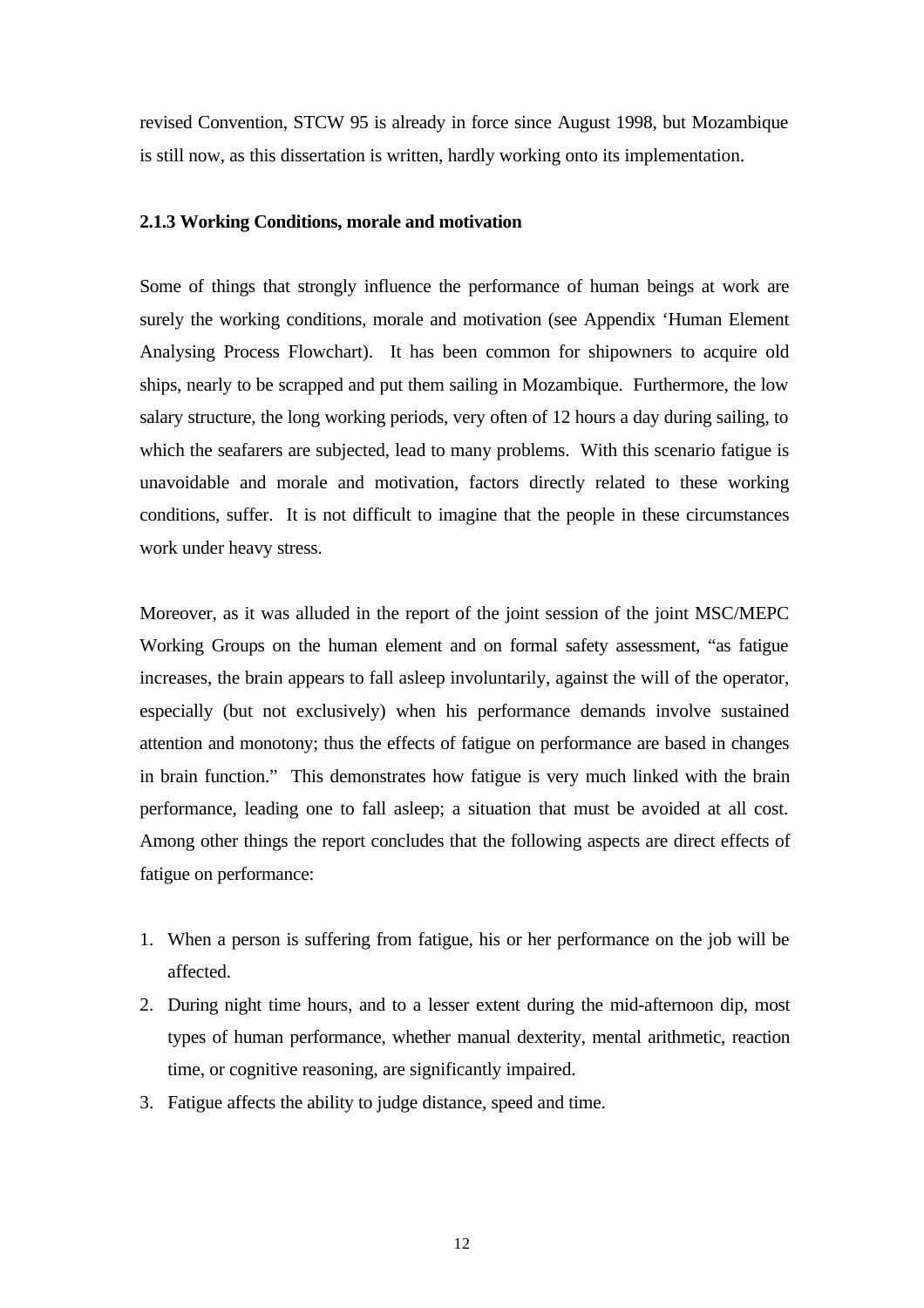Furthermore, the problems related to attention and 'perceptual errors' by seafarers may be connected to ageing in addition to capability for a duty.

One good example of this, studied at the DMI, is the influence of duration of a watch (Control Panel monitoring) which varies according to the percentage of signals that are detected on the screen. As a result, the number of contacts tends to fall within a matter of 3 hours. This means that if a man is put on watch for 6 hours as it happens in several cases in Mozambique, the watch will only be effective during the first half and for the next half he will be almost ineffective. This should be considered when allocating work to the seafarers.

#### **Graph 1**





*Source: Psychology of Human Factor, by Michael May, DMI*

The influence of duration of watch (Control Panel monitoring) on the percentage of signals detected on the screen

These are perhaps the reasons why the STCW Convention provides for some precautions within the companies and the ships. In fact, the regulation III/1 of STCW deals with fitness for duty, and sets the standards as follows: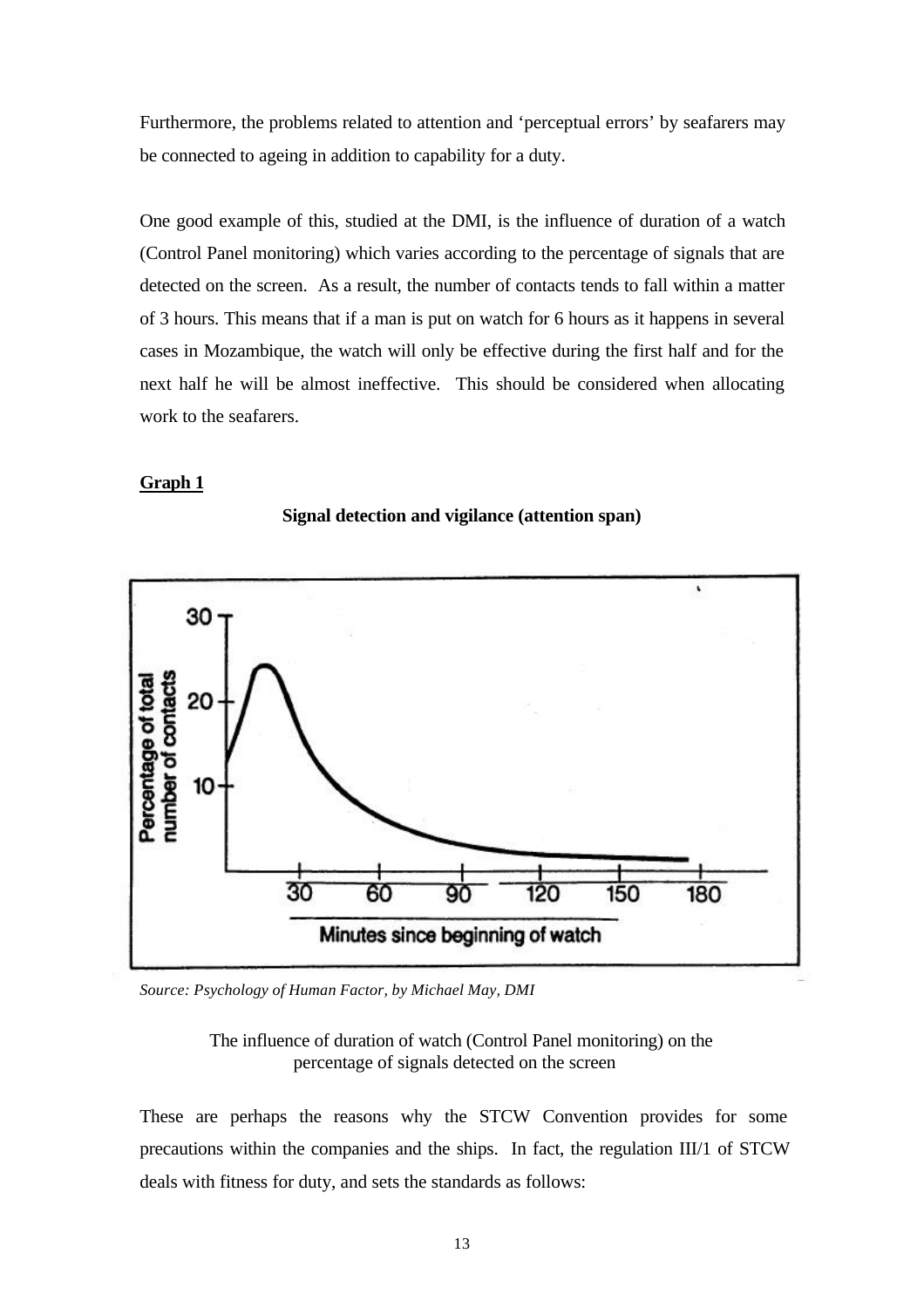"Each administration shall, for the purpose of preventing fatigue:

- 1. establish and enforce rest periods for watchkeeping personnel; and
- 2. require that watch systems are so arranged that the efficiency of all watchkeeping personnel is not impaired by fatigue and that duties are so organised that the first watch at the commencement of a voyage and subsequent relieving watches are sufficiently rested and otherwise fit for duty."

Manning, qualifications of the crew, number of crewmembers, its composition, personnel culture, working language, medical conditions, and competence are considered to be of a critical importance. So, by strictly following the ratified STCW provisions the administration can ensure that problems related to fatigue can not be alluded in accidents.

Other aspects discussed in this item come under the umbrella of ILO Conventions, some of which Mozambique has not yet ratified. Those are minimum standards for medical examination, prevention of accidents, accommodation of crews, food and catering, and others. But, not being party does not impede the country from enforcing them on a national level and for the purpose of safety. In fact, some of these requirements are part of national maritime legislation being implemented since the colonial period. Another reason for implementing this is the upcoming Indian Ocean MOU on Port State Control where surely the *no more favourable treatment clause* will be one of the requirements. So, Ships flying Mozambican flag will not be exempted from the requirements comprised in ILO conventions.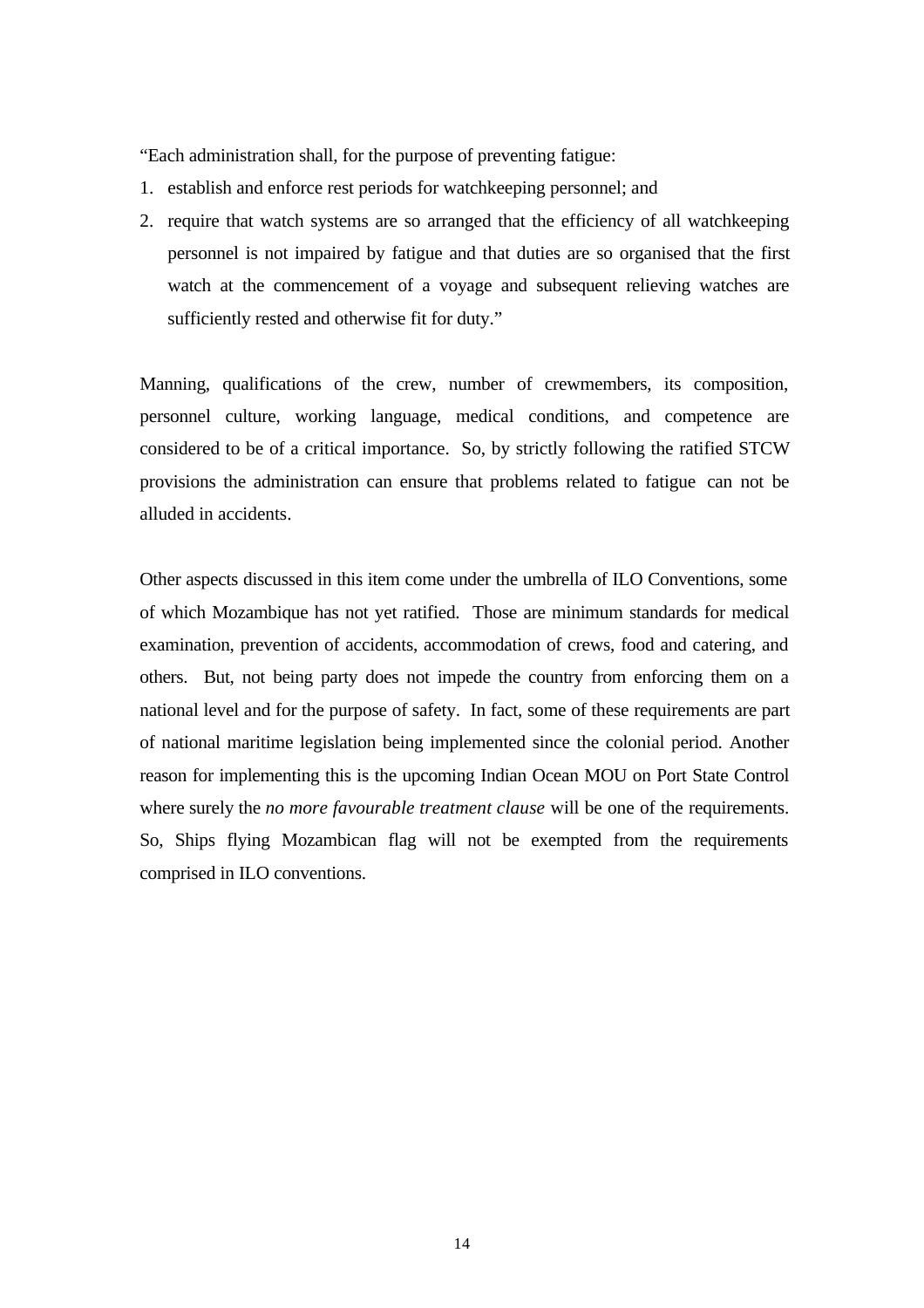| <b>Convention</b>                   | <b>Ratification date</b> | <b>Status</b> |
|-------------------------------------|--------------------------|---------------|
|                                     |                          |               |
| C1 Hours of work (Industry)         | 6 June 1977              | ratified      |
| Convention, 1919                    |                          |               |
| C17 Workmen's Compensation          | 6 June 1977              | ratified      |
| (Accidents) Convention, 1925        |                          |               |
| C18 Workmen's Compensation          | 6 June 1977              | ratified      |
| (occupational diseases) Convention, |                          |               |
| 1925                                |                          |               |
| C122 Employment Policy Convention,  | 23 December 1996         | ratified      |
| 1964                                |                          |               |

#### **Status of ILO relevant conventions in maritime field in Mozambique**

*Source: ILO web page: http://www.ilo.org*

However, in the author's opinion, regarding influencing aspects of human behaviour, there are, yet to be ratified by Mozambique some critical ILO instruments that are listed below:

- Convention 73, regarding medical examinations;
- Convention 109, regarding wages, hours of work;
- Convention 133, regarding crew accommodation;
- Convention 134, regarding prevention of occupational accidents; and
- Convention 147, regarding (minimum standards) merchant shipping.

Another important aspect, yet in the opinion of the author is the ships' origin. A company like NAVIQUE has just scrapped or about to scrap ships acquired from several and different countries. The difference in origin may not be very important for the navigational aspects of a ship; but, for engineering aspects it is certainly critical, especially when the crews are moved from ships to ships in a matter of months.

The electrical plant on a Russian or Hungarian ship, for example, has shown to be widely different from that of ships built in Spain or even in Japan, in terms of their operations. Examine the following table concerning some of the ships scrapped: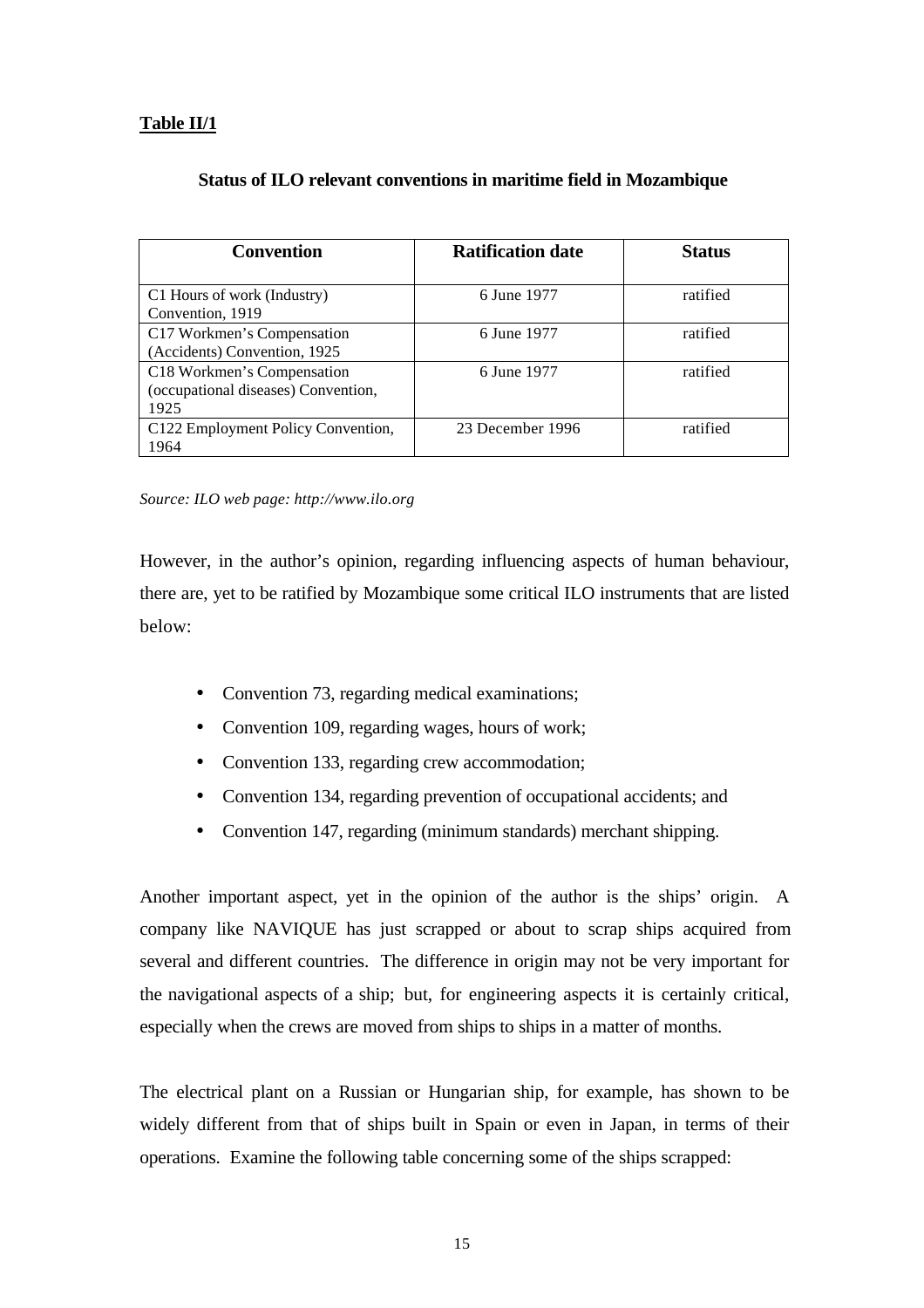#### **Table II/2**

| Name of ship     | <b>Year built</b> | Origin/country  | <b>Brand/Main Engine</b> |
|------------------|-------------------|-----------------|--------------------------|
| LUGELA           | 1974              | Spain           | Deutz 358                |
| <b>INHARRIME</b> | 1974              | Spain           | Deutz 358                |
| <b>LICUNGO</b>   | 1966              | Hungary         | Lang 8Id3, srf           |
| <b>CHINDE</b>    | 1966              | Hungary         | Lang 8Id3, srf           |
| <b>POLANA</b>    | 1966              | The Netherlands | <b>Deutz</b>             |
| N'GURI           | 1977              | Spain           | BMV, 8NVD 48             |
| <b>LUGENDA</b>   | 1977              | Spain           | BMV, 8NVD 48             |

#### *Source: SAFMAR, section for ship surveys, 1998*

Examining carefully the Table II/2, it can be seen that although a normal lasting age for a ship is at least 25 years, four of the ships were scrapped even before that age. One reason for this is bad maintenance, both for hull and machinery. The factors fatigue, low morale and bad maintenance that can lead ships to be prematurely scrapped, these very reasons can also lead to an accident and vice versa.

#### **2.1.4. Age and Experience**

When Mozambique got its independence in 1975 the sea traffic of Mozambican ships went quickly down, as a direct result, among others, of shortages of officers who were Portuguese and left Mozambique shipping services. Prior to 1975, higher maritime education and training was not in principle directed to indigenous people. To keep the shipping operations going, the government then took measures to employ foreign officers on its ships simultaneously establishing a core maritime training centre in 1977 which came to be the maritime college (ENM) in 1985. The movement of seafarers after independence did not however involve ratings who were nationals employed since the colonial period. This is probably why there has been a prevailing tendency towards having older people employed as support level seamen in engine rooms compared to engineering officers. According to the SAFMAR data available to date, 20% of the auxiliary personnel in engine rooms are between 51 to 55 years old whereas only 7% of engineer officers are of that age profile. This can be demonstrated in the following graph, where the different bands of age are as follows: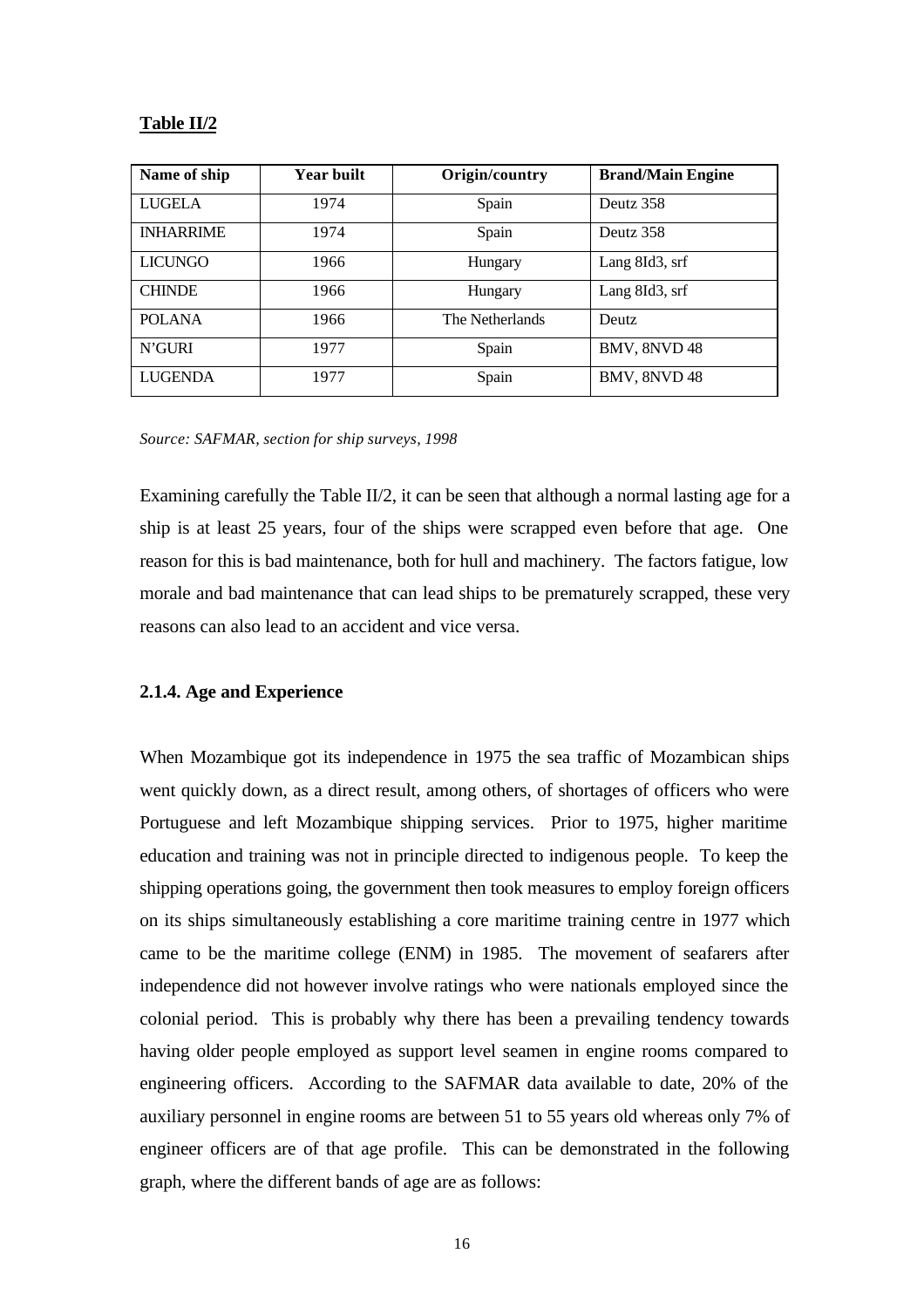- Band 1 Under 25 years old
- Band 2 between 26-30 years old
- Band 3 between 31-40 years old
- Band 4 between 41-50 years old
- Band 5 between 51-55 years old
- Band 6 over 55 years old

#### **Graph 2**



**Age profile of engine seafarers**

*Source: SAFMAR, section for certification and seamen's registry*

A quick study of this data will lead to a conclusion that the replacement process is ineffective. In other words, the number of younger auxiliary people getting in is far smaller compared to the number of people retiring. Another reason that leads to this situation is the fact that there is no training school for ratings in the country. As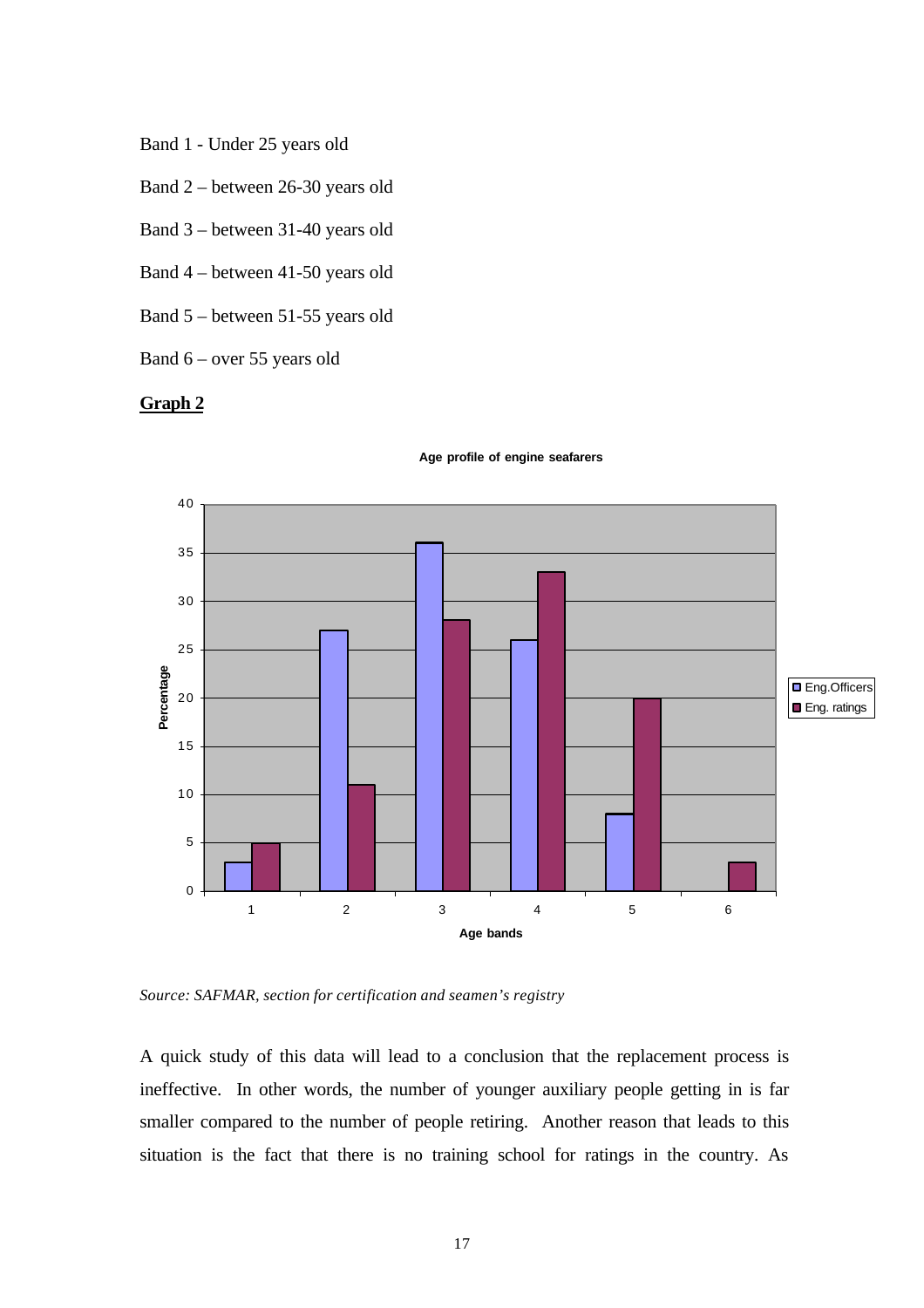mentioned before, occasional short courses are provided by the maritime college for ratings when they are requested and paid for by shipping companies. However, it can also be that the shipowners have preference to older ratings either because not only they can pay them less but also they have much experienced persons for work because of their longer career.

In fact, auxiliary people who are on their job since last 30 years are certainly more experienced in their duties than the officers considering the long period in the career. Taking random samples of 40 engineer officers and 40 engineering ratings, the scenario found was as the table II/3 shows below with respect to the period they joined the sea career.

#### **Table II/3**

| Rank/Period       | 1965      | 1975       | 1985       | 1995     |
|-------------------|-----------|------------|------------|----------|
| Engineer officers | $0\%$ (0) | $7\%(3)$   | 56%(22)    | 37% (15) |
| Engine ratings    | 58%(23)   | $28\%(11)$ | $10\%$ (4) | $4\%(2)$ |

*Source: SAFMAR, section for certification and seamen's registry, 1998*

What is addressed in the previous paragraph may not be totally true if taken into consideration that of the problems facing the shipping industry was due to the lack of corresponding rewards and incentives. So, the relatively easy access to job on land by officers than their colleagues at lower level could be pointed. The smaller number of officers working onboard in the age bands of 5 and 6 may respond to the position demonstrated in the graph 1, for which the author calls for attention. This shows that old ratings keep working onboard for longer periods of their lives. The age and experience can influence both positively and negatively. What is required is to make sure that those performing their duties are reasonably able as far as safety is concerned. Similarly, the manning procedures play a significant role not only in minimising the problems related to age, but also concerning the need to minimise the human factor effect on accidents. While manning ships, the agencies and companies must ensure compliance with the STCW 95 requirements concerning manning.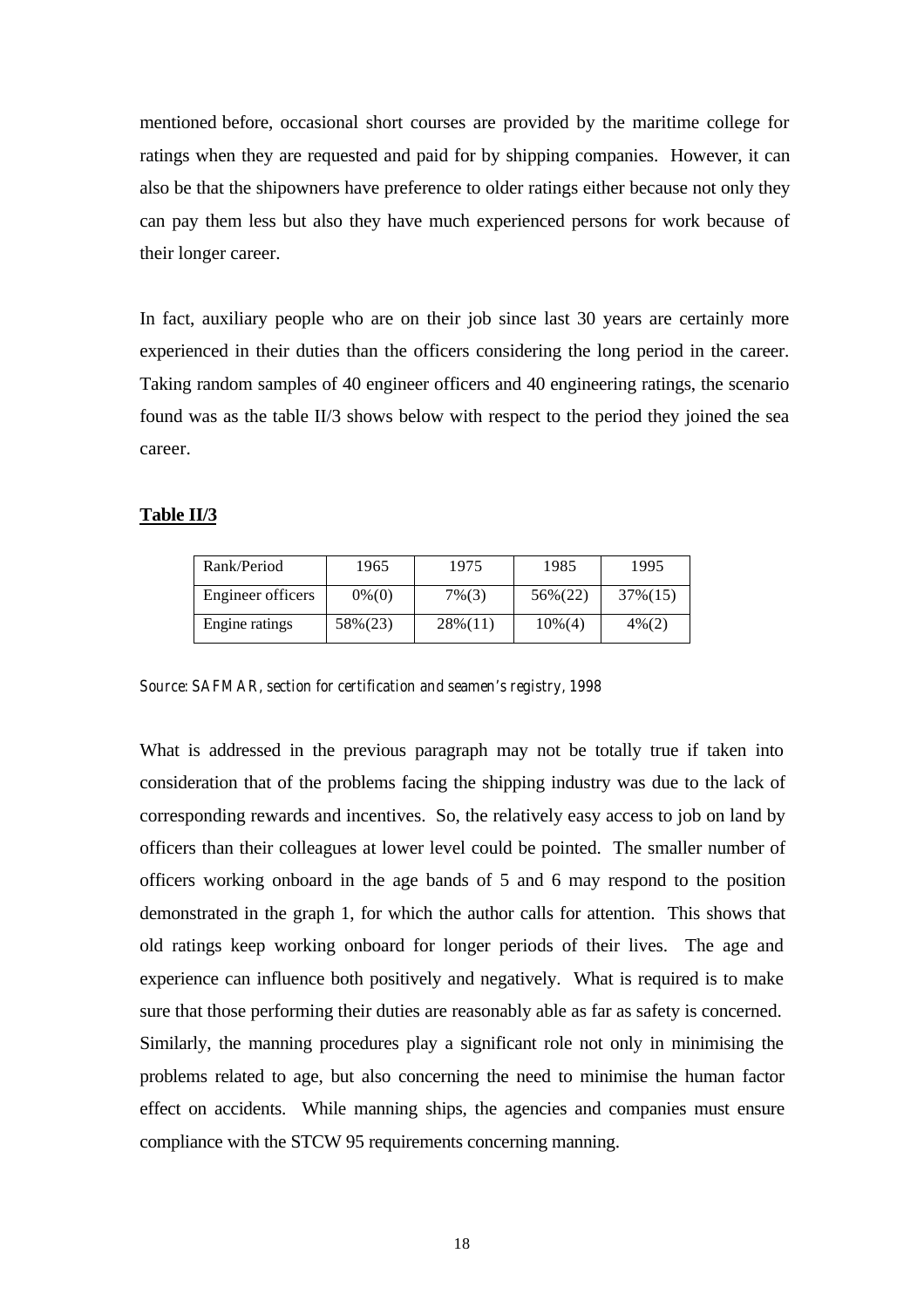On the other hand, as demonstrated in a study by Michael May, of the Danish Maritime Institute, errors are classified in four different dimensions:

- Skill-based error (e.g. slips, lapses)
- Rule-based error (e.g. wrong rules, misapplication of rules)
- Knowledge-based error (e.g. biases, mistakes, and symptoms)
- Violations (e.g. exceptions, routines, and sabotage)

Within the skill-based error types these could comprise, in the opinion of the author, the error resulting from the age-related problems such as poor eye sight reflexes, inflexibility, lack of vigour, and others such as lack of training. The comparison between the age pattern of seafarers world-wide and those in Mozambique clearly shows that whereas the Mozambican engineer officers follow almost the world's pattern of age profile, the situation seems different in case of ratings, where the Mozambicans tend to be older as it is demonstrated bellow.

#### **Table II/4**

| Age bands | <b>Officers</b> |                   |       | <b>Ratings</b>    |  |
|-----------|-----------------|-------------------|-------|-------------------|--|
|           | World           | <b>Mozambique</b> | World | <b>Mozambique</b> |  |
| Under 25  | 8 %             | 3 %               | 10%   | 5 %               |  |
| $26 - 30$ | 15%             | 27 %              | 16%   | 11 %              |  |
| $31 - 40$ | 31%             | 36 %              | 30%   | 28%               |  |
| $41 - 50$ | 28%             | 26 %              | 26/   | 33 %              |  |
| $51 - 55$ | 10%             | 8 %               | 9%    | 20 %              |  |
| Over 55   | 6%              | $0\%$             | 5%    | 3 %               |  |

**Comparison of Age of Seafarers (World-Mozambique)**

*Source: BIMCO, 1997, and SAFMAR's certification and seamen's register section*

#### **2.1.5 Language and Communication**

Regarding communication aspects of the human factor, it seems irrelevant for the purpose of this subject if it is considered that not many foreign people are employed on Mozambican ships with whom communication has been or can be a major problem. In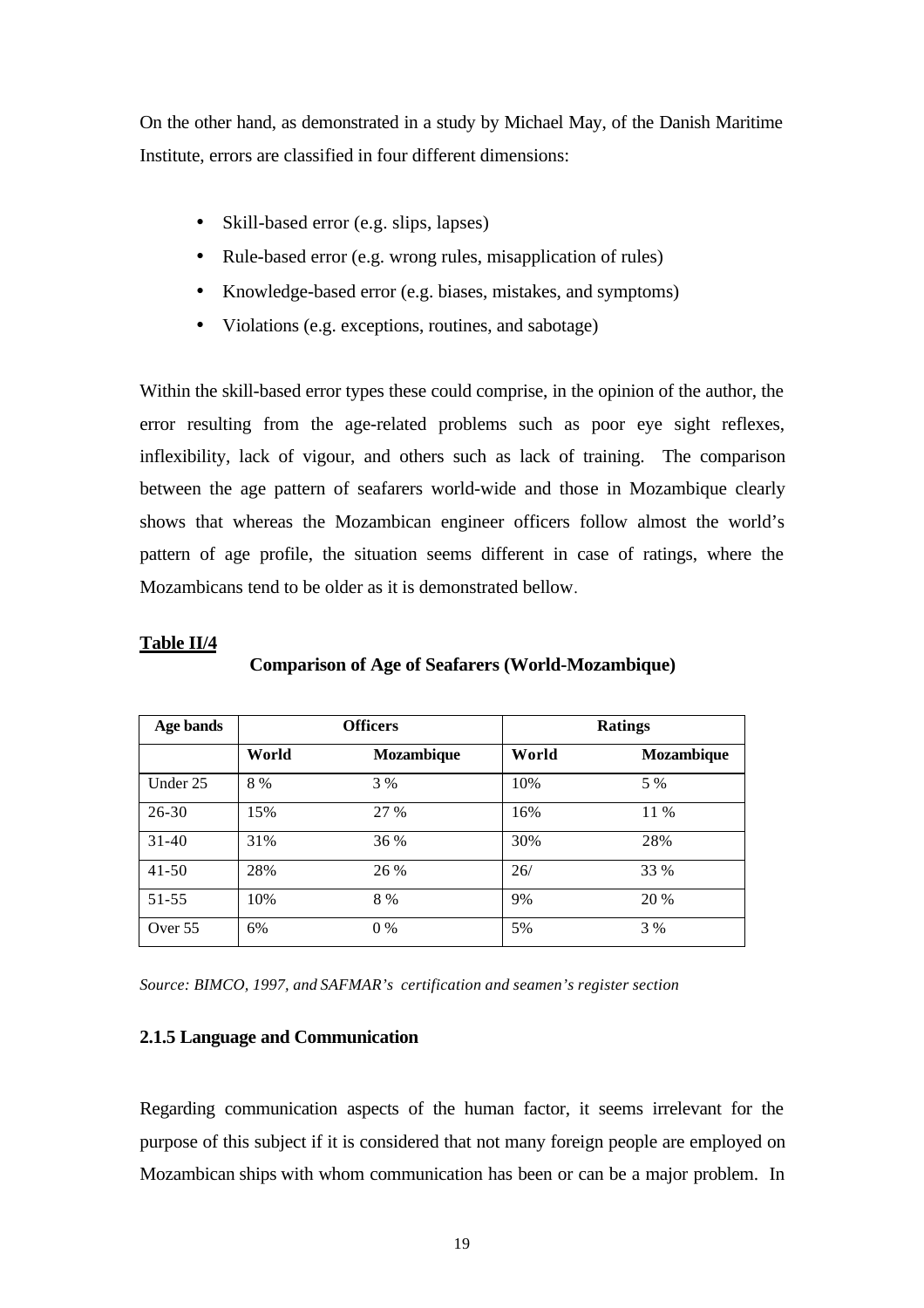fact, the shipping companies have not employed significant foreign crew and further they are engaged in traffic, which is limited mainly to the defined cabotage borders. However, attention should be paid to the fact that not many seafarers or shipping managers have realised the problem that it can be there due to lack of good flow of information among the involved people in the net. One of the UK P & I Club report on human factor mentions that "in some quarters in recent years, it has been suggested that a range of serious risks can be attributed to mixed crews". That is not the case here. Nevertheless, the same report states: "while it cannot be denied that mixed crews present problems not found among crews of a single nationality with a common language, such assumptions may be proved to be too simple." And it continues "the fact that so many ships are crewed in this way itself argues against such conclusions."

Many scholars today are bringing all this about. In fact, Jerry Dzugan, in his invaluable work on *Cross cultural communication: implications for maritime mariners,* mentions That "mariners work in one of the world's most international environments" and he calls for "a need to educate them fully in aspects of cross cultural communication to ensure safer and more effective shipping". He added value to the debate pointing out eleven cultural barriers that he considers to often get in the way of effective communication with a great impact on marine safety.

Although the Mozambique shipping industry does not face the problem of mixed crews, the communication problems still exist, which may be due to the power difference, cultural backgrounds and traditions. For example, a ship where the Master, because of differences in opinions with the personnel, communicates with the Chief Engineer or the crew through the Mate and avoids direct dealing. It is not necessary to say this is unacceptable. Differences in opinions in general is one of that aspects that are very much common onboard ships in Mozambique leading to non-effective communication among the key crew members. This is a matter for both the management and the Safety Management Certificate (SMC) and Document of Compliance (DOC) issuing authority to take measures against.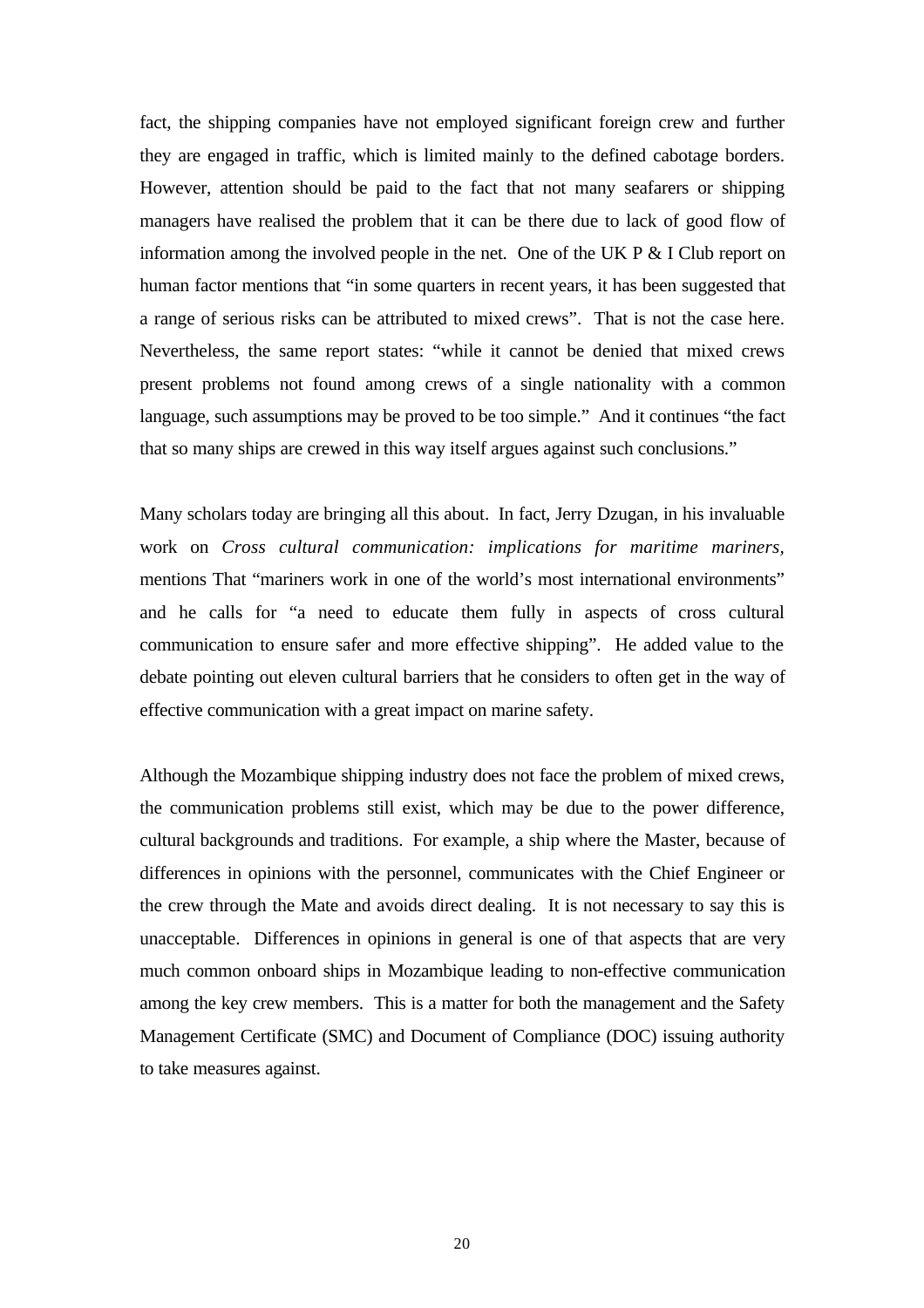In the author's opinion, neither of this can however be taken as a serious challenge in an environment of a single nationality with a common language, which would be applicable to the present question.

#### **2.2. Quality and safety in management policies and operation of ships**

In Captain Jan Horck's opinion, a demonstration of quality is becoming a condition of doing business in the maritime industries and that choice elevates quality requirements. It would be to add that quality also has much supplementary benefit besides increasing safety and improving an overall operational performance. Indeed, demonstration of quality classifies those that are competent from the others and gradually quality brings its own reward.

Investment in training to keep staff updated contributes to quality and pays for itself. The final result will take to cost reduction of an implemented quality management system. As the ISM and STCW 95 recommend, there is a need for company loyalty and continuity of staff on board ships. This goes back to the question of familiarisation, experience, and effective communication among the crew members required from the personnel on the ship where they perform. Hence, it is considered to be a very important ingredient in quality assurance required for all institutions involved in maritime education and training. The requirements for quality and documentation of training under the STCW regulation 1/6 and 1/8 forces administration, training institutions and company to be in control of all competence building activities. In addition, the documentation and these procedures must be approved by the Administration in order to be a part of the professional education.

Moreover, with the ISM Code and the STCW Convention so nicely harmonised, it is necessary to document training related to STCW in the ISM safety management system (see Appendices C and D). In other words, the fact that these two instruments have common goals, the STCW requirements regarding this aspect can be integrated and documented into the procedures and requirements of the safety management system. When the company has implemented and is operating a formal training system within its SMS, it would hardly be practical to maintain voluntary company training outside the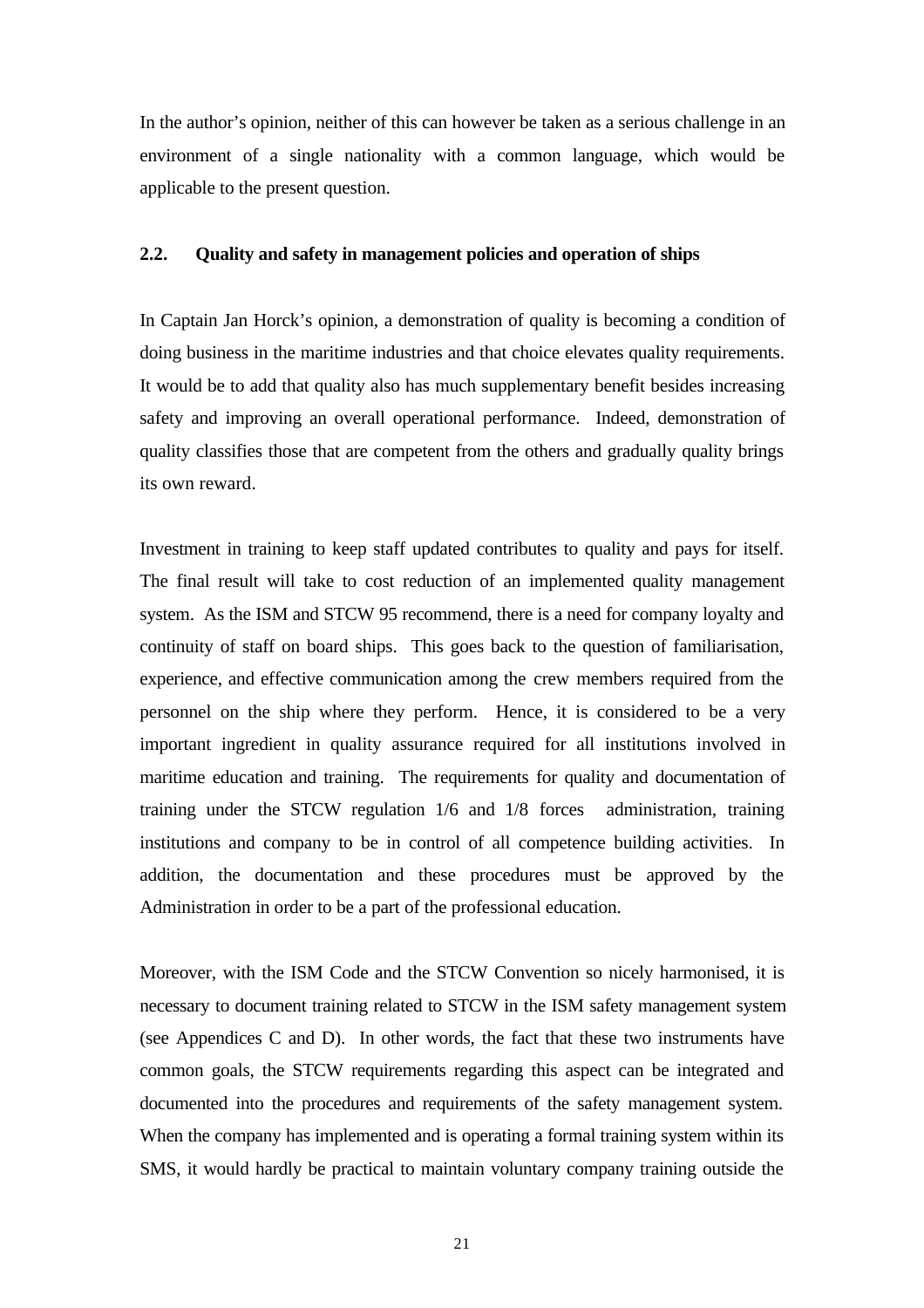scope of the SMS. The STCW Convention shifts a major part of the responsibility for competence building related to professional certificates over to the shipping company, as more and more of the training is to be done in-service. The fact, however, is that without top management's attention and commitment, the implementation of STCW 95 and ISM Code are likely be less effective, more costly and time consuming, and hence will reduce the company's competitive advantage. So, even in Mozambique it is better that the companies move towards the implementation direction.

Enforcing the STCW and ISM Code is not all. A quality assurance scheme should be considered not only as a requirement for the maritime college (ENM), but also, as a system to be consistently established in all governmental and private organisations related to ship operations. Consistently because it should be a system of which feedback should be seriously taken into consideration for re-examining their contents. Prof. Mottram warns that "the objective of a quality system should certainly not be seen as increasing bureaucracy. On the contrary, defining processes and procedures should be seen as a golden opportunity to simplify things, and more importantly, push decision making down the organisation." In fact, the risk for heavier bureaucracy has to be recognised when evaluating the need for these schemes. On the contrary, this requires innovation and need for a proactive attitude. In the opinion of Prof. Mottram, "true quality can only come from giving people not only procedures, but also authority." To satisfy the Administration's demand, some shipping companies may feel tempted to nominate people for certain alluded tasks without necessarily giving them the authority they need to act. This will not produce desired results. Secondly, there should be right persons for the right positions to give them the required authority.

As specified by the ISM Code, for example, on ships there is required designated person (DP) with authority and direct access to the highest level of management. His specific task is monitoring the safety and pollution prevention aspects of the ship operation. In the author's opinion, the DP ought to be a person with shipboard knowledge and experience. In the case of Mozambique, many of the shore-based personnel in most shipping companies have no background of maritime subjects and this makes the management in general and safety management in particular difficult as required today by international instruments. A change towards appropriate and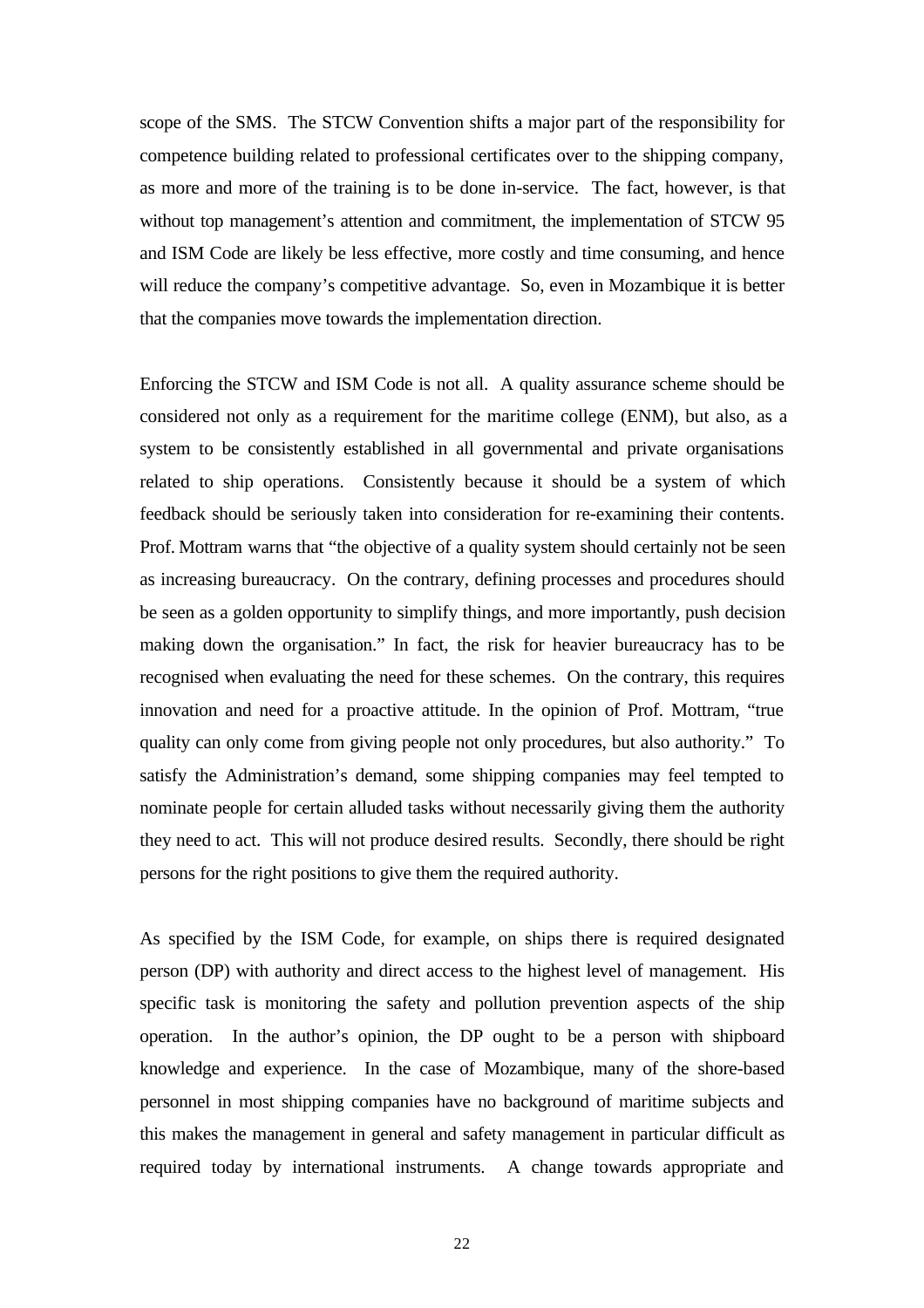'exceptional' people will have to take place by either training the employed or by hiring suitable people accordingly.

If quality is defined as being best satisfaction of customer's requirements at the lowest cost (ISO 9000 series); safety is defined as having control over accident risks and damage costs; and environmental protection is defined as reducing and avoiding harmful effects by different means; one can affirm that the three concepts are interconnected in a way that they all aim at reducing risks and improving the performance of shipping trade and therefore they have the same priority. Hence quality is important and comes hand in hand with safety and accident prevention which is the subject here.

As more and more companies today are finding that certification is a requirement for obtaining critical contracts, it has to be assumed that quality standards are there to help for a better quality management and for the industry to reduce casualties. Mozambique, audits are usually conducted at the Administration and if they are taken seriously they will become, after a certain period of time, a culture, a day-to-day tool for work and management in that governmental office. But, this move should also go on to encouraging the companies themselves in the industry to enforce quality systems and the administration to make sure that these are in place and seriously tackled.

In Sweden, for example, shipping companies are successfully implementing this strategy. The Swedish shipping company Concordia Maritime AB is one example of that and the sketch below describes this.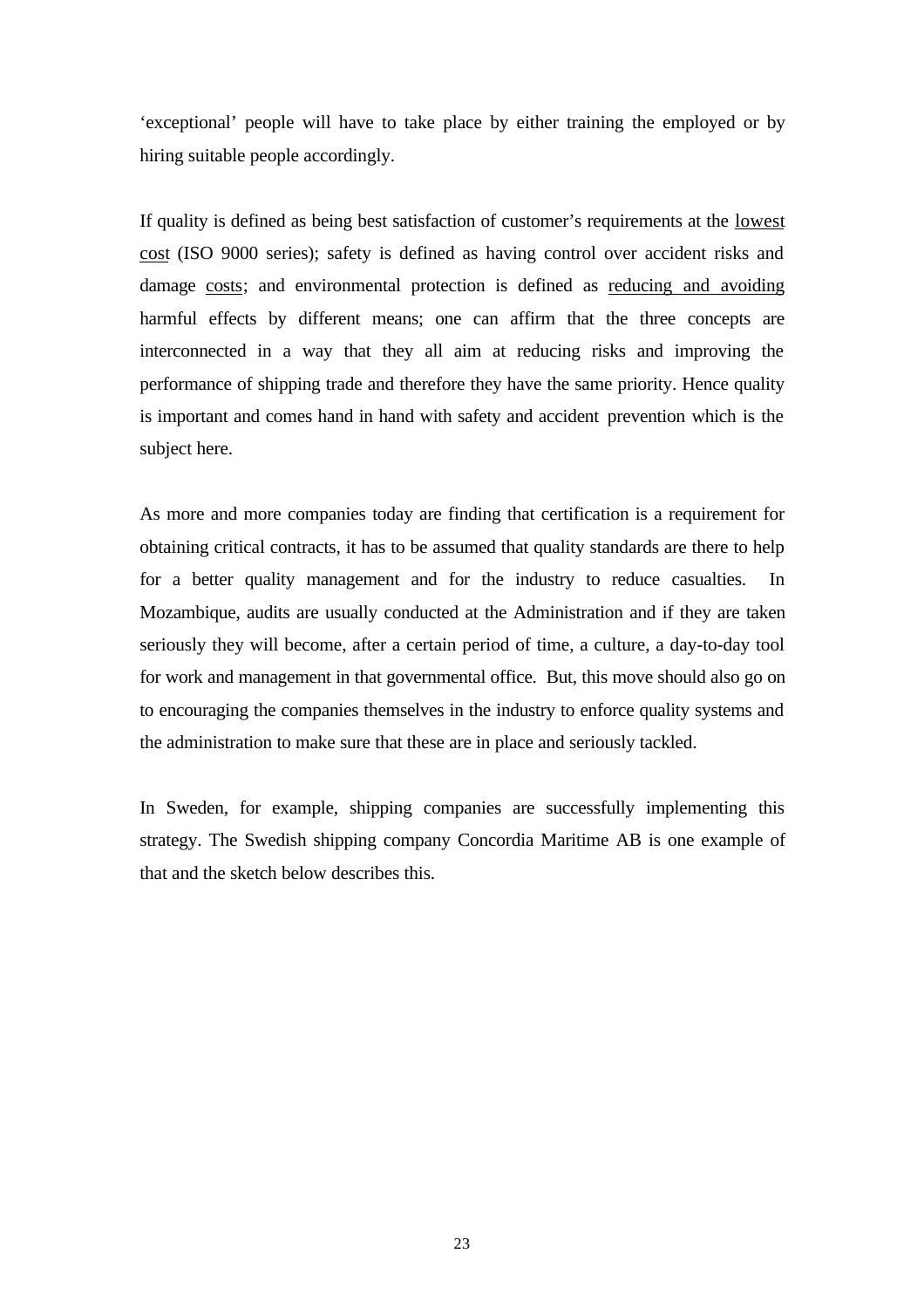### **Sketch 1**



Source: Quality Management: ISO 9000 series (handout, WMU)

Therefore the quality system to be implemented require establishment of written procedures. It improves operations (engine room operations in this case) and thus reduces the risks associated with human factors that have led to accidents.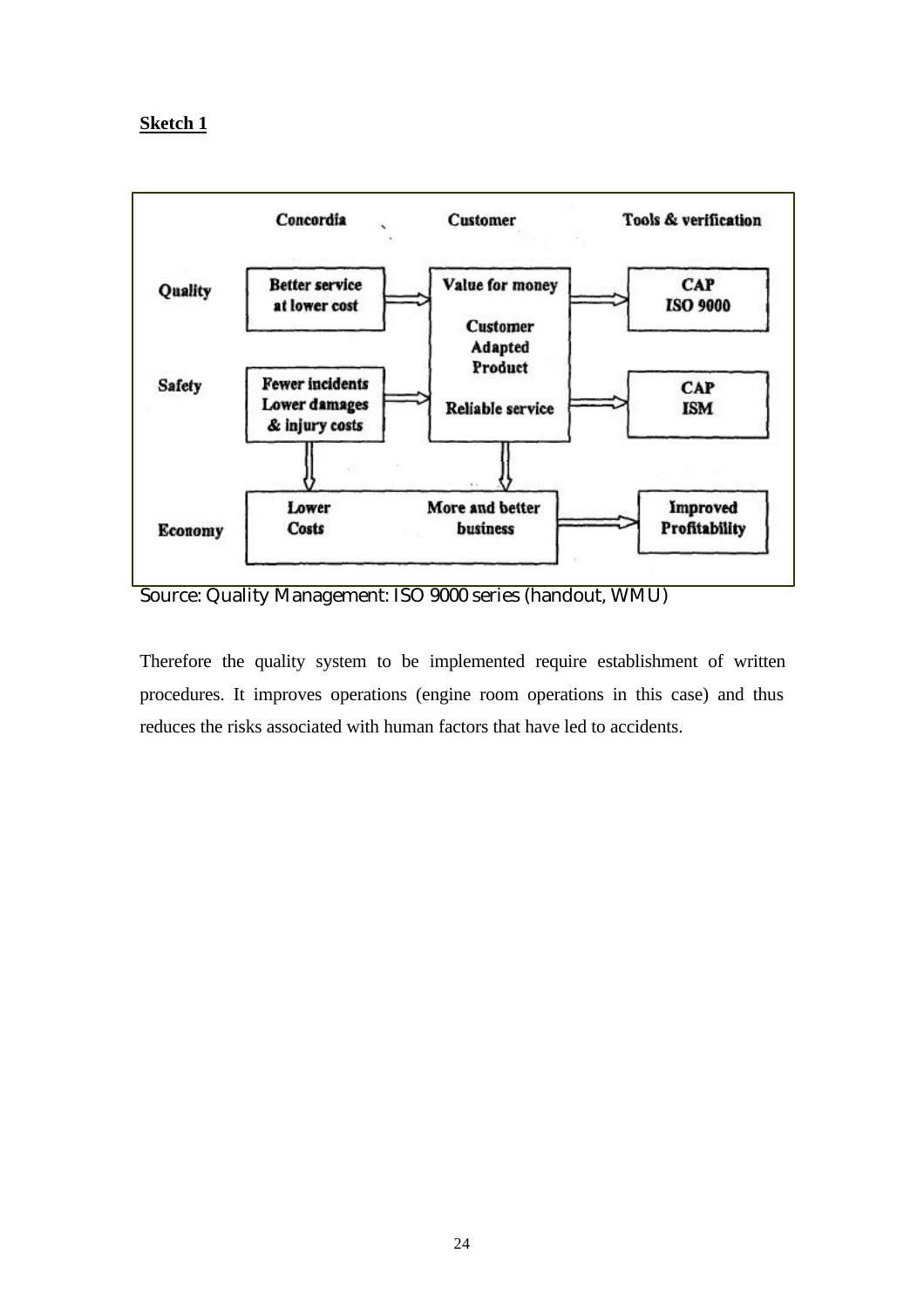# **CHAPTER THREE**

# **Casualties and the role of the human factor in marine engineering. A comparative study**

**\_\_\_\_\_\_\_\_\_\_\_\_\_\_\_\_\_\_\_\_\_\_\_\_\_\_\_\_\_\_\_\_\_\_\_\_\_\_\_\_\_\_\_\_\_\_\_\_\_\_\_\_\_\_\_\_\_**

Ship safety involves many aspects beyond the people, ashore and aboard involved in direct operations. Among other things it involves:

- ship construction and equipment (design),
- ship management system (management),
- Skills and abilities of employed people (operation).

This chapter is particularly concerned with analysing safety as it relates to the crew and its performance. However, there can also be reference to the human aspect of ship construction and management considering the influence they can pose to ship's safety.

#### **3.1 Shipboard maintenance approach**

**\_\_**

As it was discussed in chapter II, shipboard maintenance plays an important role in avoiding casualties. In Mozambique, there has been a lack of funds availability in most shipping and fishing companies to address all the needs of maintenance, including the high cost for spare parts. In addition, the lack of commitment by management, are the primary reasons for bad maintenance in ships.

In marine engineering operations, many scholars believe that mainly the general and running repairs of deck machinery, hull integrity, and lifting gear, are very sensitive sectors of engineering where regular attention is required. There exists lack of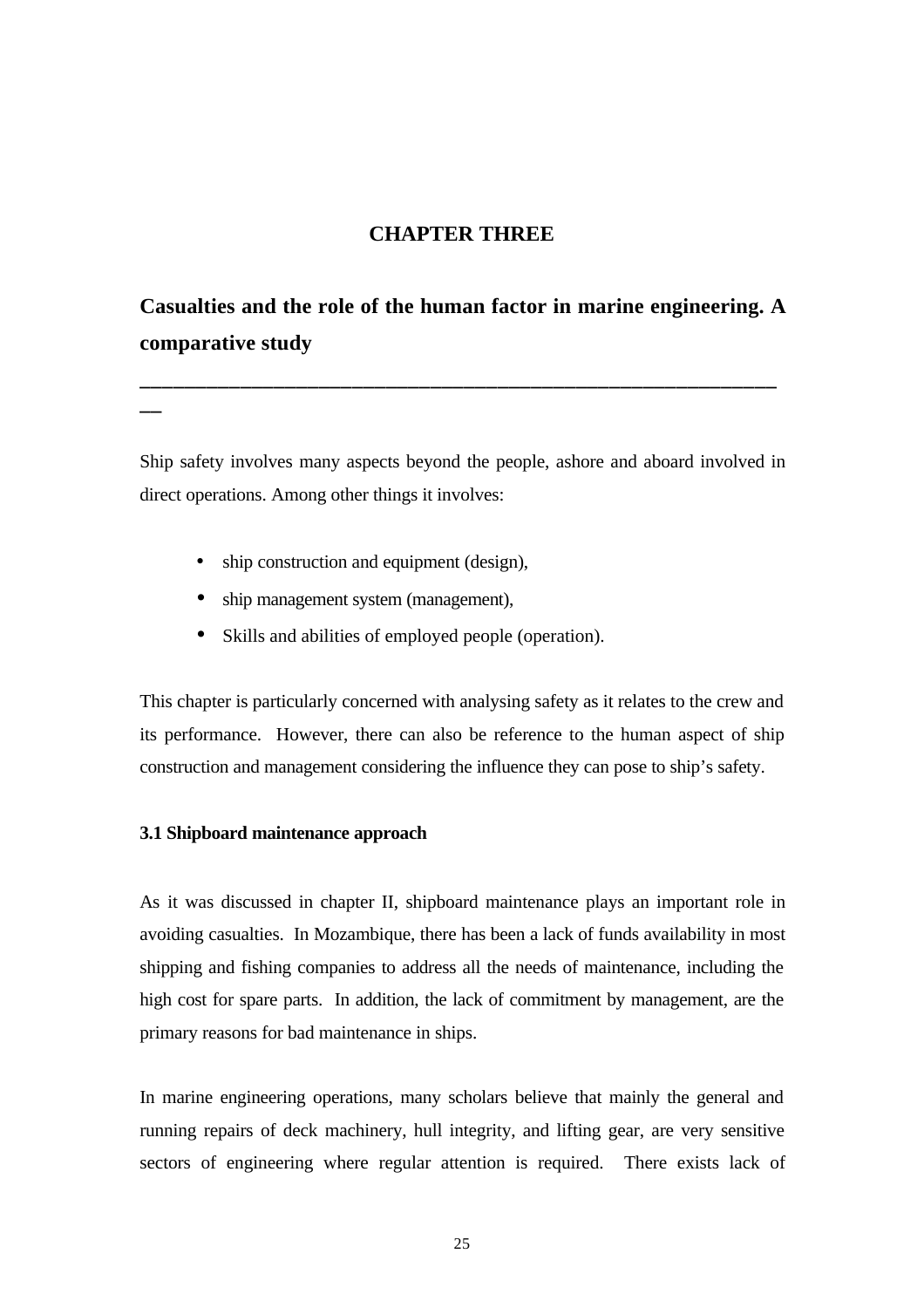proactive approach to safety and creation of the habit for maintenance planning is to be strictly fulfilled by engineer officers. The following table, compiled from an inquiry report to seafarers, demonstrates how seafarers are not really aware and pay less attention to the need for maintenance in engineering.

#### **Table III/1**

| Risk areas identified by seafarers                | <b>Percentage of seafarers</b> |
|---------------------------------------------------|--------------------------------|
| Safety equipment $(LSA \&$ fire fighting)         | 84 per cent                    |
| Deck machinery                                    | 62 per cent                    |
| Hull integrity (incl. Hatches, WT doors)          | 54 per cent                    |
| Lifting gear                                      | 50 per cent                    |
| Corrosion prevention/painting                     | 50 per cent                    |
| Electronics (incl. Bridge & navigation equipment) | 38 per cent                    |
| Engineering (general, running repairs)            | 32 per cent                    |
| Maintenance planning                              | 24 per cent                    |

*Source: Bimco review, 1996: "setting the industry's training agenda"*

To Comment on the table III/1, it can be said that the seafarers themselves did not, in this example, think that maintenance in engineering is as important as say safety equipment. However, in Prof. Mottram's opinion, there is a need for a proactive culture towards safety at sea by way of risk management. Officers should tackle it in a manner that the first priority should be laid for the more risky elements of the ship. In the author's opinion, the running devices of the engines are critically essential. The following sketch brings together these ideas.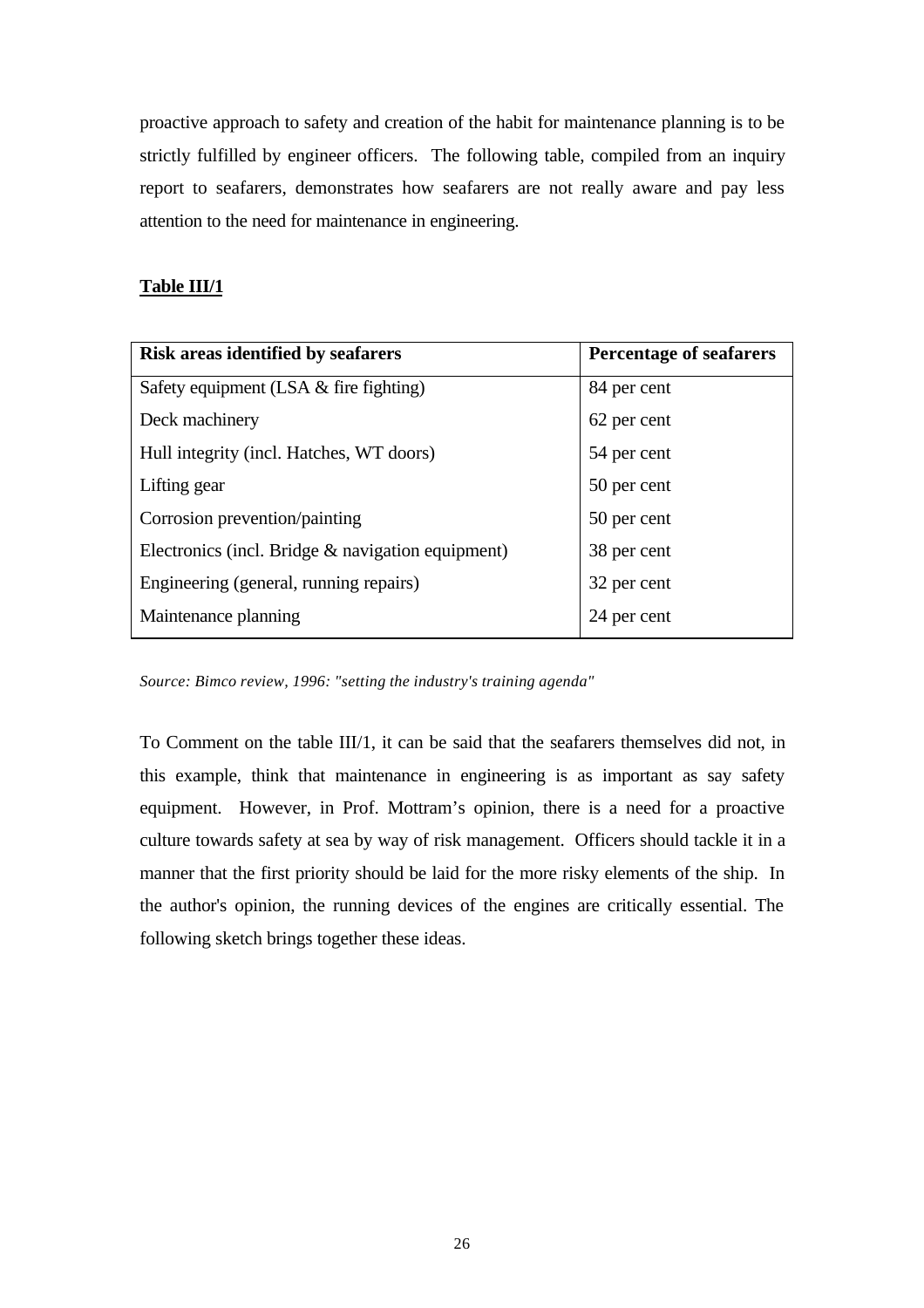#### **Framework for Risk prevention**

#### **Sketch 2**



*Source: 'risk and reliability in marine technology – human factors in marine accidents*

The crew evaluates on their ship what items in the engine room and hull are highly risky and how often they should be maintained. The older the ship, the more demanding the maintenance. Recommendations from the manufacturers are to be strictly followed and a list so written must be distributed or displayed.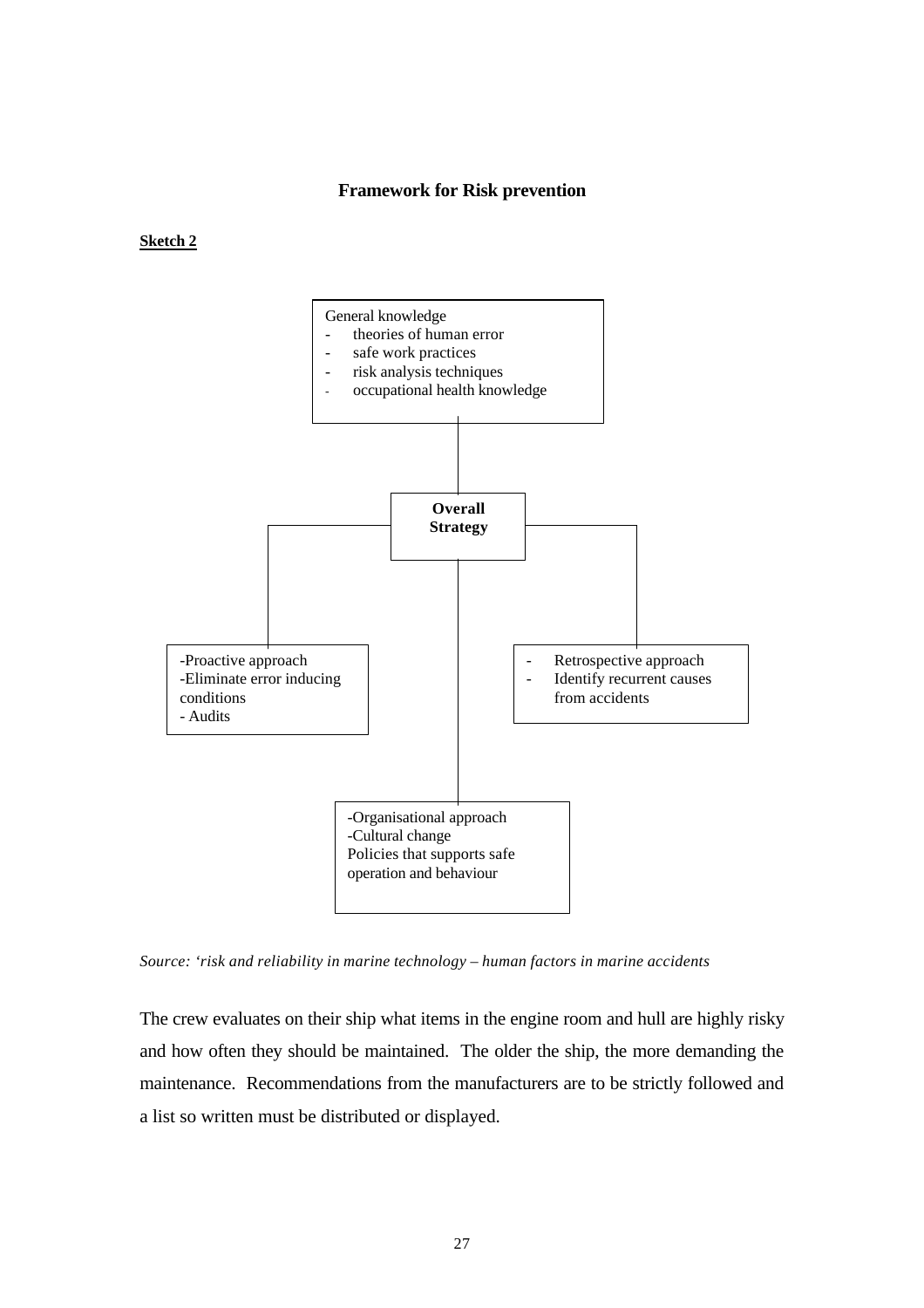Moreover, as it can be seen from the sketch, this approach involves all the system of the shipping company, and it ends on the ship itself. Regarding general knowledge, not only the crew has to get to know the general aspects of theories of human error, safe work practices, risk analysis techniques, and occupational health knowledge; but also the shore management. This can help a company to set up a comprehensive program aimed at reducing or eliminating error inducing conditions, as required by the ISM Code.

Identifying causes from previous accidents is going to be the critical part of such risk assessment for prioritising the risk elements. This is of course a very general and strategic approach which involves company cultural change, involves setting up policies to support safe operation and behaviour. However, it is an approach, which is essential. The following sketch regarding machinery condition monitoring, summarises the result of the elements involved an analysis to the input and output of such an assessment.

#### **Sketch 3**



*Source: Drewry Shipping Consultants, 1996*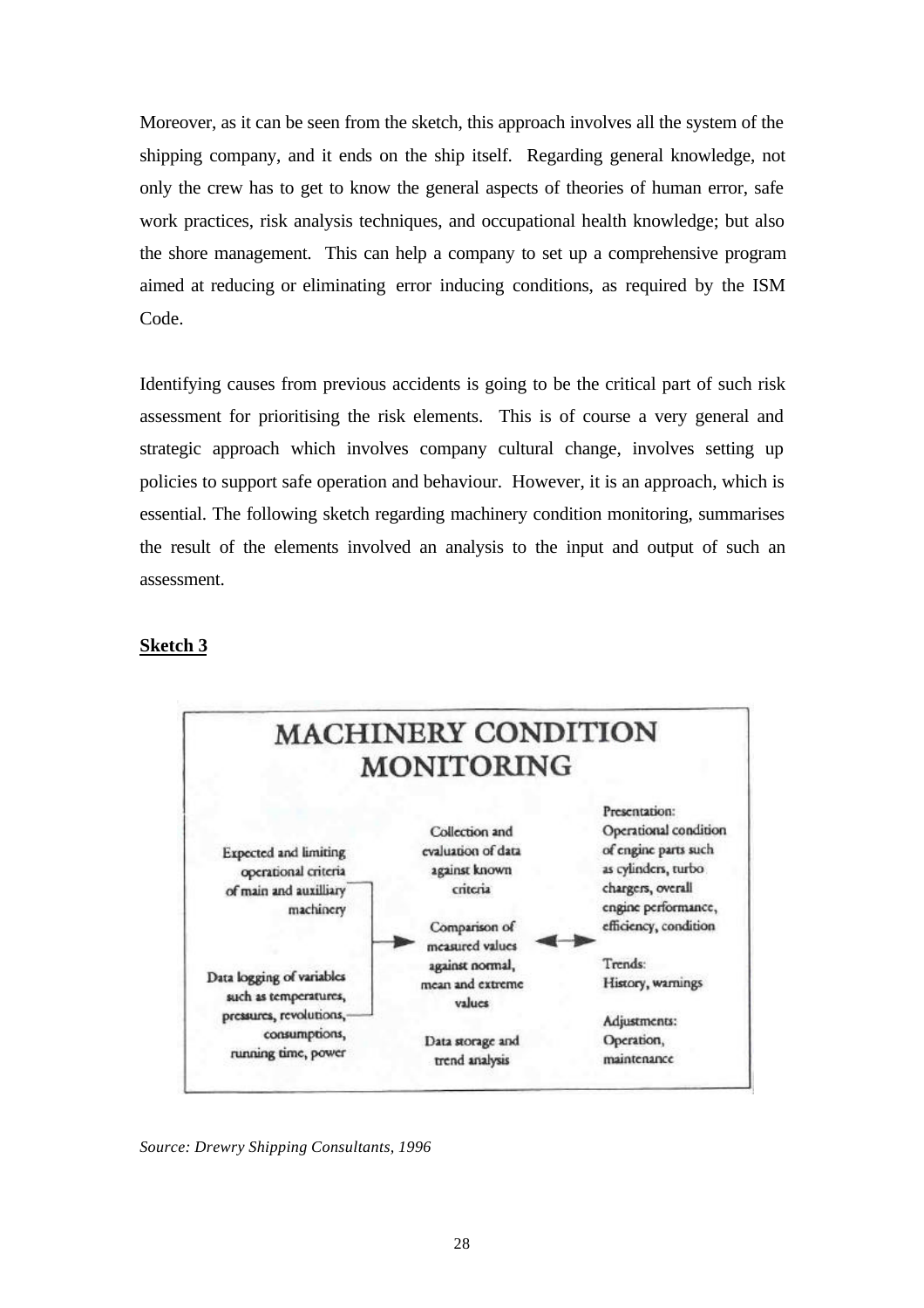It is also important for crew to know how much both, the ship and shore management, are concerned with such a framework for risk prevention and how much they are willing to invest in it to get to safe working practices as a standard principle. Ordering, for example, spare parts for the engine staff has frequently been a matter of disagreement between ship and shore management in Mozambique. The ship management is concerned with safe operations of the ship, which makes them directly involved. But, the fact that they may feel that the shore management is very much concerned with savings, their disposition, willingness and ability to do that is selfdiscouraged. Therefore, unconditional commitment from both sides has to be demonstrated to reduce the effect of human factor, which may be caused due to discouragement from the shore management towards proactive approach.

# **3.2 Reports of sample accidents and incidents and the role of the human factor in shipboard marine engineering operations**

When an accident occurs, the Government or the Ministry of Transport and Communications, depending on the magnitude of the accident, nominates an inquiry committee. This procedure is undertaken on an *ad hoc* basis to clarify only the accident in question. Further, there is a lack of a legal regime to be followed by the committee in such circumstances.

If the accident is of a great magnitude, there is also a temptation to nominate a committee that is very much political rather than technical or professional. These actions lead to results of inquiries that may help identify circumstances for the particular accident, but very rarely identify safeguards for future and provide guidance for technical or professional purposes. Following some of the examples indicate the errors related to human factors applicable to operations that contributed to accidents.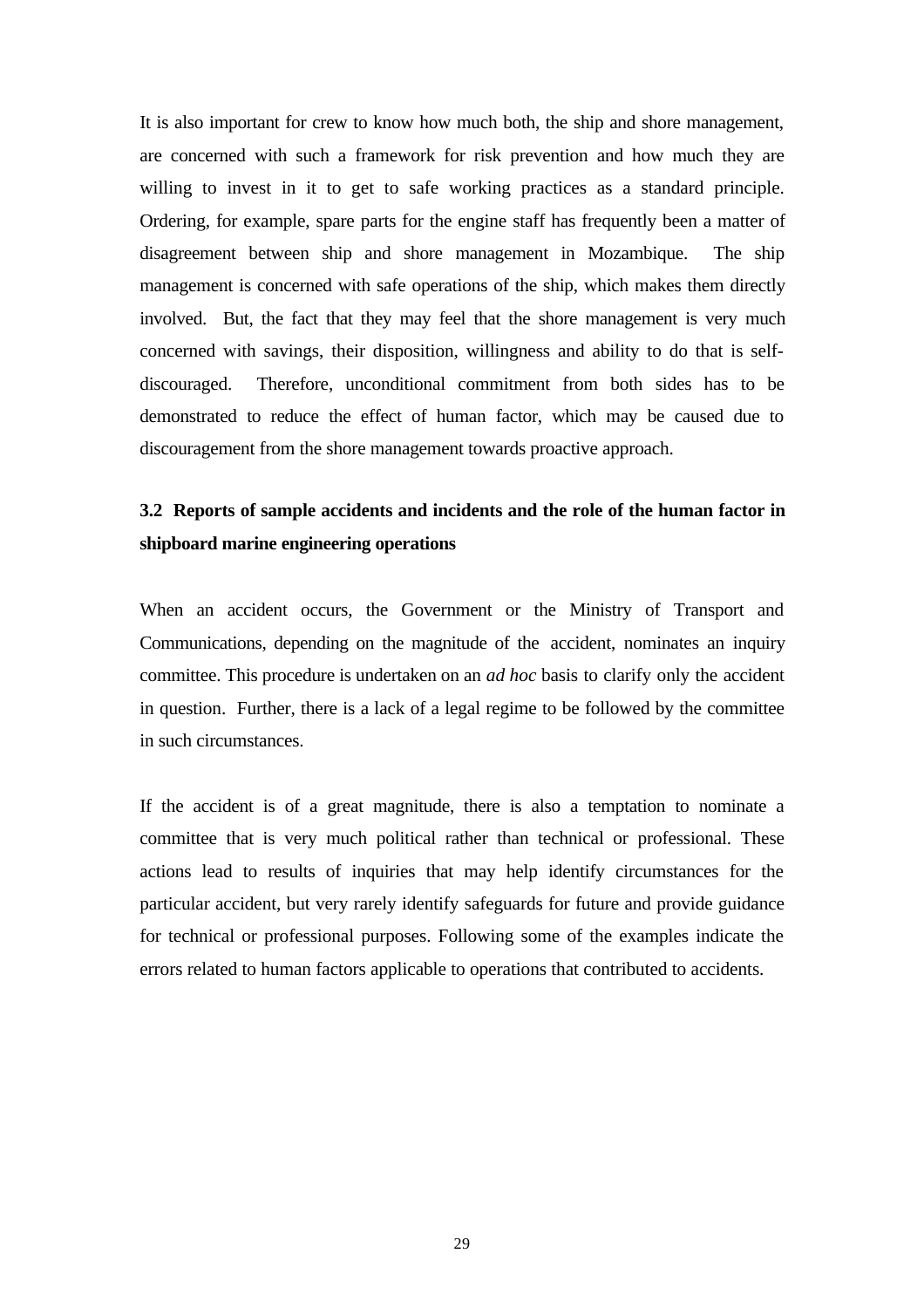#### **3.2.1 The** *Katina P* **disaster**

The vulnerability of the Mozambique coast does not only result from the Mozambiqueflagged ships, but also from the foreign ships mainly VLCC tankers going from the Middle East, through the Mozambique Channel and Cape of Good Hope in South Africa, to Europe and America.

In April 1992 the Maltese motor tanker *Katina P* broke in two off the Mozambique coast, and substantial pollution was reported to have occurred. The 26-year-old vessel was on her voyage from Venezuela to Fujairan, loaded with 66,700 tons of heavy fuel oil valued at US§4.5m (Lloyd's Maritime Information Services on its report on Maritime Casualties 1963-1996). The *Katina P* was disabled by freak wave which necessitated beaching her on a sandbar at the mouth of Maputo Bay, six miles offshore, to prevent her from sinking, on April 17. Severe damage was sustained to the amidships area, with a gaping hole in her side causing oil to gush into the Indian Ocean waters in a area heavily harvested for prawns and other seafood.

To avoid further pollution of the Mozambique coast, the *Katina P* was refloated and towed out to sea, but she broke in two approximately 100 miles off Mozambique on April 26, sinking. However, a substantial amount of oil escaped from her tanks when she sank.

The Mozambique authorities demanded massive compensation in respect of the pollution problem. There were reports of authorities preparing to file criminal charges against the Greek master Trifon Kalaitzakis for "negligently spilling oil and obstructing the resulting inquiry. The final report on the accident listed the following causes: Regarding the ship:

• The master neglected the rough weather and did not ask for assistance when cracks were discovered on the hull along the South African coast.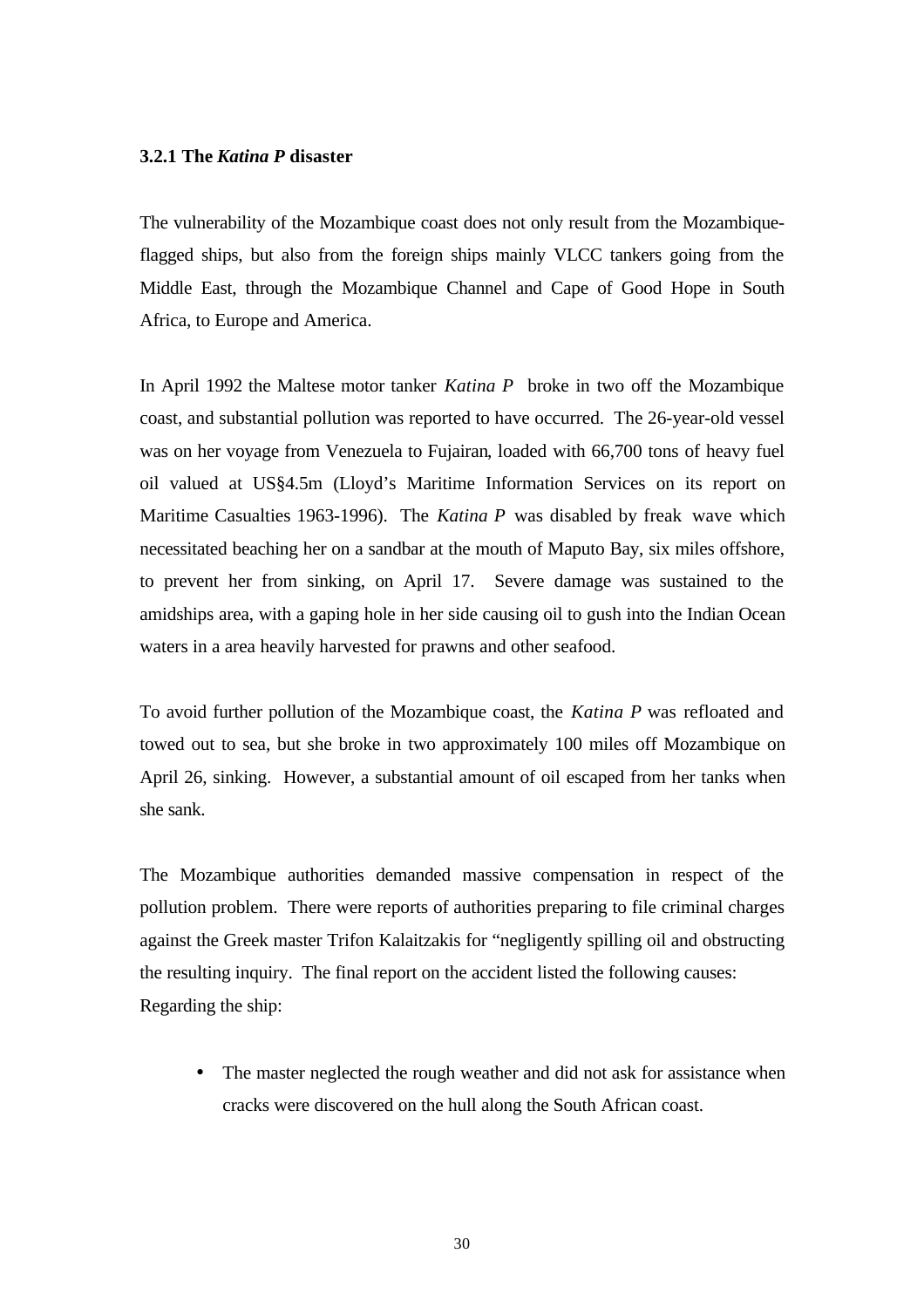• Despite having valid certificates issued by both the class (HELLENIC REGISTER) and the Maltese maritime authorities, the ship was clearly unseaworthy. It did not fulfil the SOLAS requirements.

Regarding crew documentation:

• There were engineers without certificates to sail on tankers.

The STCW regulation V/1, concerning requirements for the training and qualification of masters, officers and ratings on tankers, states the following:

" 1. Officers and ratings assigned specific duties and responsibilities related to cargo or cargo equipment on tankers shall have completed an approved shore-based firefighting course in addition to the training required by regulation VI/1 and shall have completed:

- a) at least three months of approved seagoing service on tankers in order to acquire adequate knowledge of safe operational practices; or
- b) an approved tanker familiarisation course covering at least the syllabus given for that course in section A-V/1 of the STCW Code"

The Convention establishes the limitations and exemptions permissible, and further, requires issuance of adequate certificates or endorsements for masters and officers including the engineer officers.

Regarding ship operation:

- During inquiry several persons were prompted to mention 'freak waves' as the primary reason, but the log books did not have any mention of that.
- The engine power was kept for full speed all along the voyage despite heavy weather. This was believed to have worsened the conditions of the ship.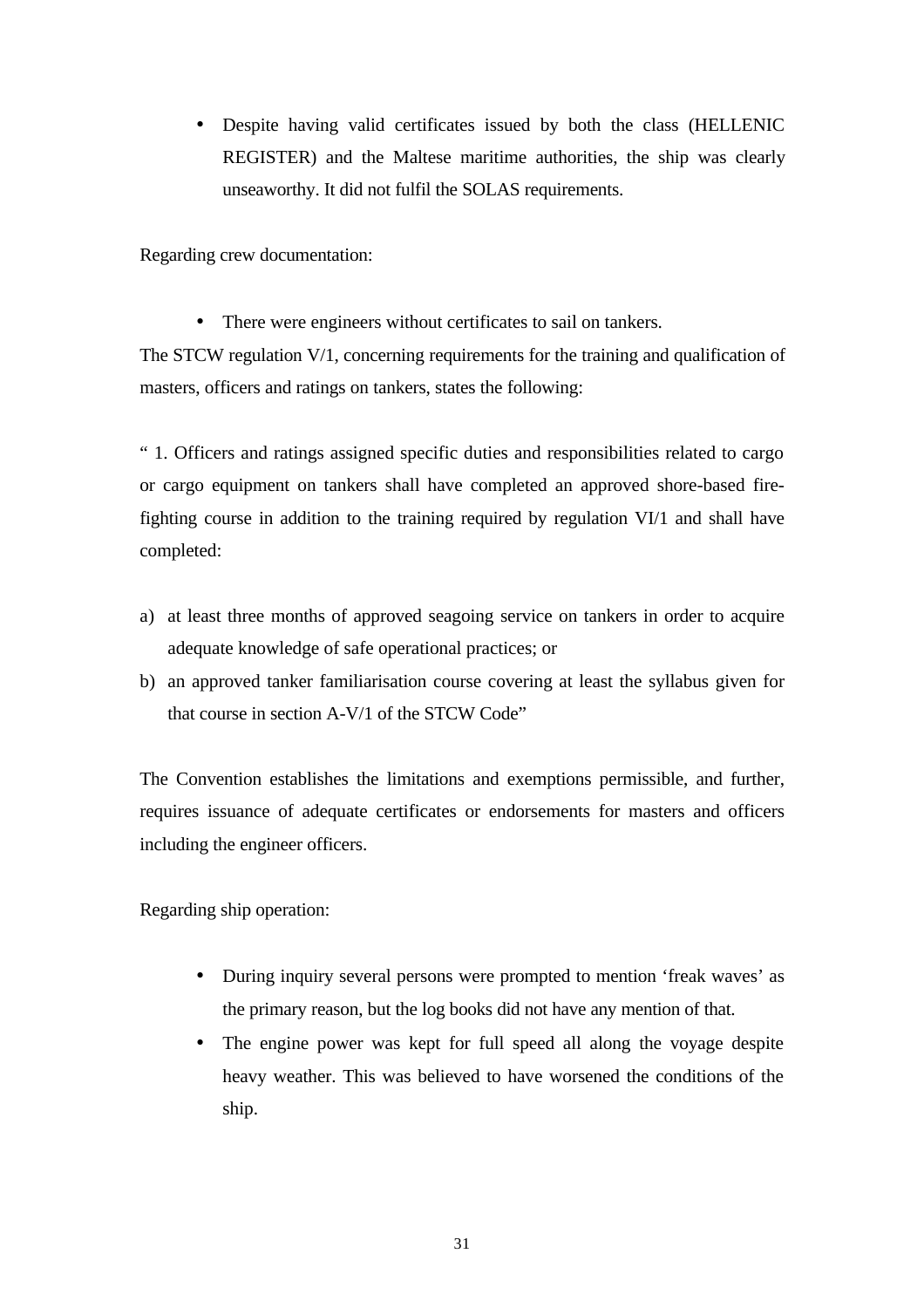Regarding captainship:

- The master joined the vessel after earlier master was dismissed for neglecting further investigation on a spill. The master took over during loading and hence was without any sufficient familiarisation.
- Crew reduction took place immediately before departure resulting in conditions of fatigue and unfitness for the remaining crew.
- The vessel did not have a qualified First Mate. The final report gives no further detail.

Apart from not having appropriate certificates, the engineer officers were at fault for not making proper entries in the logbooks regarding the alluded 'freak waves'. The inquiry concluded that this was one of the contributing faults from the engine department officers. Had there been good relationship among the officers, the engineers could have discussed with the master the problems that could be foreseen due to running engines at full speed in freak waves. This could have resulted in the master ordering slowing down. Furthermore, the crew reduction that took place immediately before departure was a violation of the STCW 'fitness for duty' requirement as was mentioned in chapter II. In a 3 to 4 weeks trip, watches of 6 hours each, leads certainly to fatigue and ineffective performance by the officers.

These data show by itself the influence from the engineering side of the accident, which led to heavy avoidable losses not only for Mozambique as a coastal country, but also to the company itself. Specifically the report outlined losses in the following production sectors:

- Fishing,
- Salt industry,
- Mozambican electrical company (EDM),
- Tourism.

In general terms, except for some missing certificates and documents, the vessel seemed to have documentation in order. The absence of the Minimum Safe Manning Certificate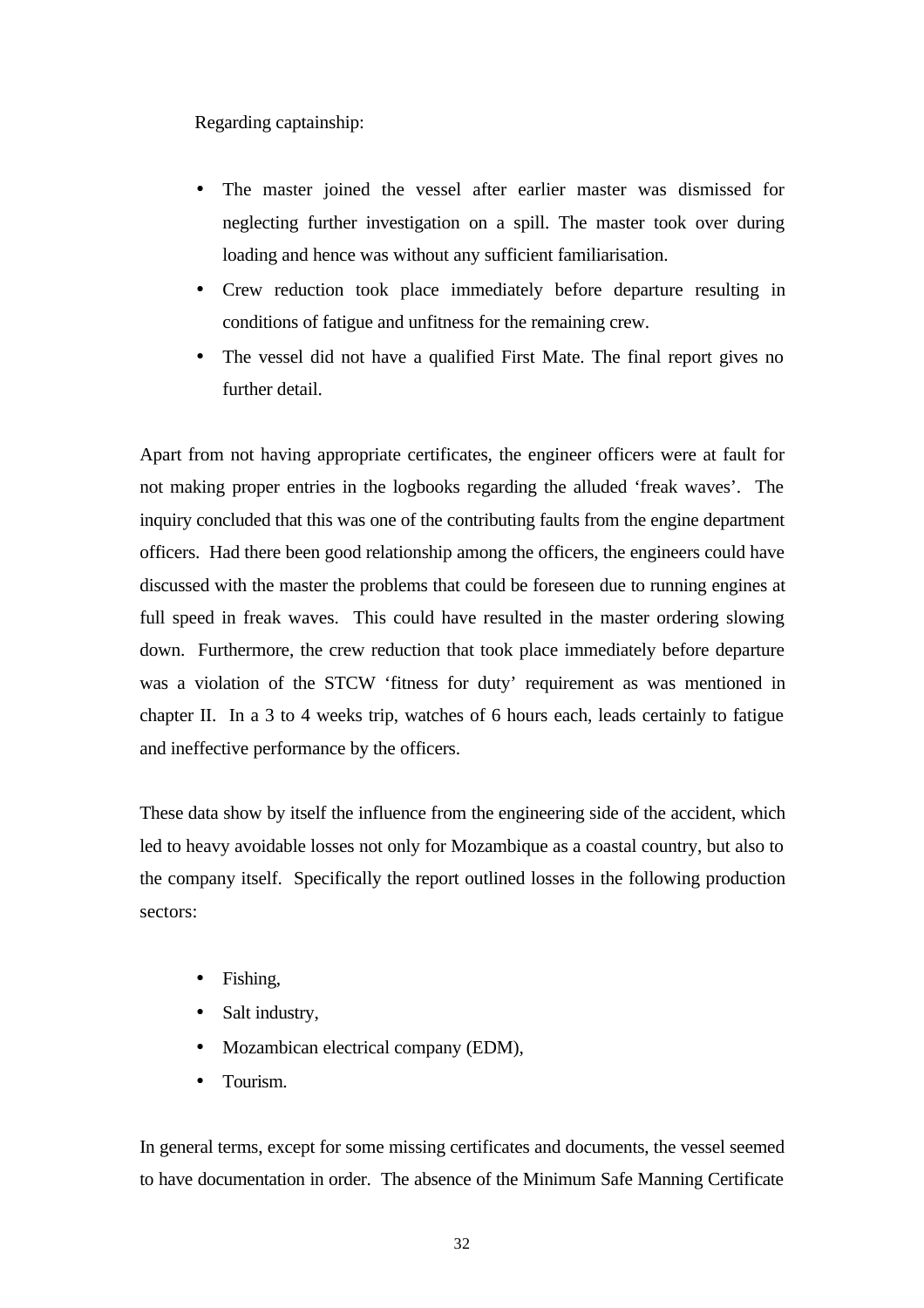made it impossible to establish with certainty whether the vessel was properly manned. Doubts could be raised in relation to number of officers.

Document of survey status was presented and showed no major pending items. However, a quick survey on board the vessel by Mozambican authorities gave an impression very much different. The vessel was generally in bad condition and rust was all over decks, plates, pipes etc. It gave the very clear impression of an old substandard ship. South African surveyors got to the same conclusions afterwards.

Another statement, related to human factor, is the changes, which had been made in the entries in the deck logbook. The explanation given by the crew was the situation of stress and panic. Nevertheless, the four categories of human factor as mentioned earlier in paragraph 3.1.2 allude the misapplication of rules as a rule-based error and sabotage as a violation. Probably further examination would have thrown more light in identifying the actual error.

This accident is an example of how a chain of wrong professional behaviour both by shore, ship management, and officers can lead to damages on the people, property and environment. A ship with damage on the hull is knowingly loaded with cargo for a three-four months trip; the master fails to act when the ship is in danger and continues the trip without asking for help, the officers fail to act correctly. The result is a compensation claim of more than USD§10.7m apart from the other damages. Indeed, comparing the values of damages and that of the cargo carried, the situation appears as it is shown below where the damages constitute more than 2.3 times the value of the cargo itself.

#### **Table III/2**

| Value of cargo carried | Alleged value of damages (claim) |
|------------------------|----------------------------------|
| US $§$ 4.5 million     | US $§$ 10.7 million              |

*Source: Final report of the Katina P accident and the issue of Maritime casualties 1963 and 1996.*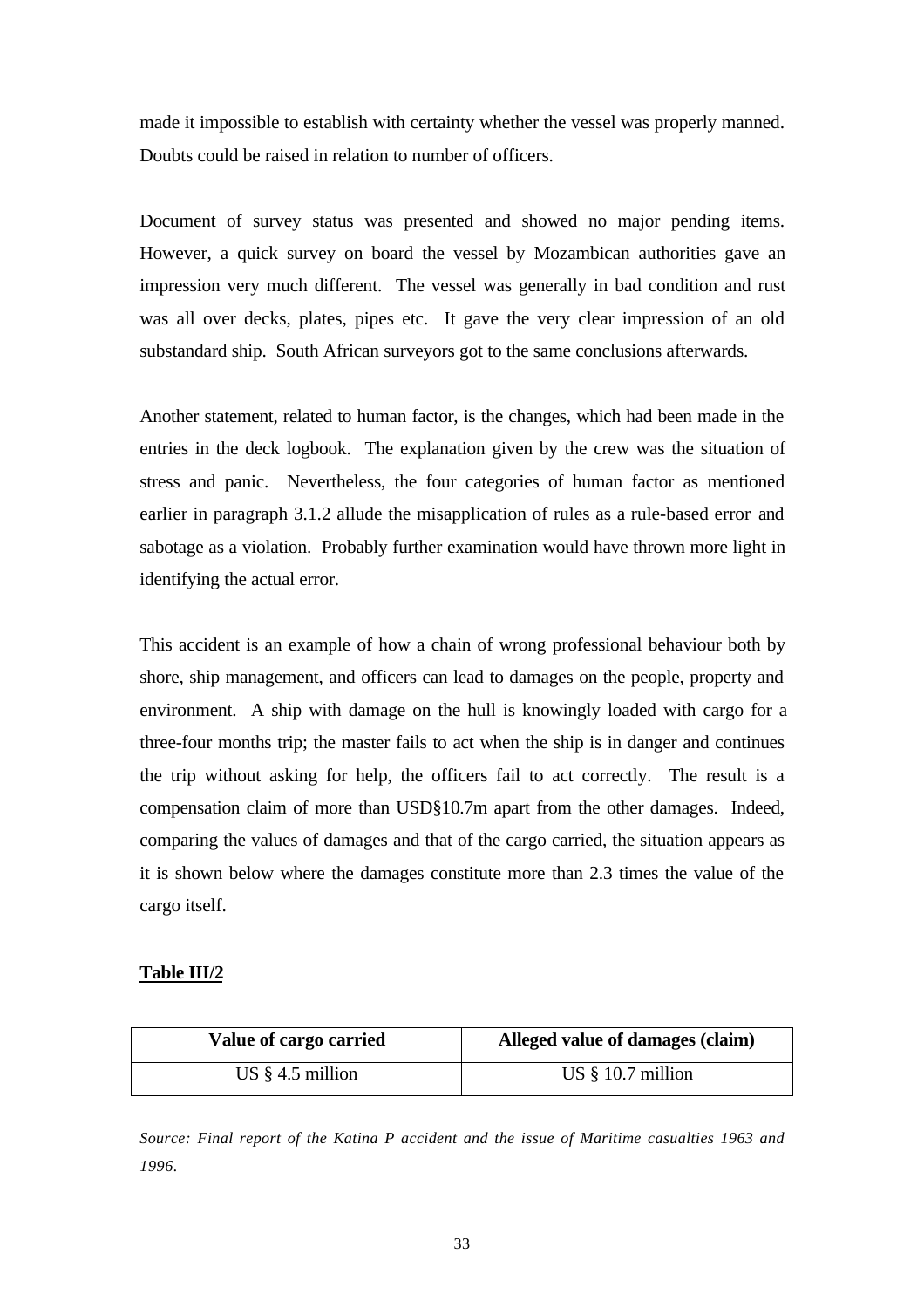#### **3.2.2 Collision between** *NORA* **and** *SOBROSO*

In the case of the collision accident that took place on August,  $8<sup>th</sup>$  1997, in Pebane northern Mozambique between the fishing vessel *NORA* and the bunkering motor vessel *SOBROSO*, the particulars of the two ships were as follows:

*NORA* is a ship intended for trawling, registered in Sydney (Australia), 31 meters of length between perpendiculars, and at the time of the accident it was licensed to fish in Mozambique waters.

Regarding *SOBROSO*, it is intended to assist fishing vessels on high seas bunkering fuel and lube oil, including similar jobs. Owned by the Mozambican fishing company, PESCAMAR, *SOBROSO* is registered in Mozambique, 48 meters in length between perpendiculars. The two ships collided while on their duties near Pebane, causing heavy damages on both ships, but fortunately without loss of life (see Appendix showing chart of the collision).

The contribution of the engineering operations towards accident was assessed by the inquiry as follows:

- Application of excessive speed by the M/V *SOBROSO* in a situation whereby several ships were engaged in fishing.
- During the operation it was found that rudder response was defective. This is of course the full responsibility of the engineer officers to make sure that the equipment in machinery installations works properly.
- Even when the accident was imminent the main engines were still running at full power. In spite of the fact that the master is the only responsible person for taking the necessary measures and ordering slowing down or stoppage, in such circumstances it would have been better for the chief engineer to act within his authority and discuss the situation with the master for safety of the vessel.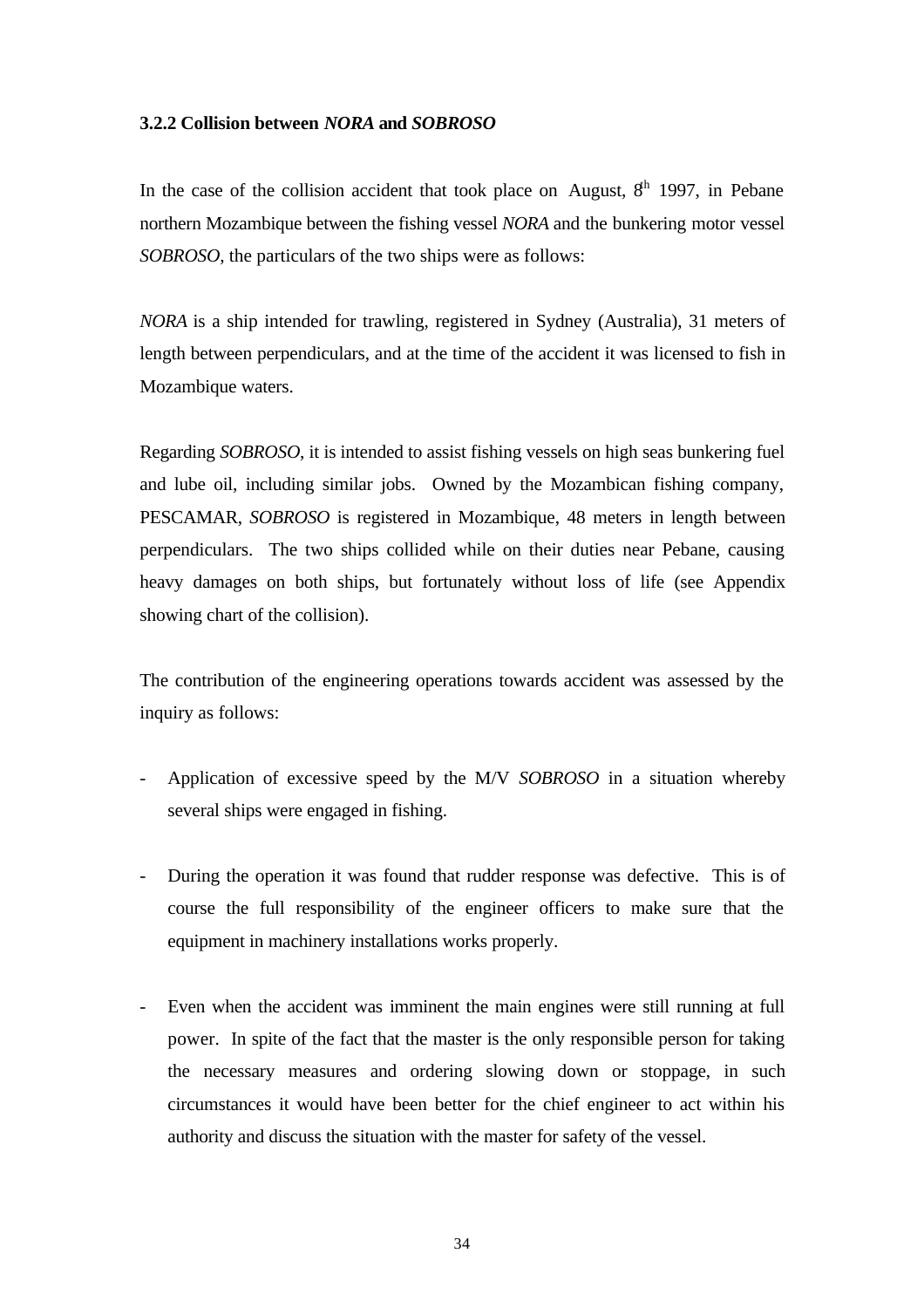The assessment to these given three items involving engine room operations seems very much related to master's ability to evaluate the situation and act accordingly. However, in the author's opinion, the engineer officers have also responsibility in making sure that everything works properly. It should not be at the time of an accident that it is realised that a very important machinery installation like steering gear system does not respond.

Maintenance is, in the author's opinion, the key aspect mainly when it comes to older ships. In this example of *SOBROSO*, built in 1962 and 35 years old at the time of the accident, it is believed that if proper maintenance of the steering gear system was followed this accident would have been avoided and thus the 70 % of blame on it for the damages avoided.

According to the Institute of London Underwriters (ILU), between 1991 and 1998, 95 bulk carriers were totally lost due to accidents with different causes involving machinery. Of these only 8 accidents, representing 8.4 % of total were caused by the failure of machinery or related to it. In addition, it is noticed that among these 8 ships lost due to machinery failure, only one was 3 years old and all the others were ships older than 14 years. It is not difficult to imagine that lack of maintenance may have been the primary cause of the accidents, given their age profile. This stresses much more the need for proper maintenance, especially on such older ships. Table III/3 shows the age profile of these eight ships.

#### **Table III/3**

| <b>Year of</b> | <b>Vessel name</b> | Age     | <b>Cause of</b> |
|----------------|--------------------|---------|-----------------|
| accident       |                    | (years) | accident        |
| 1992           | Pegasus            | 20      | Machinery, etc  |
| 1992           | <b>Afthoros</b>    | 23      | Machinery, etc  |
| 1992           | Arisan             | 18      | Machinery, etc  |
| 1994           | Shipbroker         | 14      | Machinery, etc  |

#### **Total losses 1991-1998 in bulk carriers**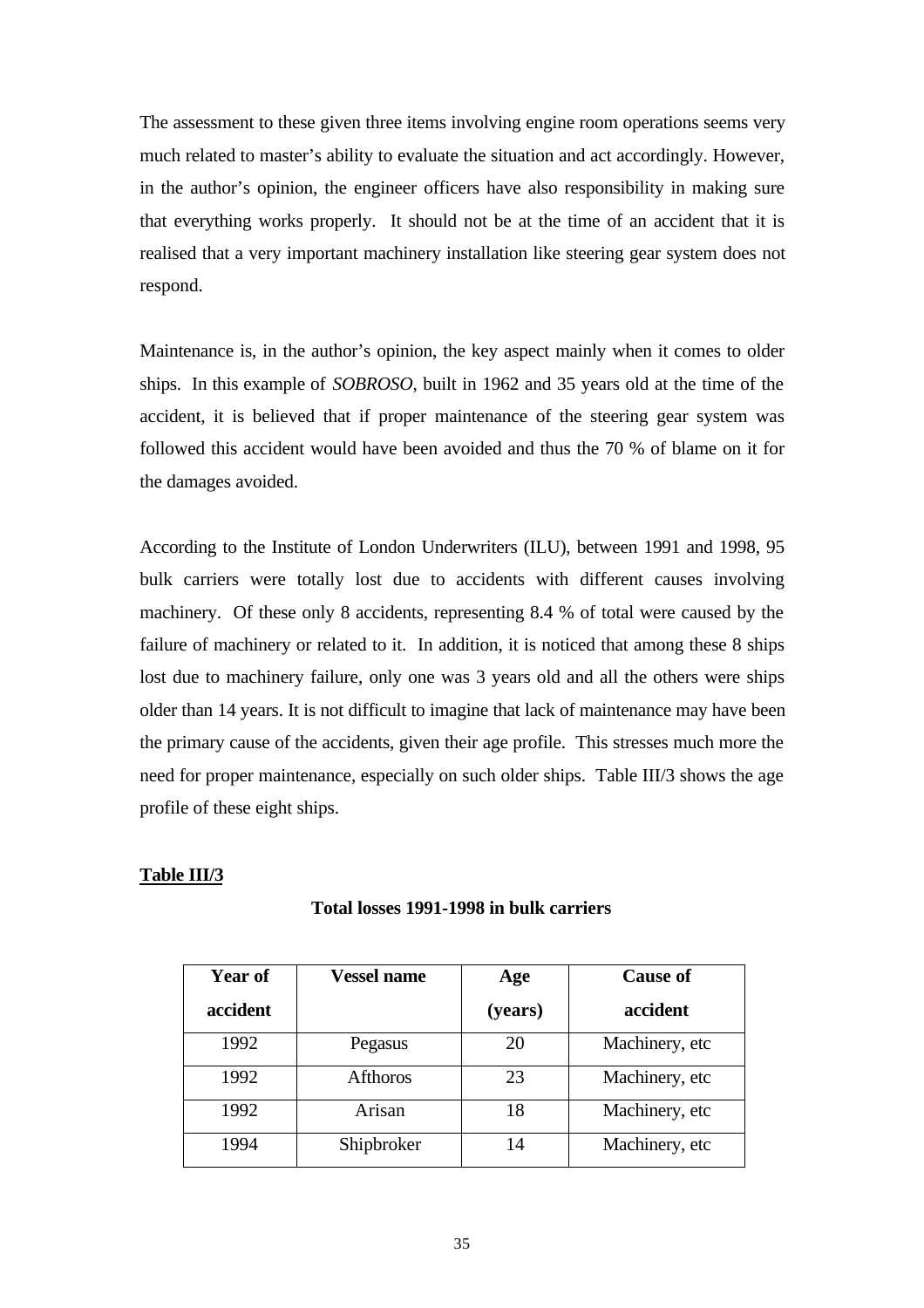| 1994 | Ocean Lucky | 23 | Machinery, etc |
|------|-------------|----|----------------|
| 1995 | You Xiu     |    | Machinery, etc |
| 1995 | Paris       | 24 | Machinery, etc |
| 1996 | Herculus    | 26 | Machinery, etc |

*Source: Modified from The Institute of London Underwriters' table (ILU), 1998*

#### **3.2.3** *Aleutian Enterprise* **capsizing and sinking**

It can also be useful to overview human factor related accidents abroad, to draw an idea on causes and to get clear indication of what is to be done to avoid future recurrence.

The *ALEUTIAN ENTERPRISE* was a US fish processing vessel operating in the Bering Sea. It departed Dutch Harbor, Alaska on 2 March 1990 and conducted normal trawling activities until 22 March, when at 0800 the master relieved the chief officer. This was the last trawl to be conducted before return to port. That day the vessel capsized and sank.

The ship was equipped with trawl cable tension indicators to allow the crew be aware when the trawl net was full and ready to be hauled in. During the early hauling process the ship had a 3-to-4 degree port list that the master considered it to be normal in the existing circumstances. When the vessel's list increased from 15 to 20 degrees (unusual), the master telephoned the chief engineer to ask why such a list. According to the master, the chief engineer answered that he was transferring fuel from port to starboard tanks to alleviate the list.

However, the list increased and seawater ingress started into the ship through hull openings and it sank. Twelve persons were reported dead including the chief engineer in the engine room.

Although the report does not mention what the causes are thought to be, there are interesting points related to human aspects to bear in mind as a lesson to be learnt from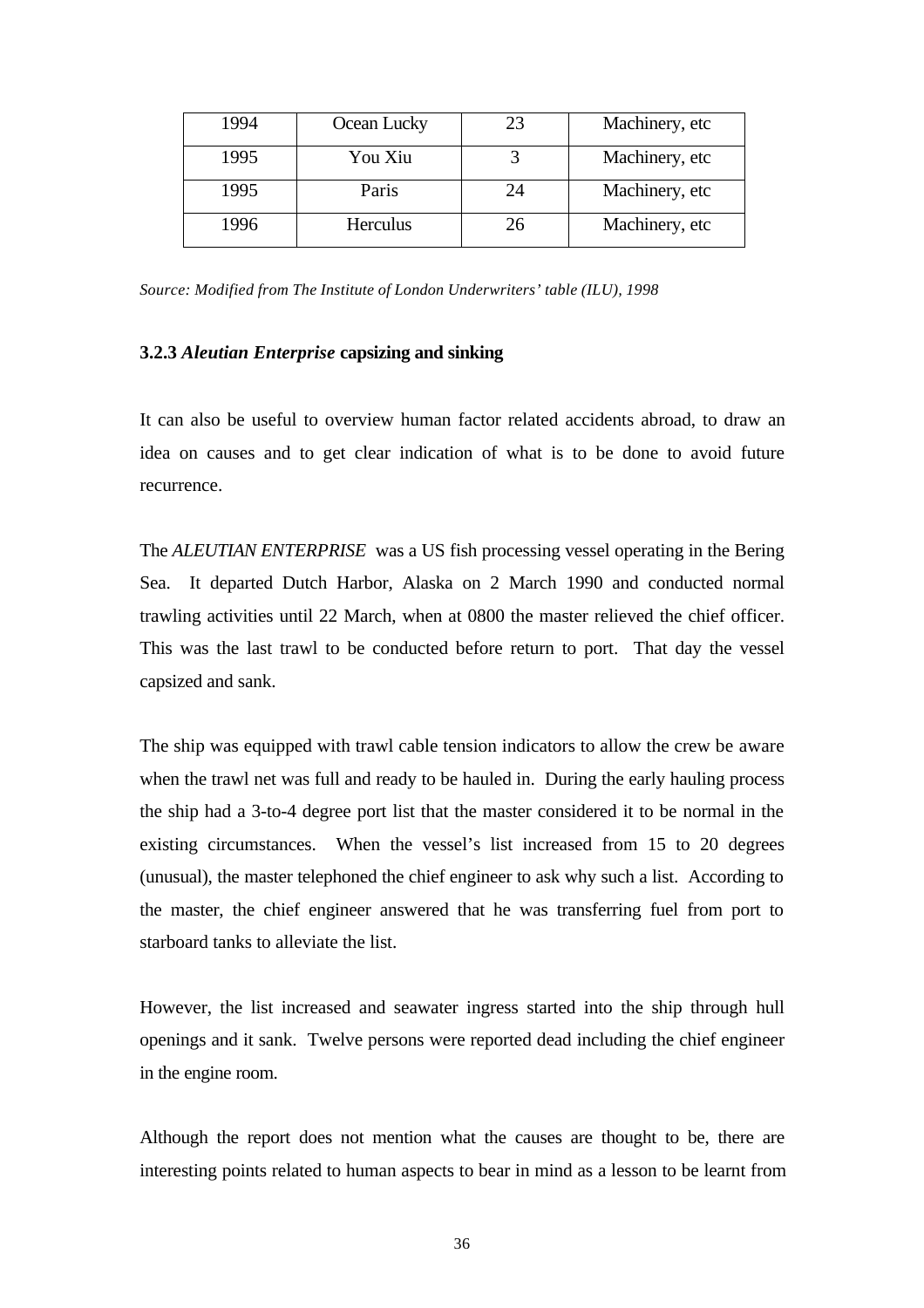this accident. According to the master's testimony the work shifts were of 16 hours on duty and 8 hours off duty. In case of Mozambique, also this workload is normal especially in fishing vessels where the companies together with the masters decide the workload and the administration has little knowledge of what happens.

Several survivors of the *ALEUTIAN ENTERPRISE* stated that they had received no formal training in commercial fishing, use of safety equipment, survival procedures, or cold water survival. Some of the 12 persons lost, died as a result of bad survival preparedness both, in the use of equipment and survival procedures in water.

Even though the vessel did have videotapes of training courses and safety manuals, the survivors stated that with their workload, sleep was more important than watching the tapes during rest periods.

Further, the assistant engineer stated that the chief engineer was well organised and had been developing a maintenance schedule and logs for all the engineering functions on board the vessel. But, these were supposed to be in place before the ship is put in service or before it departs for its trip. It should not be a thing that is indefinitely developed while the ship is operating. As previously stated a maintenance schedule especially in engineering operations is critical to avoiding not only accidents, but also premature scrapping.

In addition, the *ALEUTIAN ENTERPRISE's* company was reputed to offer a salary bonus to captains who saved money on safety equipment purchases. Which means that if the master could save as much as possible by purchasing cheaper equipment he would be rewarded. Motivation is of course a factor of the human element, but here it was clearly enforced at the expense of safety. This shows how the companies can be heavily involved in discouraging the seafarers to act safely and in promoting breaking safety requirements for money; posing risk to people, property, and environment.

During 1980s and early 1990s, a similar non-written rule was widely spread in some fishing and even shipping companies. It is believed even today in several fishing companies in Mozambique that the lesser is the money asked from the shore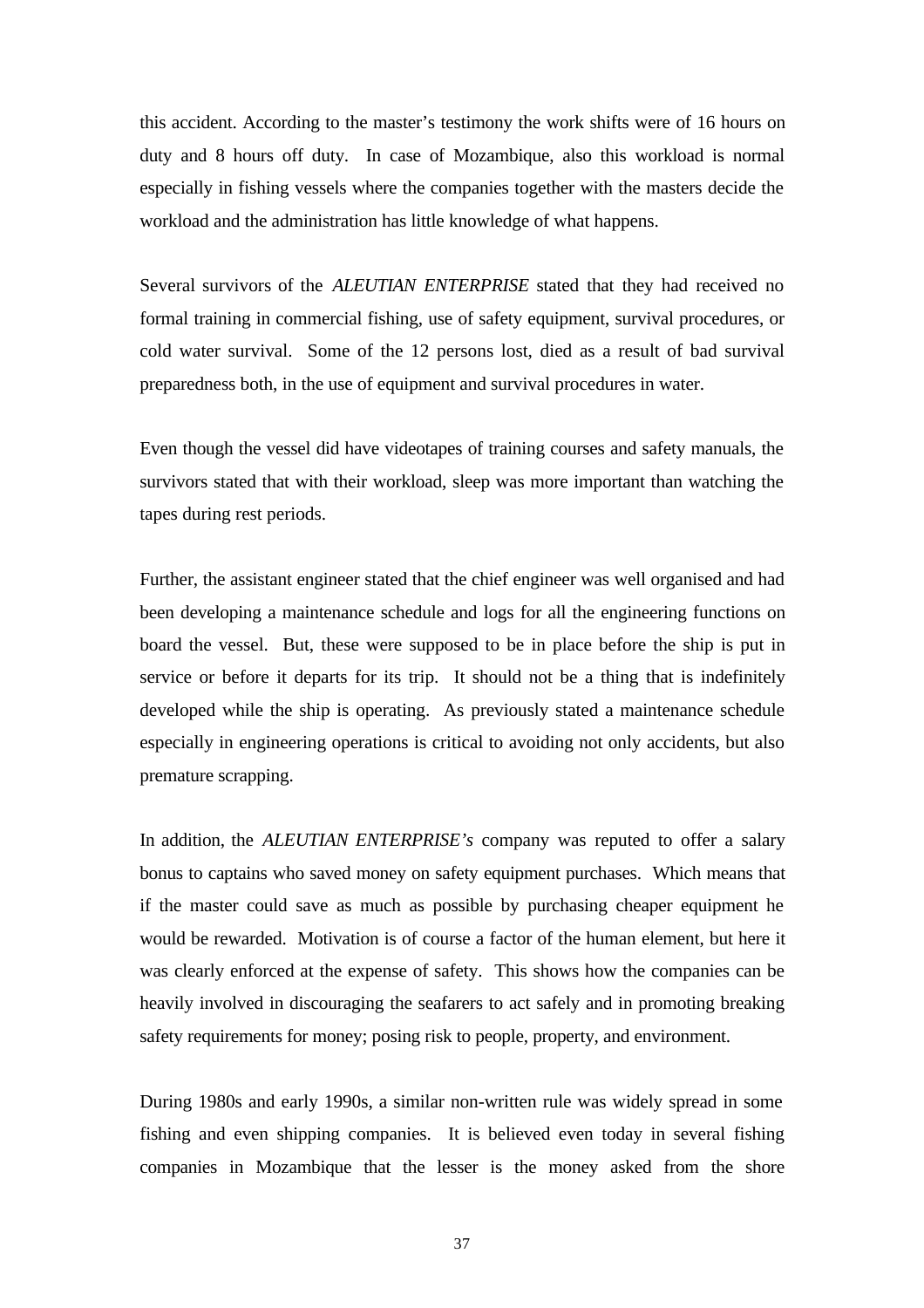management, the better the reward ship's people get. It is not necessary to say that this is a kick on the ship's safety requirements. In fishing vessels, it has been usual to put pressure on the crews to maintain high fish production and relate it to job retention by the seafarers. Thus making the seafarers work under tremendous pressures of job security and mental stress.

This could be one of the reasons for the drug and alcohol abuse, which has frequently been a problem in the shipping and fishing companies in Mozambique. In this reported accident, a crewmember stated that he was aware of some of his colleagues drinking and smoking marijuana after their work shifts. Which meant that when they went to sleep they could not be easily woken up. It is a question also requiring such comprehensive approach in Mozambique so that appropriate measures are taken to safeguard against these kinds of unsafe practices.

#### **3.3 Man versus Machine Interface**

Throughout the previous chapters, matters of human factor affecting technical requirements, manning, training, management and work environment areas were discussed. Turning now over to man versus machine interface, some of the facts in this relationship are sufficiently relevant to address.

The report of the joint session of the joint MSC/MEPC working group on the human element and on Formal Safety Assessment presented to the MEPC 42<sup>nd</sup> Session, defined man/machine interface as involving the compatibility of ship design and equipment design with the individuals that work on a ship or use the equipment. It continues on to say that the man/machine interface includes issues such as human input aspects, easily understood information display and the interaction between the human operator and the 'machine'.

Looking at the Mozambican case, this is really what happens on the ground. The fact that different ships, in the same company, come from different origins, as mentioned before, from Russia and Hungary to German and Spain, can be a strong constraint for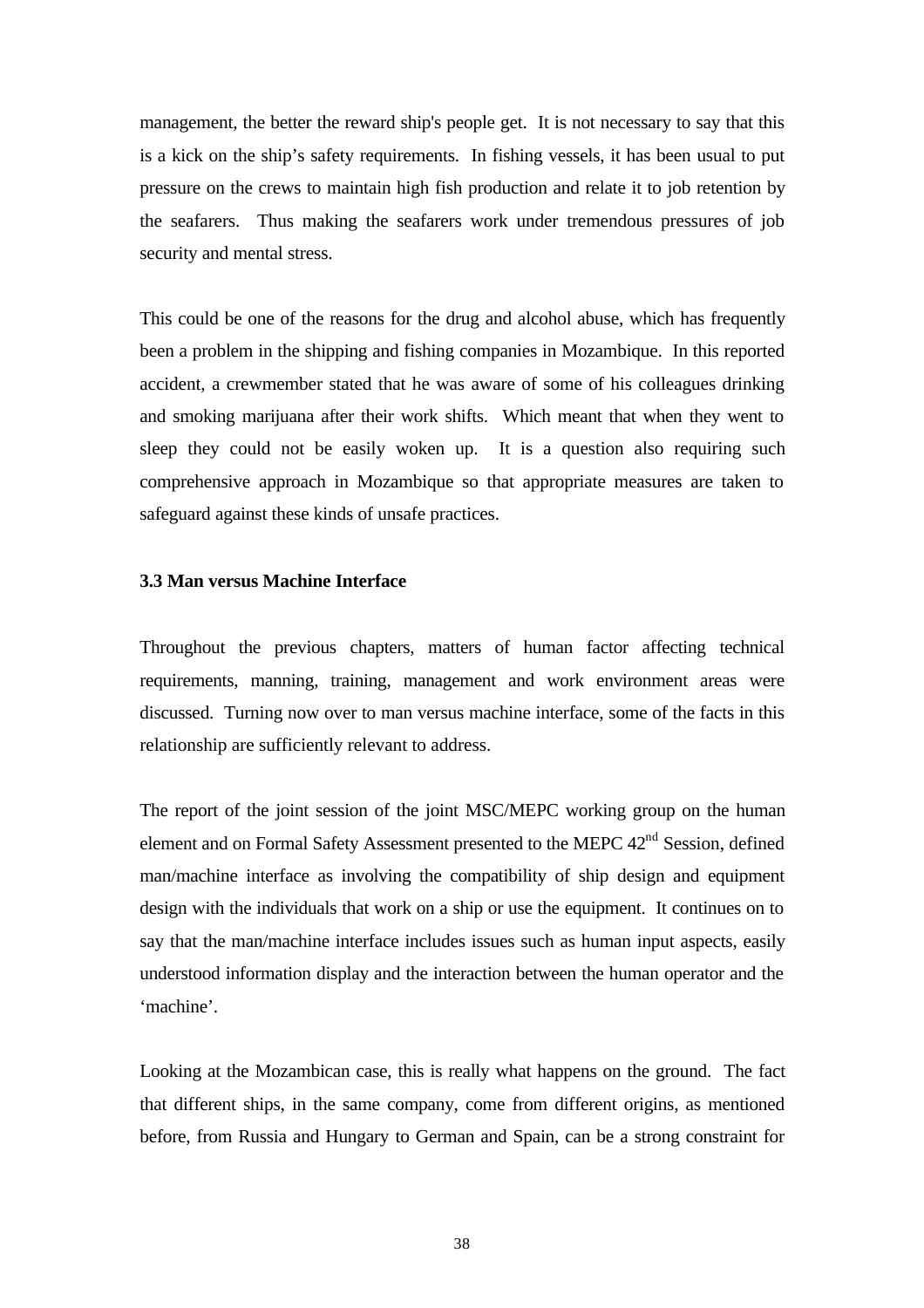the men working on them and when being moved from one ship to another within short periods of time.

For example, electrical boards including all engine equipment on Spanish built ships *LUGENDA* and *N'GURI* (now scrapped) had indications written in Spanish. The same happened with Hungarian ships *LICUNGO* and *CHINDE.* Undoubtedly, this situation poses a great danger for the fact that the men could not read or understand neither of these languages. One can argue that familiarisation could take place but in an emergency situation people's behaviour tends to change and even more so when the crewmembers are moved in the circumstances mentioned before.

It would be of a great interest for the maritime industry to reach a common design and layout standard. In fact, the report mentions that the aim is to achieve such uniform design and layout so as to use internationally recognised symbols on equipment controls, using established ergonomics principles, criteria and requirements. This should be combined with appropriate education and training. Furthermore, the STCW Code requires that the officer must have adequate knowledge of the English language to enable him to use engineering publications and to perform engineering duties. In addition, the vessels should have proper translations into a *common language.*

However, it is widely known as to how this is far from being achieved today in the maritime industry. For example, many decades after the international system for units was established, the industry still faces the challenge of conversions from Inches, foot and miles into centimetres, meters and kilometres; from British Thermal Unit (BTU) or Fahrenheit degrees into centigrade; from bar into Pascal and so on. Hence, the best thing for the shipping companies in Mozambique would be to try to achieve uniformity by purchasing ships from the same origin or same standard rules.

In 1990, the then State Bureau for Fisheries in Mozambique (SEP) purchased, from a Japanese shipyard, the bunkering ship *SENA* which was later in the same year handed over to a company that would operate it. At the end of 1996, the ship was laid up off for more than a year due to major mechanical problems. The author believes that maintenance again may have been at the root of this situation based on the fact that most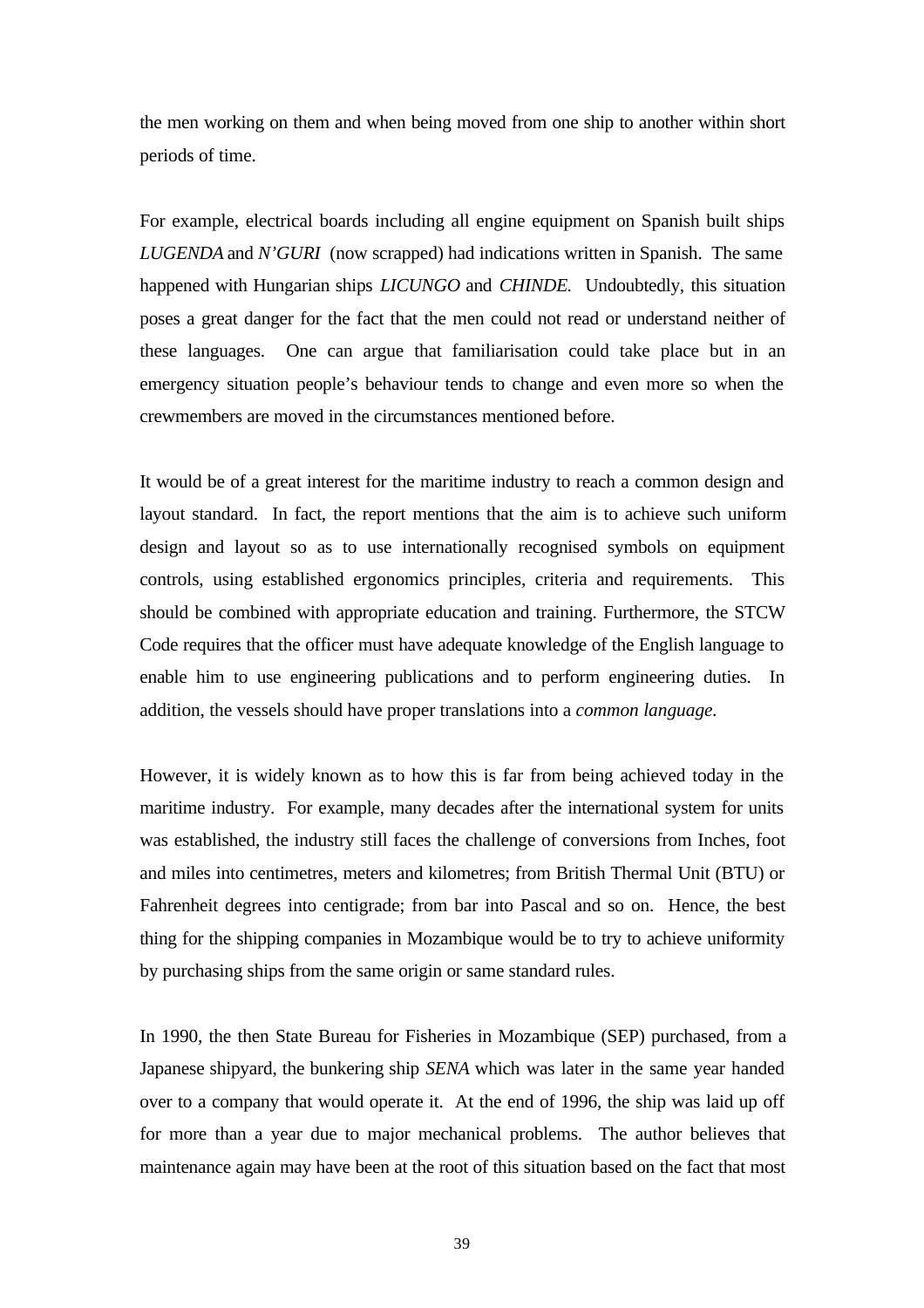instruction manuals are in Japanese and not many translated instructions are provided that would help the crew to effectively undertake the recommended maintenance. The damages here are clear, new ship (6 years) laid for more than a year for mechanical problems which could have been avoided if proper maintenance regime could be followed.

*LIAZI*, formerly *Sternberg*, is one of the ships acquired by NAVIQUE from a Scandinavian shipping company, relatively new and operative but now awaiting for repairs. Since late in 1996, *LIAZI* has had a major problem which is that the engine can not provide astern manoeuvre. Another example is POLANA where steering gear and rudder breakdown led to its premature and undue scrapping while it was well operating.

The representative cases mentioned above are very limited in numbers as it is neither possible nor desirable for the scope of this dissertation to discuss more of such incidents. All these incidents clearly show the pattern of human behaviour and the kind of accidents they might lead to. It is to be recognised that it is difficult to determine with certainty their primary reason. Of course comprehensive analysis must take place to do that. However, this can also be said that there seems to be a frequent, common and chronic pattern of misbehaviour related to human errors, both technical and professional, that implicitly is the root cause for accidents, as the evidence tends to suggest.

#### **3.4 The role of the classification societies in minimising hazards**

The accepted and wide practice today is to get the expertise of the classification societies to reduce hazards through delegation of some of the Flag State prerogatives and obligations under IMO requirements. In doing this, the Flag State must bear in mind that while authority is important for the classes to undertake their job on behalf of the Flag State, responsibility still lies on the Flag State. But, many Flag States including Mozambique do not have all the expertise they need to do the job. So, they have to delegate.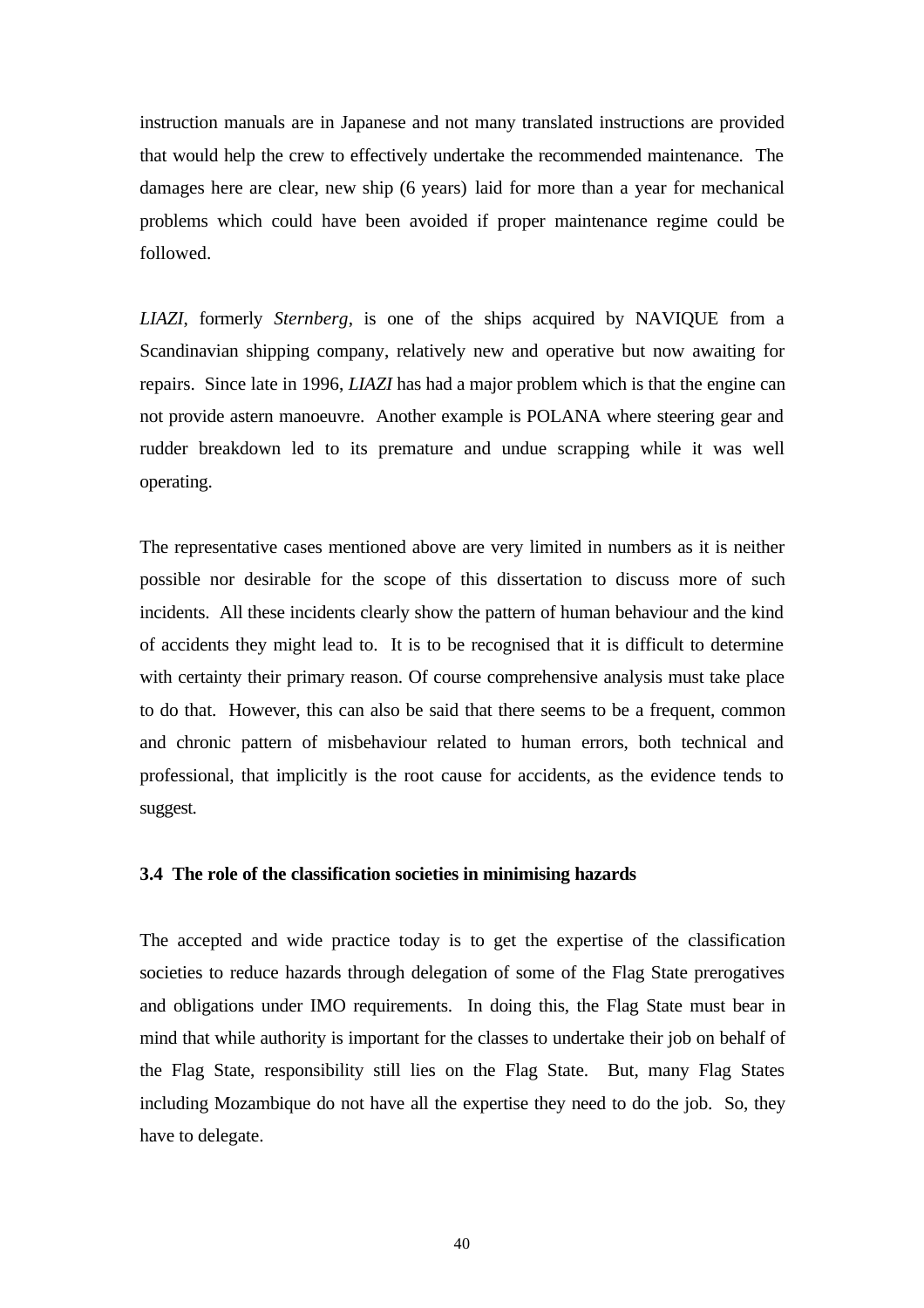The Classification Societies, when authorised by the Flag State, can carry out surveys and inspections mainly on board vessels of 500 GT and above. Of course the conditions for such a job and the tasks must be spelled out in a bilateral agreement involving the Flag State and the Class or Classes. The authorisation usually follows the guidelines of a IMO model agreement set for this purpose to establish the rights and duties with regard to the general conditions, information and liaison, supervision of the Class, applicable instruments, reporting procedures, unscheduled inspections performed by the class, and the corrective action to be taken as well as withdrawal of certificates.

The Class is obliged, under the agreement, to ensure that the work undertaken by the society is carried out by qualified personnel, and will to the best of its ability see that the work is carried out to the satisfaction of the Administration. In addition, for all surveys the Class have a systematic order of rules, instructions, procedures, reporting routines, acceptance criteria where relevant, and routines for checking, all to ensure that the relevant requirements are applicable and that a sufficient versatility is incorporated.

The Administration can also require that the Class is certified under ISO 9001 standards for quality systems in connection with the work carried.

In particular, the Administration in Mozambique will certainly encounter the necessity to hold such agreements, now that the Indian Ocean MOU on Port State Control is in place. The Administration surveyors can then concentrate on surveying and inspecting ships of 500 GT and below where generally SOLAS and MARPOL requirements do not apply.

The classification societies have also the moral obligation to inspire responsibility in their clients, including the flag states. When undertaking their duties on behalf of flag states, they are required to demonstrate responsibility with their job. The contrary would send a bad message. For example, the final report on the inquiry of the *Katina P* disaster, claimed the need to send a protesting report to the IMO and the Greek Ministry of Maritime Affairs, regarding the work undertaken by the class *HELLENIC*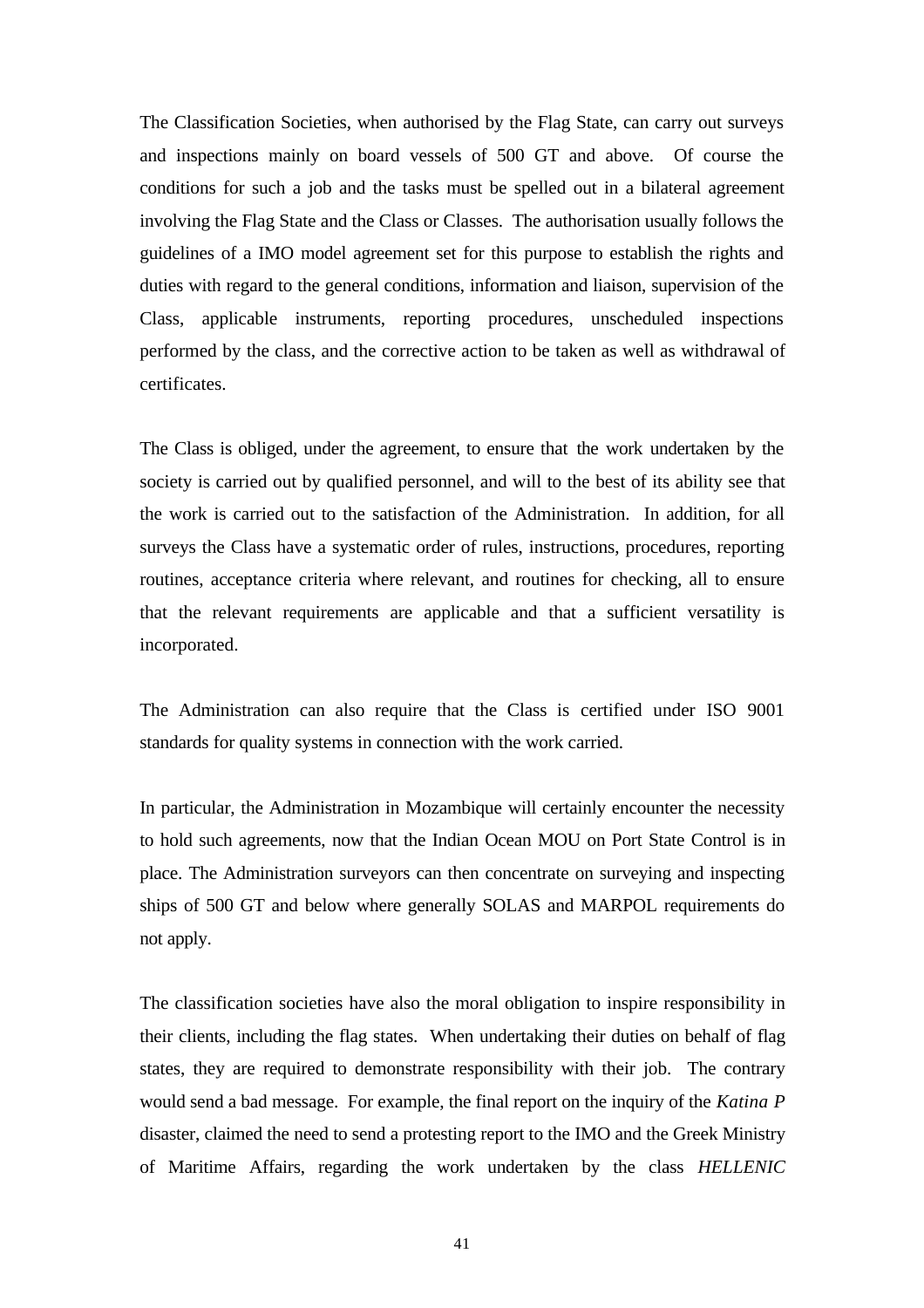*REGISTER*, especially on the ships going through the Mozambique Channel. The report indicated the following cases:

- M/V OCEANOS, classed by *HELLENIC REGISTER,* sank in August 1991, in the Mozambique Channel.
- M/T KATINA P, classed by *HELLENIC REGISTER*, sank in April 1992, 95 miles from the Mozambique coast.
- M/V AFTHOROS, classed by *HELLENIC REGISTER,* nearly sank in May 1992, at Richards Bay.

In a way this is an indication of lack of responsibility by a class. Within a matter of one year, three ships classed by the same society having major problems in the same area of the world. It is easy to imagine that the problems are with the class. *Katina P*, for example, was issued all the necessary documents to sail by the class even with rust all over and even some holes on the hull.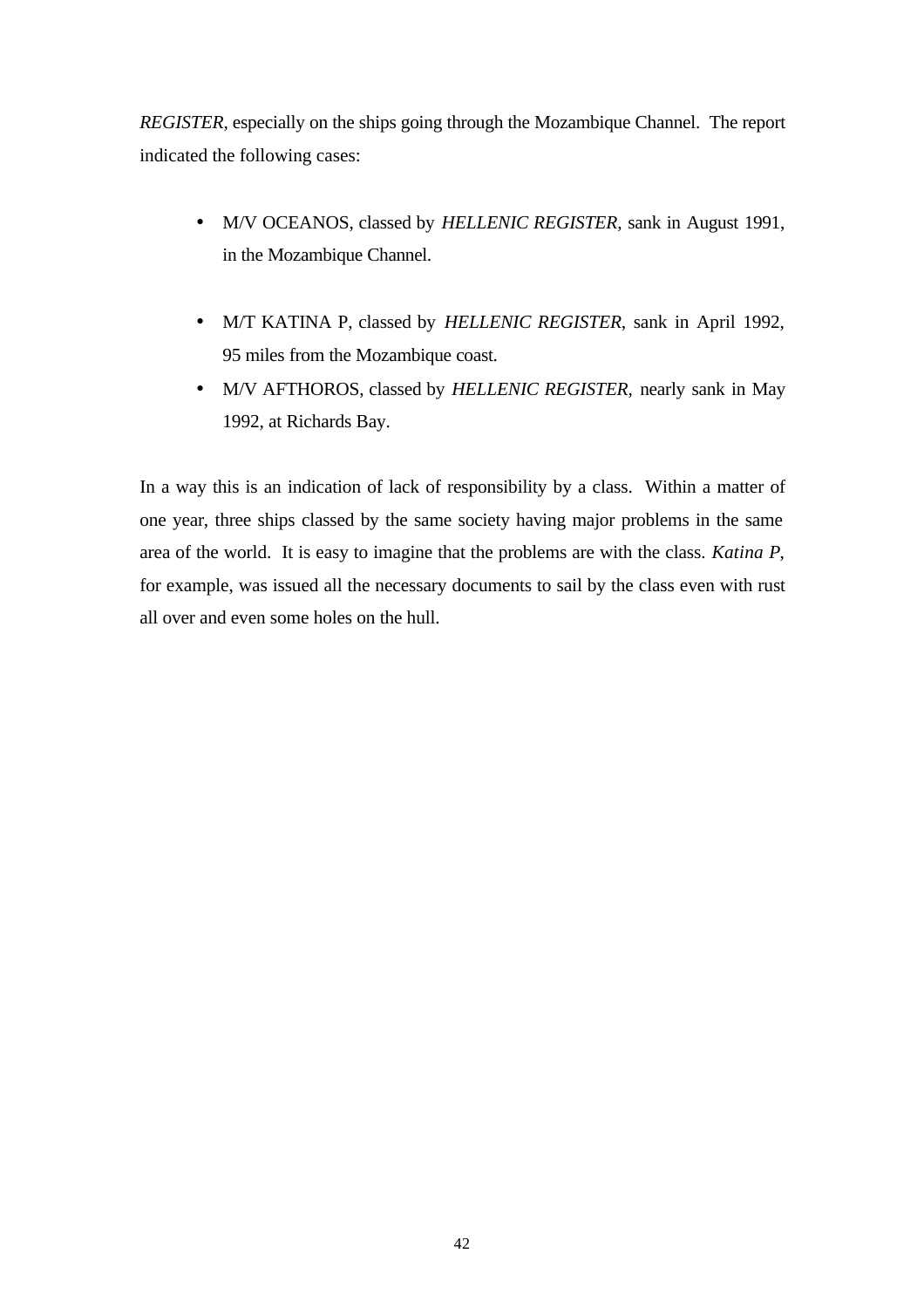# **CHAPTER FOUR**

# **Examining the managerial, operational and technical complements to the human behaviour**

#### **4.1 The need to investigate marine accidents in Mozambique**

Accidents do not have to happen. They can be prevented with proper knowledge, preparation, and attention. What is needed first is the knowledge of risk for various accident precursor situations. With a reliable/consistent collection of accidents and incidents data, levels of risk can be assessed and that information can be applied judiciously to achieve safety and efficiency goals. Although accidents are infrequent, but their chances are always present, hence accident investigations provide a source of information that is commonly used as basis for prevention.

In general terms, accidents in maritime industry should be investigated, among other things to:

- Educate people and engage them in prevention of recurrences,
- Determine responsibility and liability,
- Update legal requirements of the involved maritime authorities, and
- Analyse causes to address the actual problem.

But, avoiding recurrence is very much dependent upon the operator's training (professionalism) and thus minimisation of operational and technical wrong doings which goes back to the human element.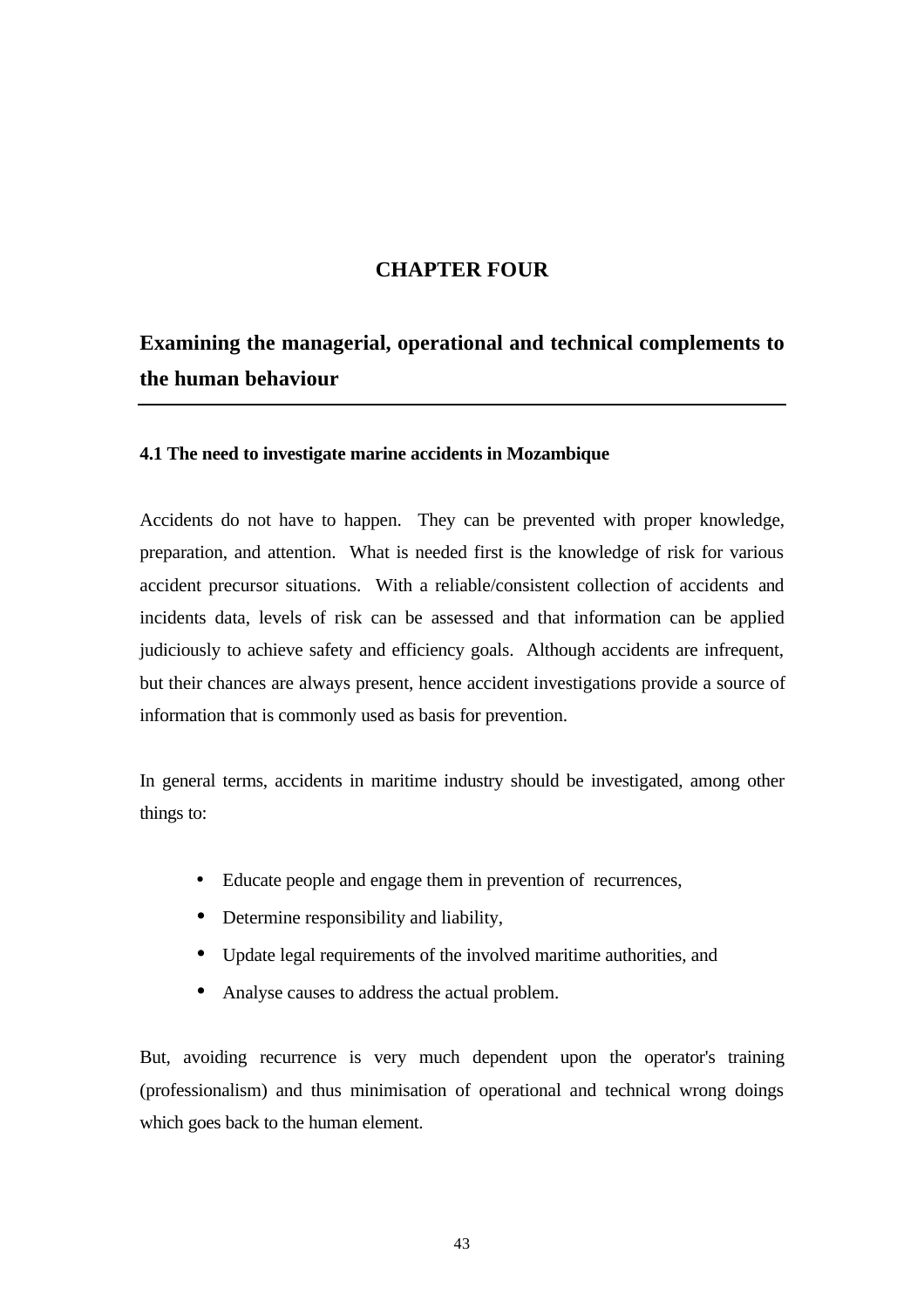In specific terms, it could be said that investigating accidents is also a concern for precise decisions as to how much emphasis on human aspects should be put to avoid such recurrences.

In Mozambique, there is a need to investigate accidents for establishing facts and consider them for training purposes in maritime colleges or training schools for seamen. Not only facts related to put blame and liability but also to the technical, professional doings and the need for updating the national maritime legislation based on the local experience (see Appendices A and B). This requires a bureau of maritime accidents and incidents investigation comprising purely technical and professional people who have the required experience in the field.

The International Maritime Organisation (IMO) report of the MSC 69/13/1 of 30 January 1998 titled, 'role of the human element in maritime casualties', the Joint ILO/IMO ad hoc working group on investigation of human factors in maritime casualties and the ICAO human factors digest no. 7 'investigation of human factors in accidents and incidents' 1993 provide excellent background to what is called the 'Shel' model. Shel Model is an alternative way of collecting and storing data in marine casualties, which involves particular investigating procedures and taxonomies adopted at the US coast guard. These documents (IMO/ILO and ICAO documents) bring together extensive guidelines on gathering human factors information during an investigation of a marine casualty, incident or near-miss.

The Shel model is particularly appropriate since most accidents are usually a series of lapses involving instances of human factors related to deficiencies in design, management, operation, etc which make up either the root causes or many of the contributing situations, previously mentioned in the dissertation, leading to the accident or incident.

The IMO investigation process involves six steps: (1) collect occurrence data; (2) determine occurrence sequence; (3) identify unsafe acts (decisions) and unsafe conditions; (4) identify the error type or violation; (5) identify underlying factors; and (6) identify potential safety problems and develop safety actions. Shel model is a process providing a step-by-step systematic approach to the investigation of human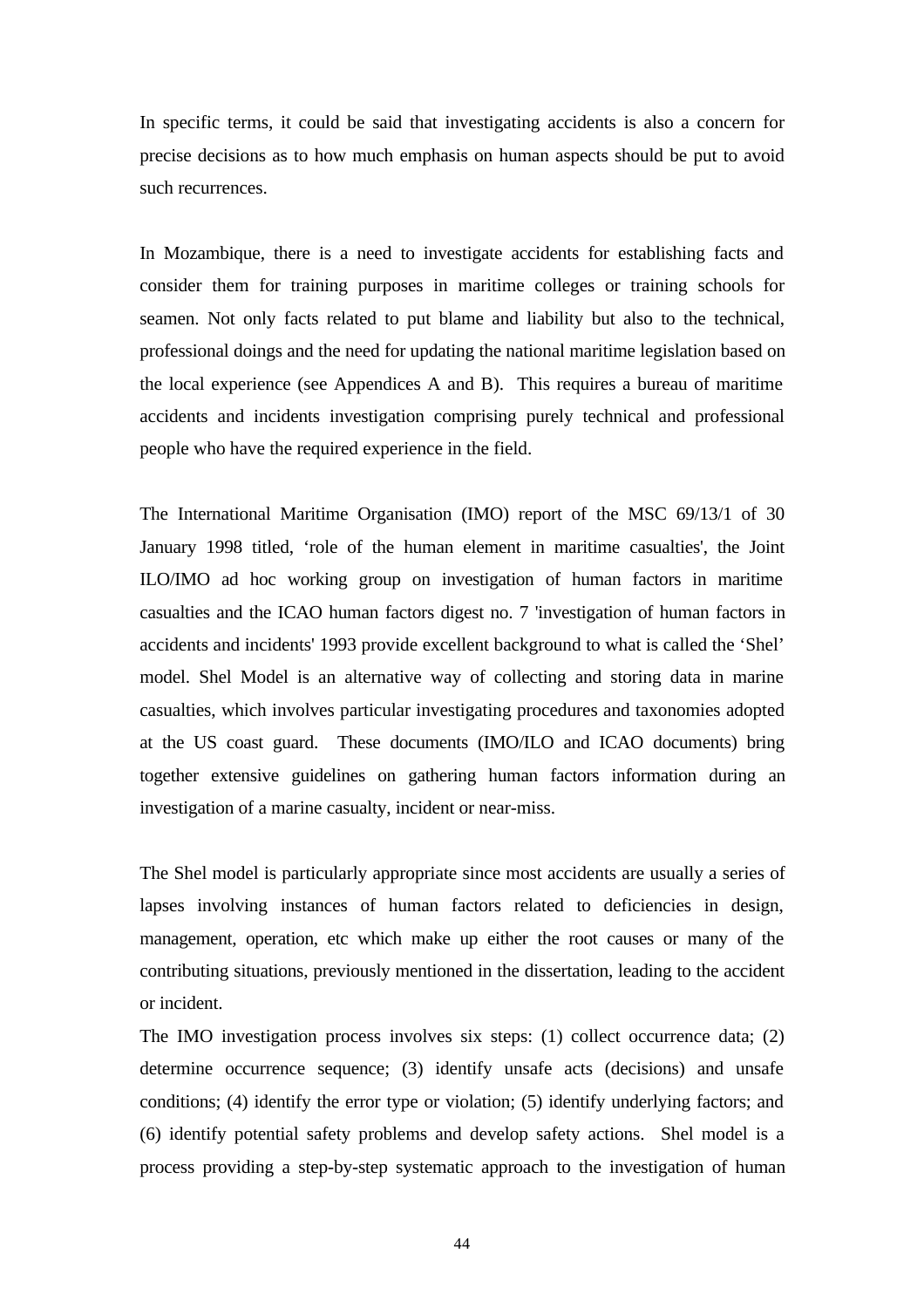factors. The Shel model is ideal for steps (1) and (2). It serves as an organisational key to investigator's data collections which avoids problems because:

- 1. it takes into consideration all the important work system elements;
- 2. it promotes the consideration of the interrelationships between the work system elements; and
- 3. It focuses on the factors, which influence human performance by relating all peripheral elements to central human elements.

In Alexander C. Landsburg's words, the components of the Shel model are Liveware (the individual and human to human interface); Hardware (human to machine interface); Software (human to system interface); and Environment (human to environment interface).

As mentioned before, while the Mozambique coast is very vulnerable to this danger of accidents, it is rather unhelpful for the purpose of preventing or minimising them this lack of legal and purely technical proceedings necessary to establish the facts and recover the damages. For example, based on statistics from the report of Nordic Consulting Group (NCG) on Maritime Safety Development Program for SADC coastal states and Malawi, issued in March 1996, between 1993 and 1995, 227 accidents involving fire on board were reported to have occurred with 197 lives lost. Out of those, only two were investigated. Moreover, the establishment of inquiry committees is done on *ad hoc* basis as and when a marine accident or incident occurs.

The need to investigate accidents has been emphasised in the governmental Decree no.  $34/94$ ,  $1<sup>st</sup>$  of September that creates SAFMAR, where the general introduction to it acknowledges the necessity to *prevent Mozambique coast from the lack of control or occurrence of spills of pollutant products that would endanger people's lives, property and the marine environment.* Specifically, in article 8 paragraph (d), it goes on to be precise that it is SAFMAR's responsibility to *conduct inquiries into the marine casualties.*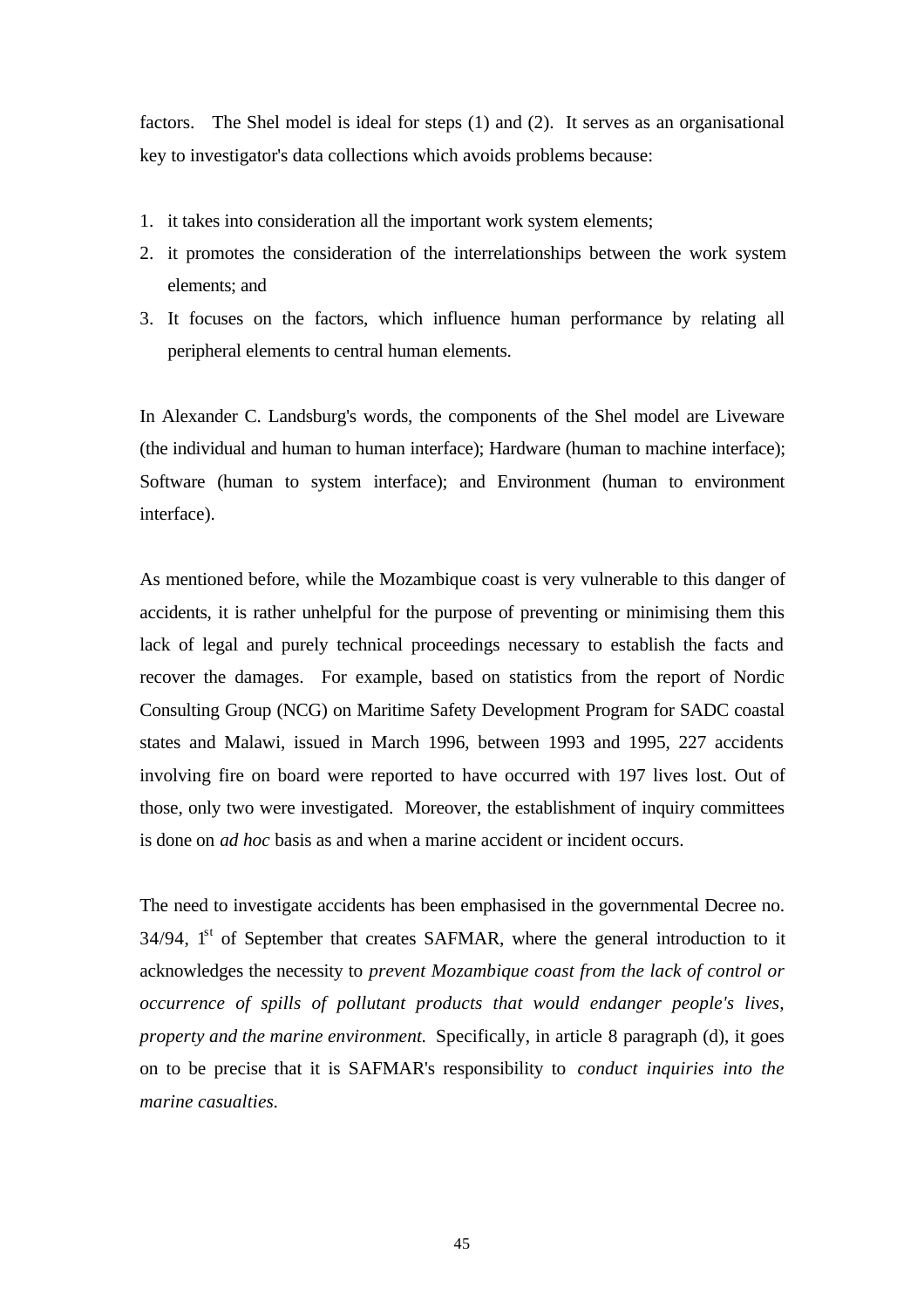It is therefore necessary that the government sets up suitable infra-structure comprising inquiry committees with qualified and knowledgeable personnel in the use of different investigation models, who can objectively investigate the accidents/incidents. These persons should be given due authority so that they can solicit the co-operation and help from necessary sources.

For example, the table below highlights the high number of accidents and incidents as well as the lives lost in relatively short period of time, which call upon the authorities for appropriate measures.

#### **Table IV/1**

| Year         | <b>No. of casualties</b> | <b>Main causes</b> | <b>Deaths</b> |
|--------------|--------------------------|--------------------|---------------|
| 1993         | 120                      | Fire               |               |
| 1994         | 84                       | Fire               |               |
| 1995         | 23                       | Fire               |               |
| <b>Total</b> | 227                      |                    | 197           |

**Accidents at sea reported in Mozambique**

*Source: Modified from the NCG report on Maritime Safety Development Program for SADC coastal states and Malawi, March 1996.*

#### **4.2 The organisational and individual factor**

Latent failures or underlying factors relate to conditions that may exist within systems or organisations, which given the right combination of circumstances, may contribute to an unsafe situation. They include such conditions as, organisational, design, maintenance, communication failures, and others.

As stated before, it may be relatively easy to identify human contribution in accidents. However, to determine with certainty the source of such factors can be very difficult. One reason for such difficulty can be the long chain these factors follow in the organisation from the top management down to operational aspects. Equally, it is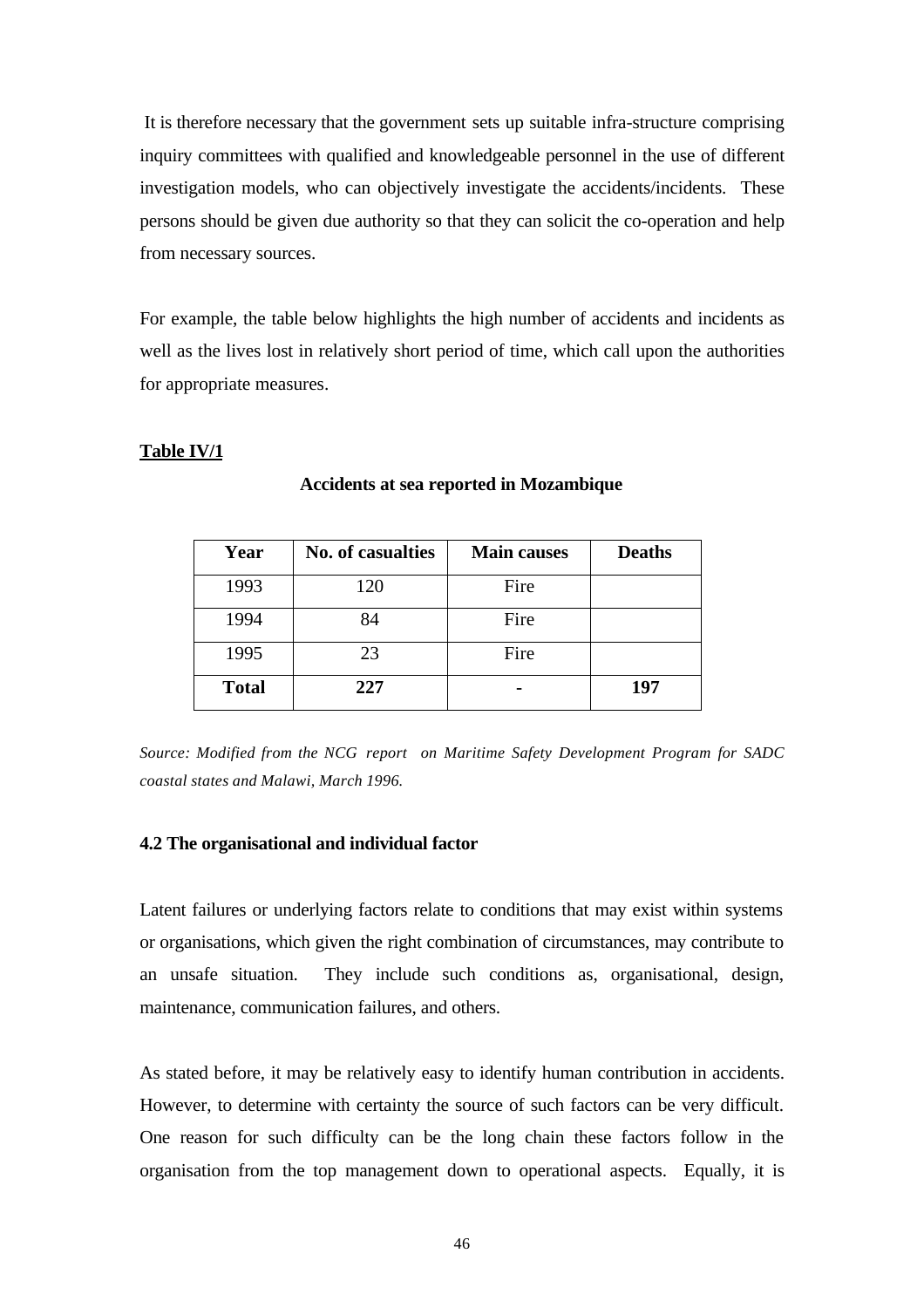important to remember that the human factor's chain can also start earlier, during design of a ship.

In fact, the causes identified from previous accidents are going to be critical for risk assessment and to find the priorities of actions for future avoidance. Although this is a very general and strategic approach as mentioned above which involves a cultural change, requires setting up policies for safe operations and safety conscious behaviour. It is an important and critical approach to consider.

Similarly, as far as safety at sea and STCW 95 implementation are concerned, the chain of responsibility requires a three-sided net comprising the following:

- Administration's role
- Companies' role, and
- Seafarers' role.

It is indeed administration's role to ensure that training and assessment of seafarers are administrated, supervised and monitored in accordance with the requirements of the regulations I/5, I/6, I/8 and I/10. In addition, it is also administration's role to ensure that:

- *on-the-job training* scheme is in place;
- There is an approved *assessment* program of the in-service training scheme; and
- Careful *endorsement* scheme of certificates approved by the administration is in compliance.

Companies are made responsible, through regulation I/14, for competence, familiarisation and crew co-ordination training onboard, beyond of course the need to ensure appropriate certificates for their seafarers, and to comply with the manning requirements. The ISM Code emphasises the same requirements.

Regarding seafarers, they are made individually responsible for their capability to effectively communicate and for their competence, in addition to the required training.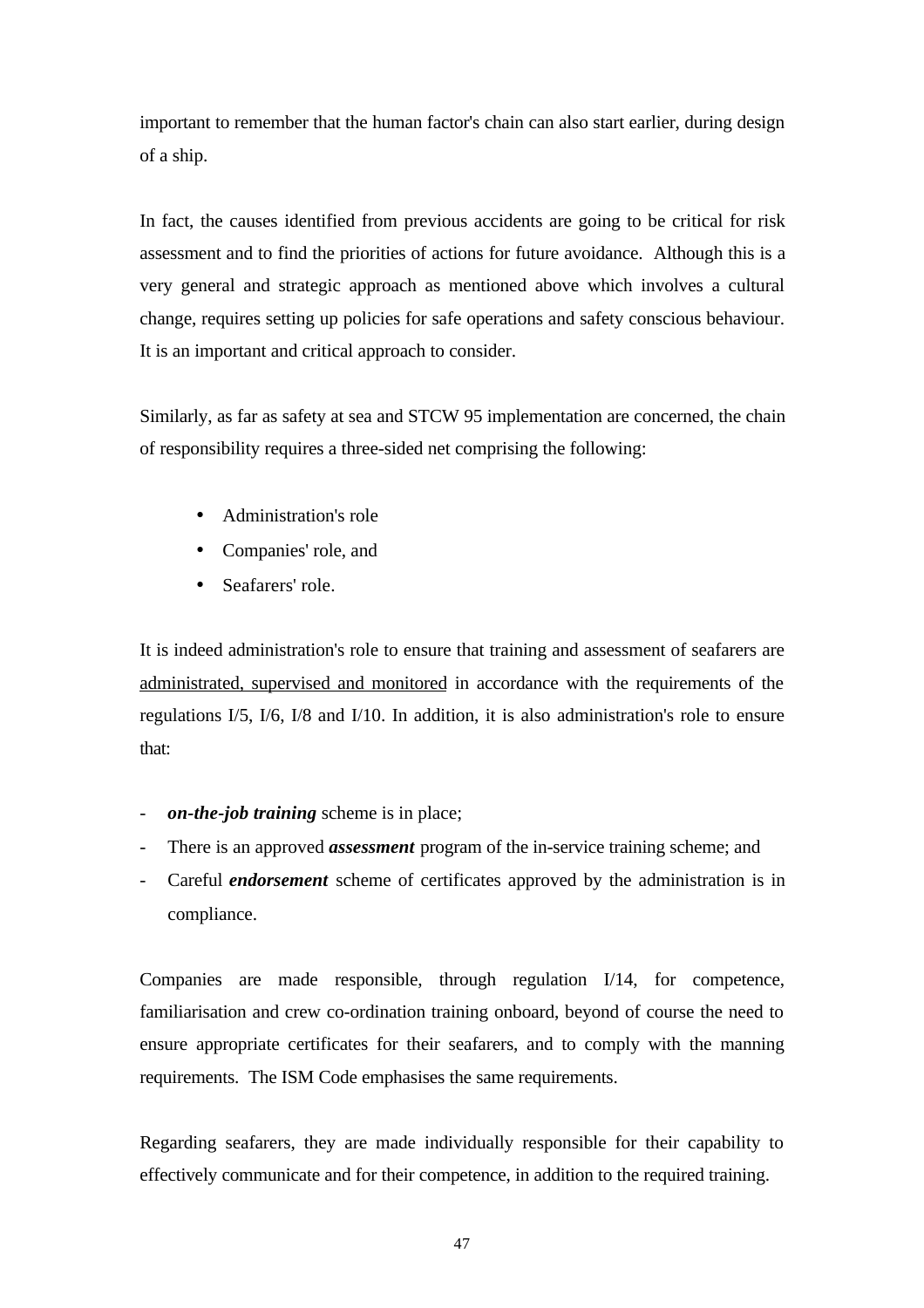A study by the DMI, classifies in two the potential safety hazards in maritime work as related to the human factor:

- Latent human error involving social, moral and design hazards; and
- Active human error involving co-ordination, communication and performance hazards.

Either of the two errors are caused due to the strategies adopted by the management, on board or ashore.

Regarding latent human error, following are some of relevant remarks to take into consideration. Social hazards of an organisation comprise problems inherent to the organisation and the economy of shipping, insurance, freight and others so related. These are the social aspects within which the company may be heavily involved and its decisions positively or negatively influenced. In Mozambique, for example, decisions concerning safety aspects of a ship are very much dependent upon the freight the companies earn and also upon the economical situation of each. The number of crew members, for example, in several shipping and fishing companies is dictated by the capability of a company to pay salary rather than by the manning requirements of each ship.

Pressure of IMO requirements or from SAFMAR concerning implementation of standards have different response because of economical situation of the companies.

Moral hazards of work, which comprise problems of applicability of rules and regulations, ineffective procedures, including work ethics, determine the dissemination of the requirements in each company, as to how much control is required from SAFMAR and also the introduction of safety culture and accidents and incidents reporting.

The design hazards of man-machine interaction involves the companies to have proper understanding of engine instrumentation and its layout while purchasing ships and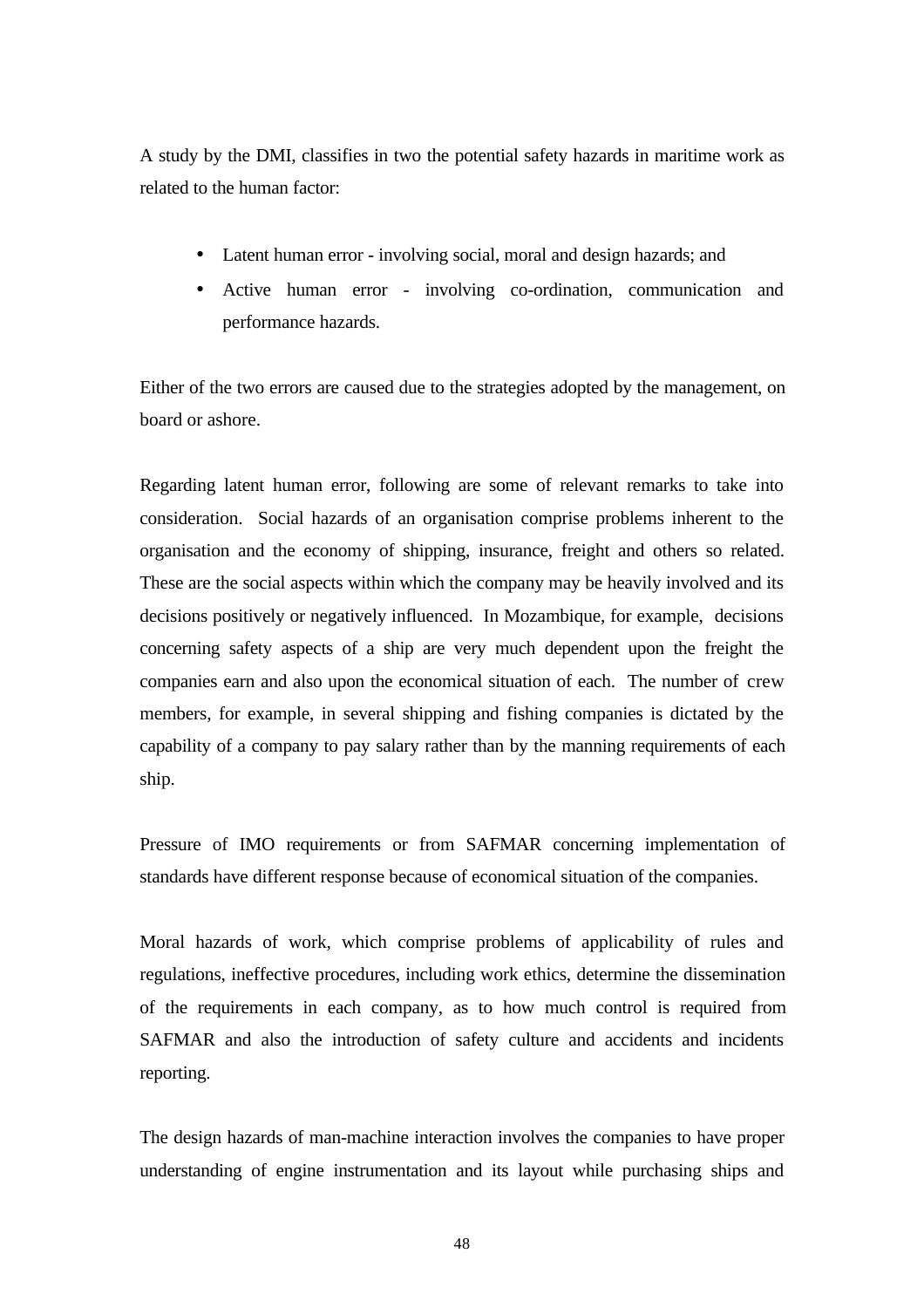equipment. SAFMAR plays the sole role of making sure that the purchased ships are safe as far as IMO and national requirements are concerned. The companies are responsible for making sure that the man-machine interface is effective. This includes of course, how the crew interacts with the ship's engine standardisation and how familiar they are.

The active human error and co-ordination hazards of co-operative work involve problems in maintenance planning, in task allocation and in distribution of responsibility and control. Ship maintenance is one of the subjects, which was comprehensively looked at in the dissertation. Both the MET institution and the companies must prioritise this as being of a critical importance. It was mentioned also that the communication hazards may not be critically important in Mozambique taking into consideration that not many shipping or fishing companies employ foreign seafarers with whom communication is a problem.

Concerning performance hazards of human perception and attention; which comprises perceptual errors, errors of attention, individual errors (slips, lapses, misapplications, and mistakes), it was also mentioned the problem of engine ratings tending increasingly older, the age-related problems such as poor eye sight reflexes, inflexibility, lack of vigour, and lack of refresher or upgrading training. This goes back again to the companies' responsibility.

#### **4.3 The technical and operational factor in engine operations**

It is very important that the shore management understands all the company procedures, which are safety related and the individual goal they are intended to achieve.

The ISM Code requires written procedures, which are clear for everyone to understand. For example, when NAVIQUE nominates a superintendent engineer for ship or ships, he is required to be able to understand the crew 'language' regarding maintenance planning of listed items in the engine room. The same applies to the newly enforced requirement of a designated person (DP). The fact though in most private shipping and fishing companies in Mozambique is that in most cases neither the superintendent has sufficient technical and professional background, nor he is aware of his full responsibility and the procedures to follow. If the superintendents and now the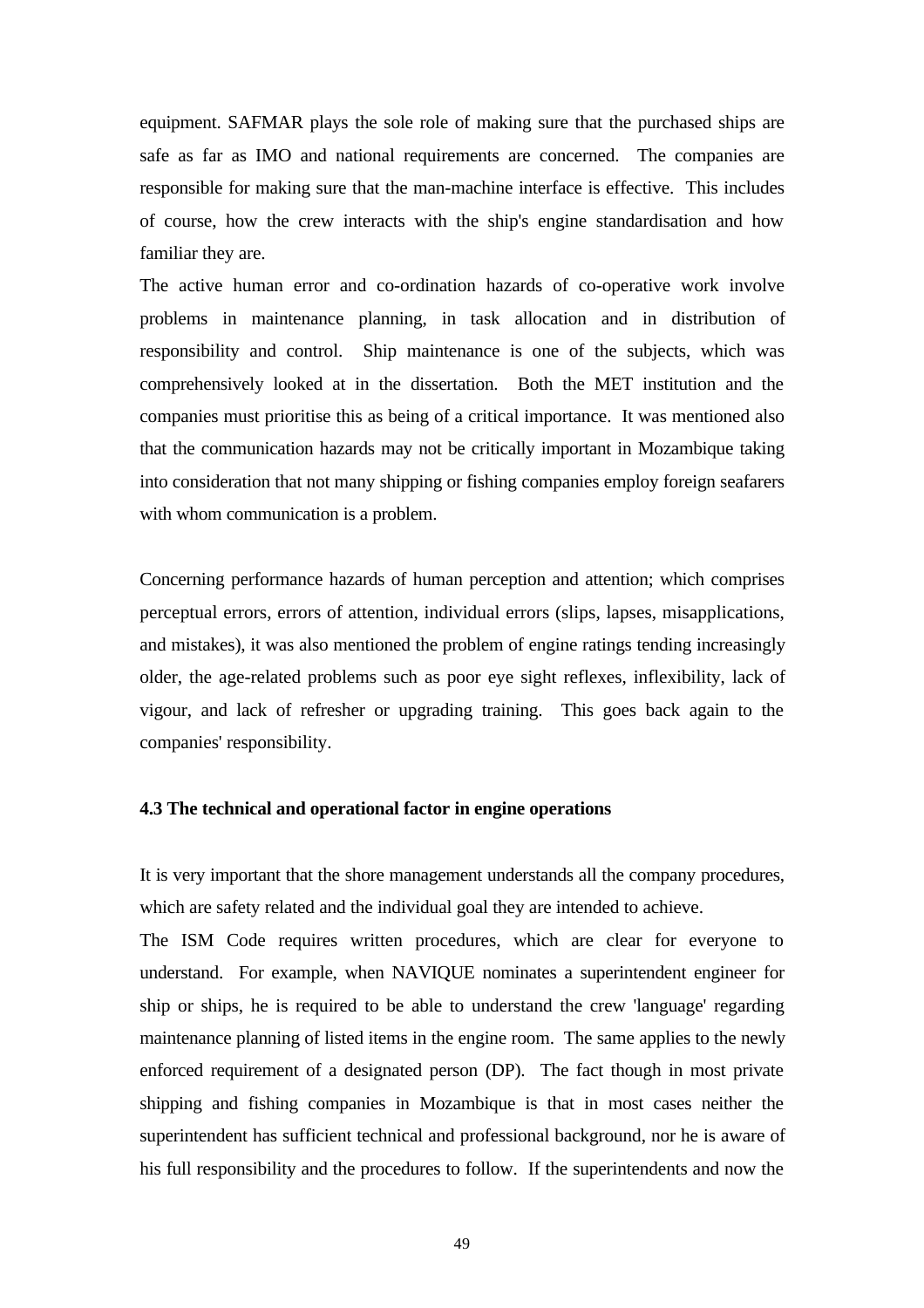DPs have their work under control through written procedures, as required, the maintenance planning would be continuously updated and followed to the line.

In the author's opinion, lack or ineffective maintenance that results from lack of spare parts for example should not be acceptable. This is a clear indication of both inefficient superintendence, bad shore-ship co-ordination and performance hazards within the whole organisation. The superintendent is the link between the shore management and the chief engineer. Similarly, regarding safety aspects, the DP is also a link between the two sides of the organisation.

On the other hand, the fact that the ships are usually very old, as previously mentioned, forces the engine room personnel to work much more on remedying repairs rather than in preventive maintenance.

As far as SAFMAR's section for ship surveys is concerned, emphasis should lie on maintenance planning and how far the personnel have fulfilled their scheduled duties. Letting a ship leave the port with a fire pump still awaiting repair is an outstanding risk for which the surveyors are required to take corresponding measure. It is to be remembered that the NCG report showed that over the period starting from 1993 to 1995, the prevailing cause for accidents in Mozambique has been fire on board. The solution of the problem would be firstly to determine the main reasons of fire and eliminate them and secondly to equip the ships with proper means of fire fighting, kept in well maintained ready to use conditions.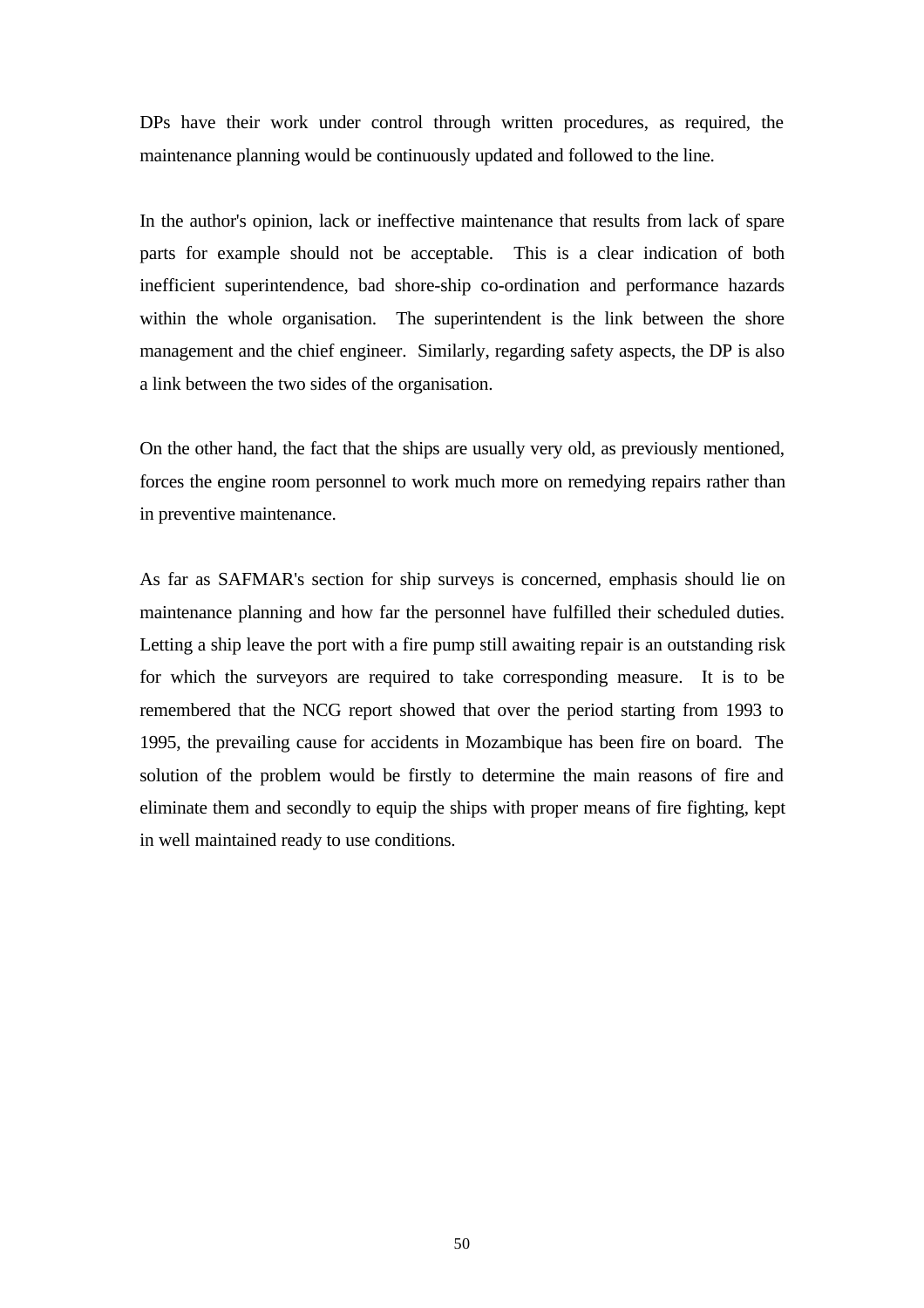# **CHAPTER FIVE**

**\_\_\_\_\_\_\_\_\_\_\_\_\_\_\_\_\_\_\_\_\_\_\_\_\_\_\_\_\_\_\_\_\_\_\_\_\_\_\_\_\_\_\_\_\_\_\_\_\_\_\_\_\_\_\_\_\_**

#### **Conclusion and Recommendations**

**\_**

#### **5.1 Conclusion**

The representative cases, which were taken as sample to reach this stage are very limited in number as it is not possible, for the scope of this dissertation, to include all the accidents that have occurred in and around Mozambique. But, they still demonstrate reasonably the pattern of shipboard accidents that occur in Mozambique and the consequences they might lead to.

The establishment of SAFMAR in 1994, has already been a great and right step towards solution of the many problems related to the human factor in shipboard engineering operations and others, in Mozambique. This institution will need to accumulate experience in safety aspects including the human factor issues, implement proactively national and international requirements, and act effectively whenever a problem arises.

Throughout this dissertation, problems resulting from the action or lack of action by the maritime industry including SAFMAR, were enumerated and evaluated. Specifically, the author indicated the tendency towards purchasing old ships to add to the existing old fleet, which makes maintenance, the working conditions for the engineer officers important issues. There is also the need to follow the old advice to put emphasis on preventing accidents through application of lessons learnt from experience.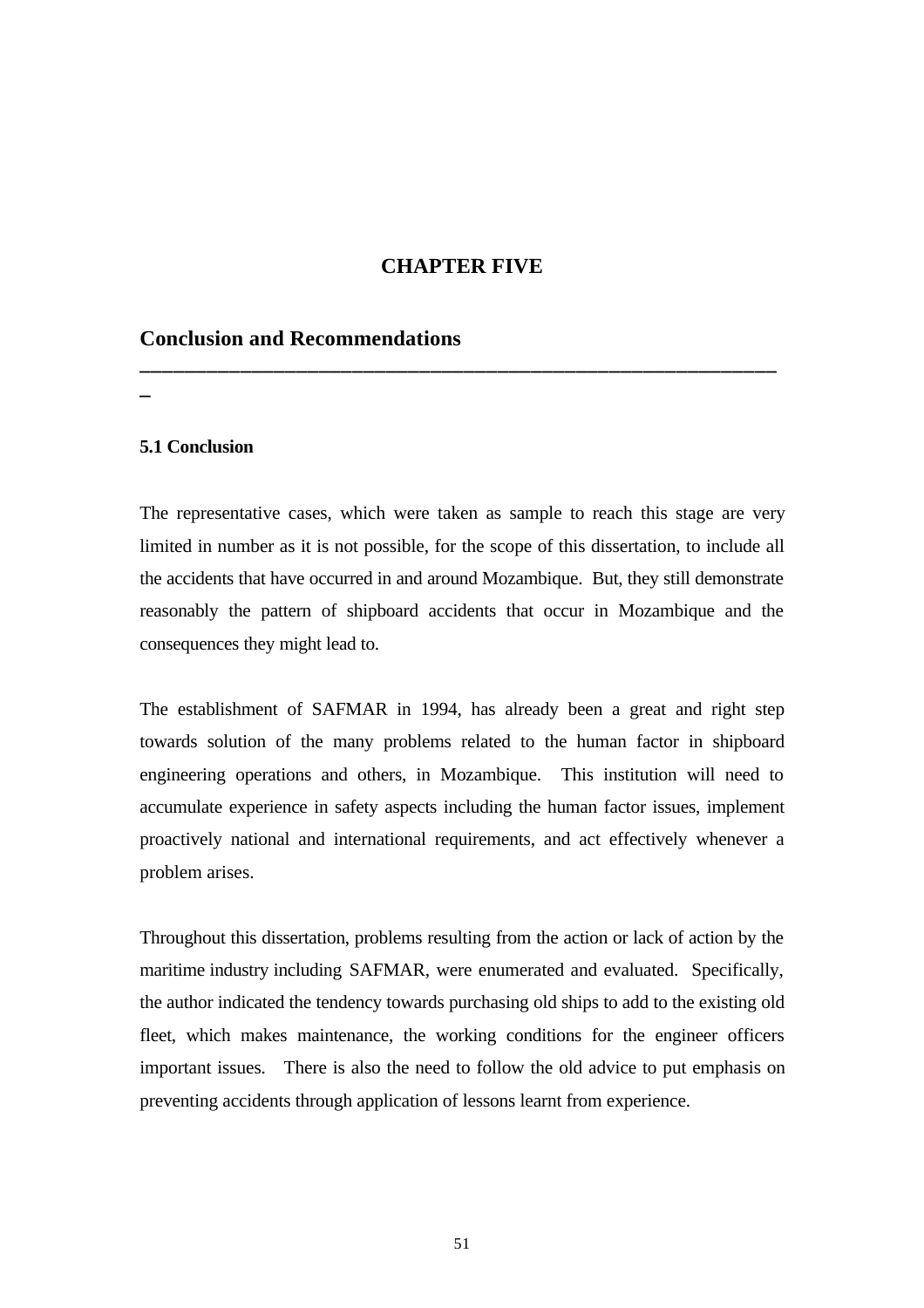Other important issue discussed was better structure within maritime organisations in general to help enhance efficiency and effectiveness which were said to be much dependent upon the investment on human element aspects. The manning agencies are definitely participating parties in the whole net which contribute towards avoiding accidents at sea and so their familiarisation with applicable national and international instruments is of a great importance. In fact, substandard crew, it is to be remembered, almost certainly means a substandard ship.

This goes in line with another issue discussed which concludes that there has to be training school for engine ratings. Further, there has to be an effective replacement policy and process to ensure young and trained seafarers get in to replace the ones retiring.

Another conclusion to draw is that there are power differences, cultural backgrounds and traditions almost everywhere in life. Regarding ship's safety, non-effective communication among crewmembers due to these factors must be addressed by the SMC and DOC issuing organisations. Moreover, the company's Safety Management System (SMS) must conform to STCW requirements. The quality system comprehends assessment of both the ISM and STCW implementation process.

It is an issue for most of shipping companies in developing world including Mozambique, to address the lack of funds availability to resolve all the needs of maintenance, safety, spare parts, human element, and others. This is a real problem, but lack of commitment by management is even worse.

Whereas it will take still long until the shipboard machinery installation reach common international standards of design and layout, such as ISO standards, the industry in Mozambique under co-ordination of the administration can minimise the hazards which result from the differing standards on ships' machinery and layout, and thus make it safer. This could be done by purchasing ships from the same origin or built under same standard rules.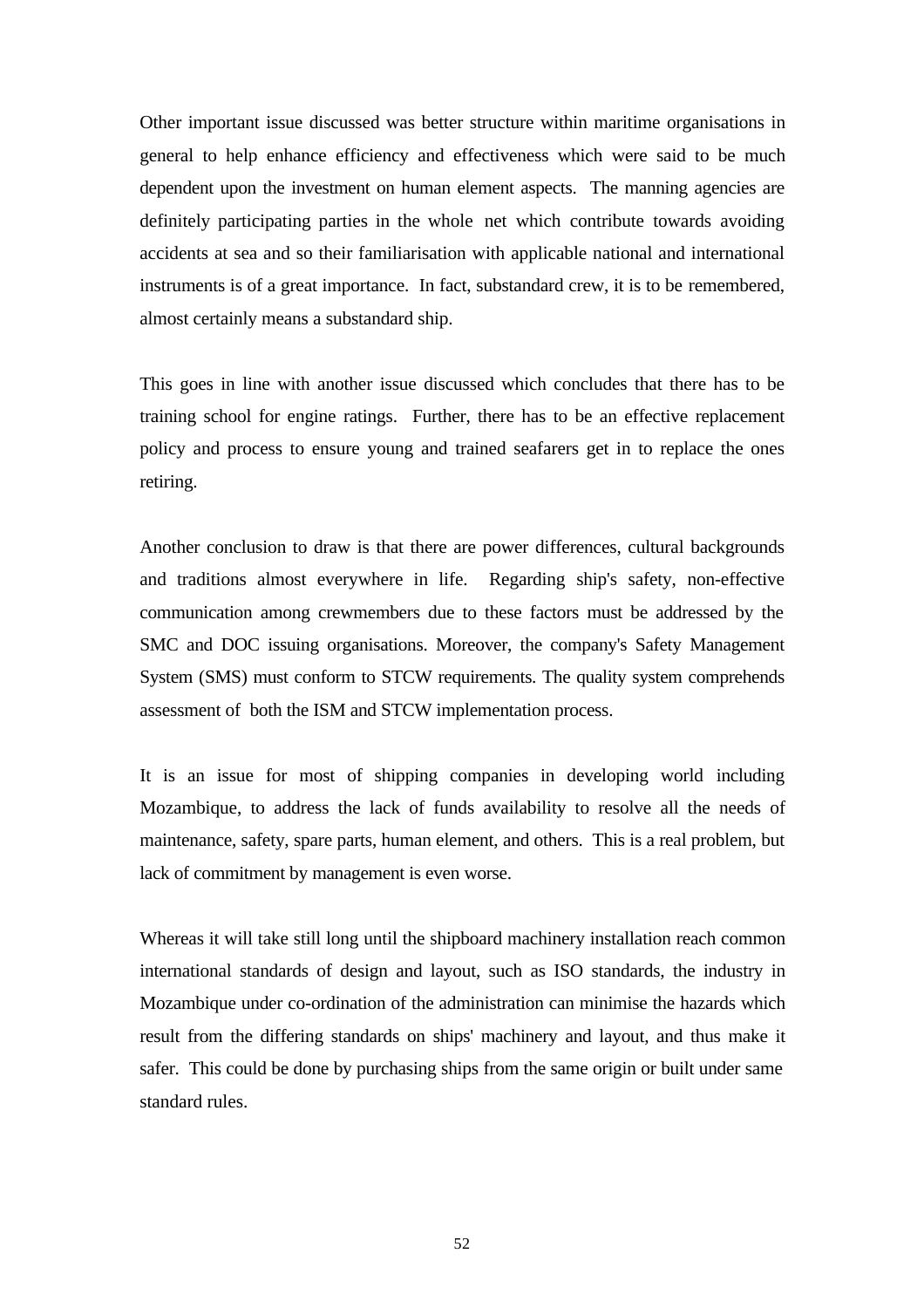Finally, the duration of a watch on Mozambique ships is to be closely monitored by the shipping and fishing companies, but mainly by SAFMAR. SAFMAR can enforce regulations on this account and the companies ensure compliance with the STCW 'fitness for duty' requirement for hours of work arrangements.

A number of very important IMO and mainly ILO Conventions is very important to comprehensively address the human factor issue in shipboard marine engineering operations. Some are ratified but not incorporated in the national legal framework, others are effective. Not only Mozambique needs their enforcement, but also the *no more favourable treatment* clause, surely to be enforced under the Indian Ocean MOU on PSC, will require implementation of these relevant international instruments. In summary, the key issues to address for minimising the human factor contribution in shipboard marine engineering operations are as follows:

- 1. Old ships are put at work;
- 2. Lack of proper maintenance;
- 3. Deficiency in familiarisation with applicable legislation by the manning organisations;

\_\_\_\_\_\_\_\_\_\_\_\_\_\_\_\_\_\_\_\_\_\_\_\_\_\_\_\_\_\_\_\_\_\_\_\_\_\_\_\_\_\_\_\_\_\_\_\_\_\_\_\_\_\_\_\_\_\_\_\_\_\_\_\_\_\_\_\_\_

- 4. Substandard crews, especially engine ratings (lack of training schools for engine ratings);
- 5. Lack of better and effective replacement process (retirement);
- 6. Lack of commitment from top management within organisations;
- 7. Defective arrangements for hours of work and resting periods (fitness for duty);
- 8. Ratified IMO and ILO conventions not monitored or incorporated in the national legal system;
- 9. Lack of proper investigation procedure, data collection and adequate legal regime

\_\_\_\_\_\_\_\_\_\_\_\_\_\_\_\_\_\_\_\_\_\_\_\_\_\_\_\_\_\_\_\_\_\_\_\_\_\_\_\_\_\_\_\_\_\_\_\_\_\_\_\_\_\_\_\_\_\_\_\_\_\_\_\_\_\_\_\_\_

10. Lack of crewing agencies with knowledge in the applicable instruments.

The scope of the dissertation is limited and cannot analyse all the accidents that have taken place in Mozambique, however these sample accidents analysed have, most of the times, indicated involvement of human factor.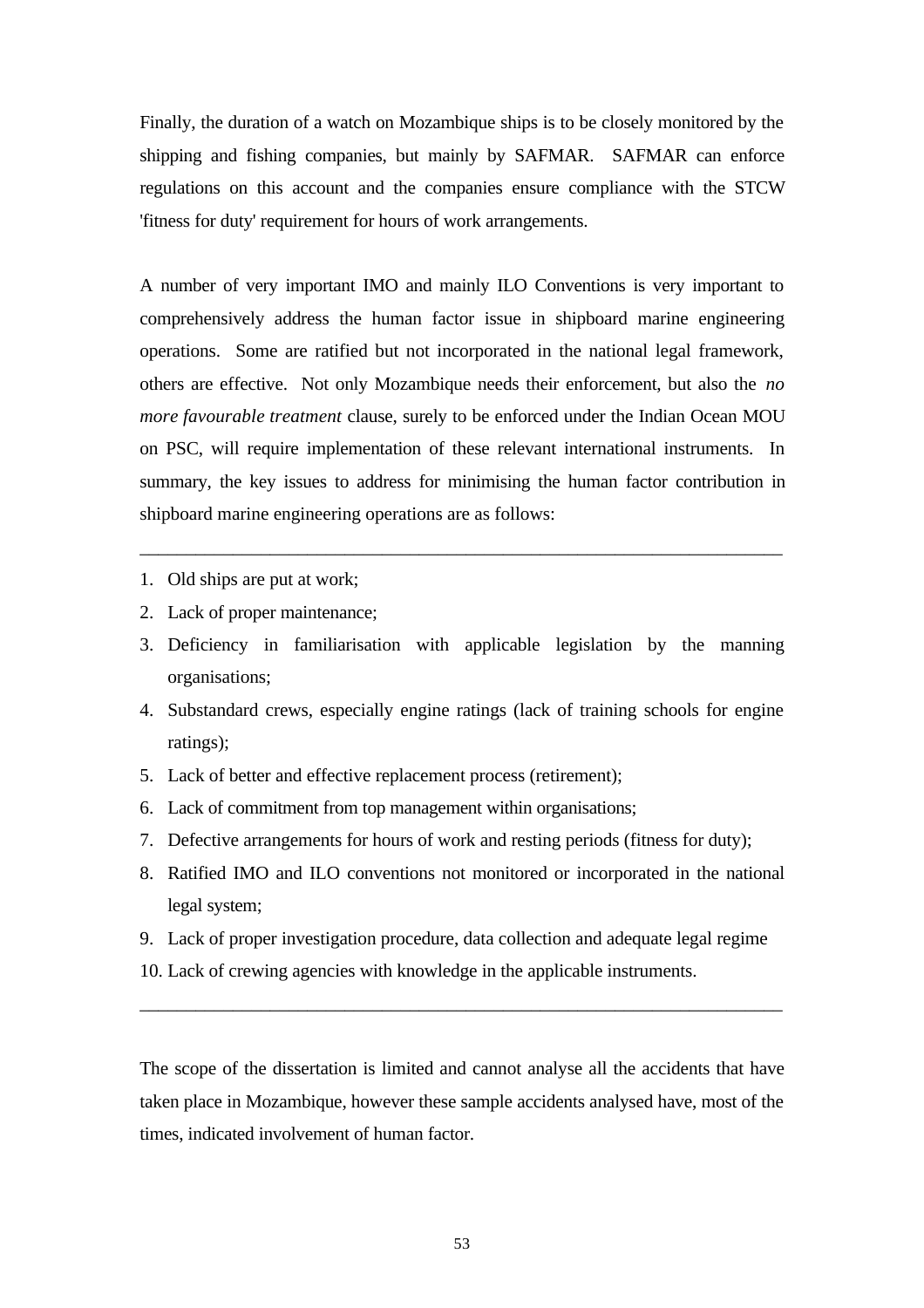Nevertheless, it is to be born in mind that it is the responsibility of the industry to avoid accidents from not happening and not of the administration alone. In other words, even if the laws are well designed and well implemented, if the industry in the end does not obey or at least participate, they will surely be void.

#### **5.2 Recommendations**

1. It has already been realised that conventions and regulations for safety at sea are many and quite comprehensive and that if they were properly and effectively enforced, a good deal of improvement would have been achieved. This shows that the problem lies on the edge of their implementation, which is very very low even with the political will. To be specific, although Mozambique has already ratified the SOLAS Convention, which is considered to be the most comprehensive IMO convention, and the STCW Convention, which addresses the human aspects' side, there is still a need to incorporate and ratify the following IMO and ILO relevant conventions which have a great influence on the human factor issues:

#### IMO:

STCW-F 95 Convention, concerning standards of training for fishing vessels' personnel

#### ILO:

- Convention 73, concerning medical examinations;
- Convention 109, concerning wages, hours of work;
- Convention 133, concerning crew accommodation;
- Convention 134, concerning prevention of occupational accidents; and
- Convention 147, concerning (minimum standards) merchant shipping.

2. Not being member however does not impair the country from taking advantage of the experience comprised in those instruments to enforce in Mozambique. For example, the problem of minimum age mainly in fishing companies requires adequate action. Even though there is no data to refer to, regarding deaths of seamen at sea engaged in fishing, it is widely known this is a reality in Mozambique.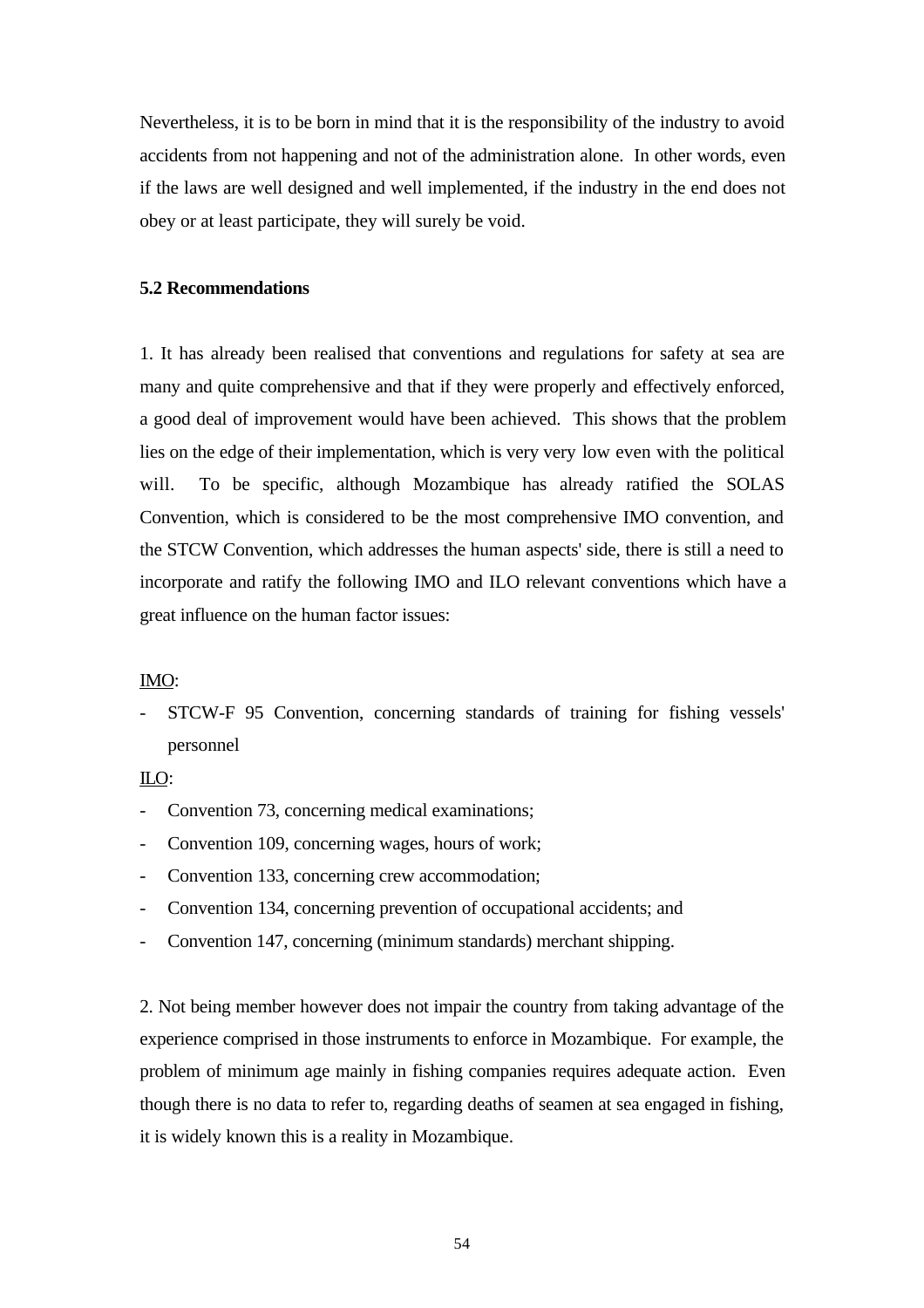3. Taking into consideration the long Mozambique coastline (2650 km), the need for effective coast guard and the need for skilled maritime labour in the industry will all be evident in near future. So, the MET institutions should be viable. One way for that would be to hand over the ENM, working today under the Ministry of Transport and Communications (MTC); and the Fishing Training School (EPM), working under the Ministry of Agriculture and Fisheries (MAP); to the Ministry of Public Education (MINED), or to the public Eduardo Mondlane University (UEM), which are specialised educational and training institutions. Both the MTC and MAP, through the maritime authority SAFMAR, should then take the co-ordinating role to ensure compliance with the applicable international instruments.

4. In this way, the shipping and fishing companies would be involved in ensuring their financial feasibility through payments of scholarships either of the students employed or via public taxes. In addition, both the STCW 95 and the STCW-F 95 (not in force yet) require record book which should then be designed collectively with the shipping and fishing companies to be approved by the administration (SAFMAR).

5. The authority, the companies and the MET institutions should prioritise maintenance planning, as it is known that most ships are old and maintenance schedules must then be enhanced a step further. In fact, scholars today consider that training in shipboard maintenance should be included in the new convention.

6. There is also a need for SAFMAR to establish a permanent maritime accident investigation branch. This should be purely technical and professional comprising experienced people to undertake purely comprehensive technical investigation on the accidents and incidents as they arise. It should not be politicised, nor can it be seen as a danger for anyone in the system. The reports are to be taken as a lesson, including for training purposes at the ENM and EPM.

7. Considering the age profile of ships and the poor maintenance conditions it would be advisable that it is made a national regulation that the shipping companies employ qualified and experienced marine engineers as superintendents ashore to control and co-ordinate proper maintenance of ships. This arrangement will be similar to the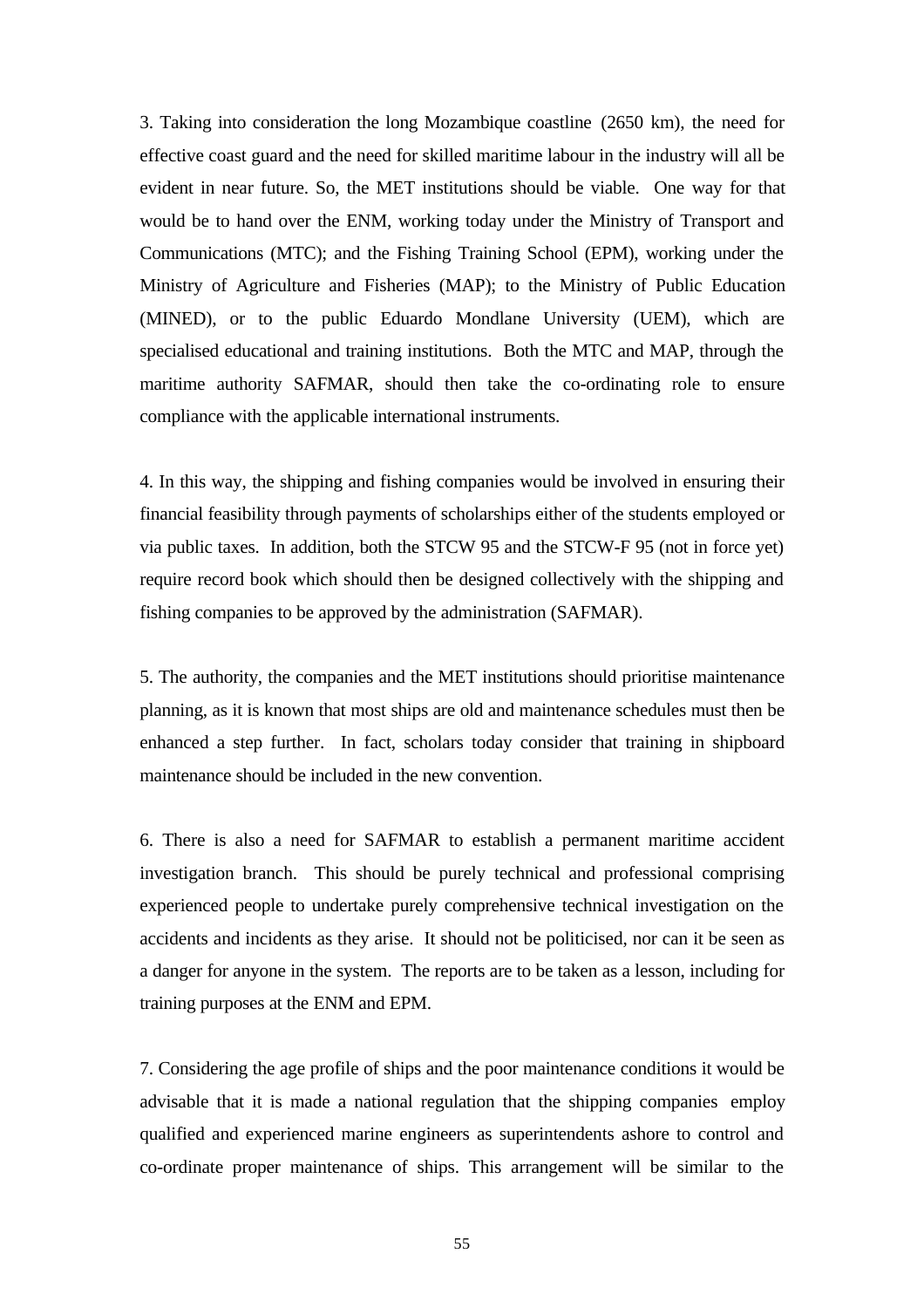requirement of a designated person (DP) ashore required by the ISM Code. The information flow should run between these people, the superintendent engineers and the SAFMAR surveyors for better control.

8. The ISM Code requires today a Designated Person (DP). Of course, SAFMAR also here must play a part in appointment of this person. SAFMAR should make sure that this DP is sufficiently knowledgeable to undertake safety issues. To monitor the implementation of ISM Code at the national level, especially in the major ports of Maputo, Beira and Nacala.

9. SAFMAR will also need skilled auditors for ascertaining proper implementation of ISM Code requirements. The selected persons should be properly trained in ISM and PSC matters.

10. Creation of crewing agencies that are in compliance and familiar with the applicable IMO and national requirements should be encouraged especially by the maritime authority SAFMAR.

11. Provision of the engine display diagrams and layout for shipboard marine engineering operations both in Portuguese and in English languages.

12. Establishment of a permanent examination committee for seafarers, comprising educated, trained, knowledgeable and experienced people in maritime subjects especially those for Nautical, Radio and Marine Engineering subjects.

13. Delegate but under strict control, some of the items under flag state enforcement to classification societies for tougher surveys and inspections in the implementation especially on Mozambique flagged ships.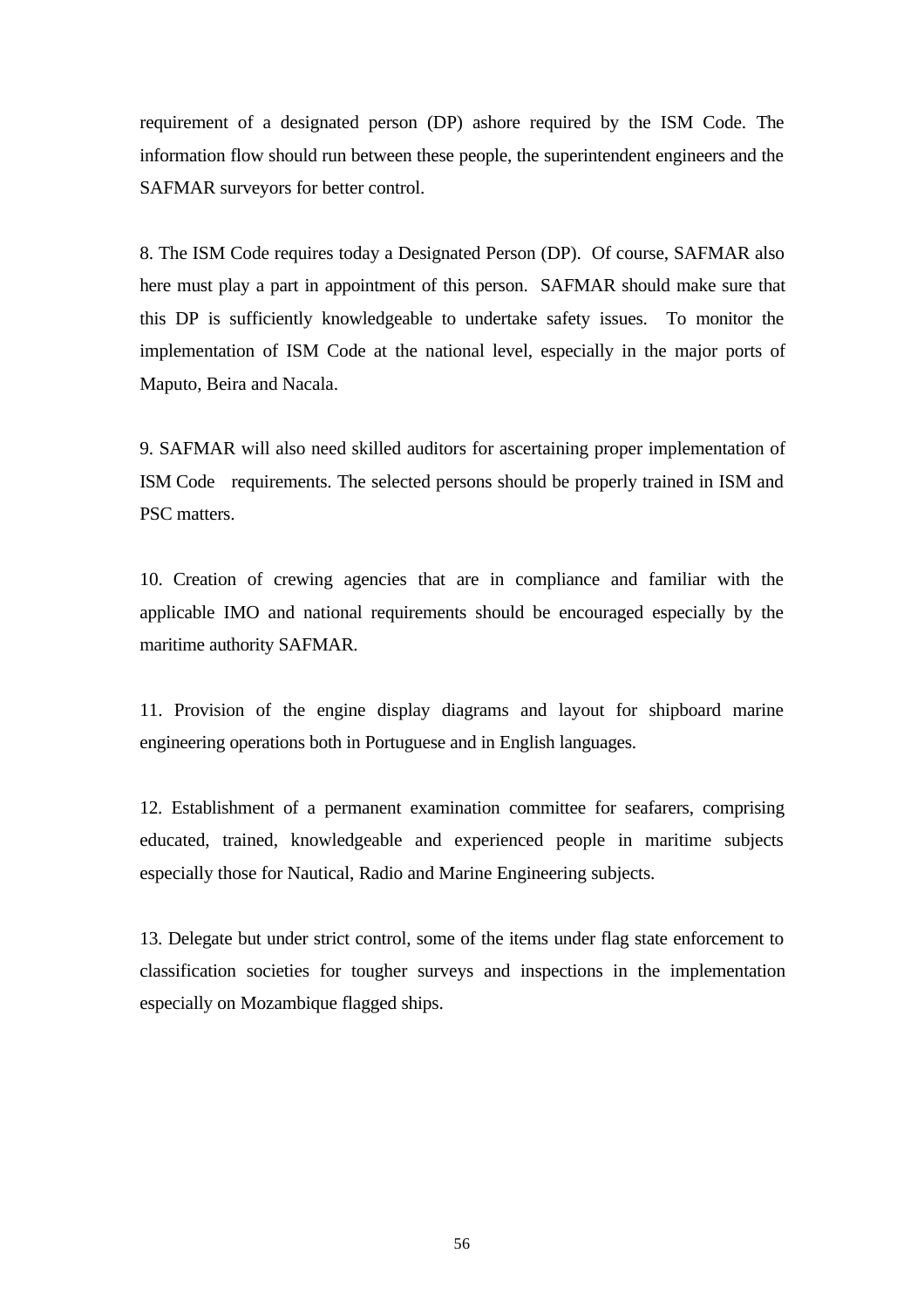#### **BIBLIOGRAPHY**

Anderson, Donald; Istance, Howell and Spencer, John (1977). *Human factors in the design and operation of ships.* Gothenburg, Sweden: First International Conference on Human factor in the design and operation of ships (Conference Organising Committee).

Bea, Robert G (1994). *The role of Human error in design, construction and reliability of marine structures.* Berkeley, CA: Dept. of Naval Architecture & Offshore engineering and Dept. of Civil engineering, University of California.

BIMCO (1996). 'Implementation of the amended STCW Convention'. *BIMCO Review*. WH Robinson. Bagsvaerd, Denmark.

Duong, C (1994). *Crew competence, a key factor in safety at sea.* Bulletin Technique du Bureau Veritas.

Dzugan, Gerry (1998). *Cross cultural communication - implications for maritime trainers.* International conference on maritime education and training (IMLA). Malmö, Sweden: World Maritime University.

Government of Mozambique (1993). Inquiry upon the *M/T Katina P accident in Mozambique.* Maputo, Mozambique: Inquiry committee.

Hooke, Norman (1997). Maritime Casualties, 1963-1996. 2<sup>nd</sup> Edition. London, UK.

International Labour Organisation (1996). *Accident prevention on board ship at sea and in port. An ILO code of practice.* Second edition. Geneva, International Labour Office.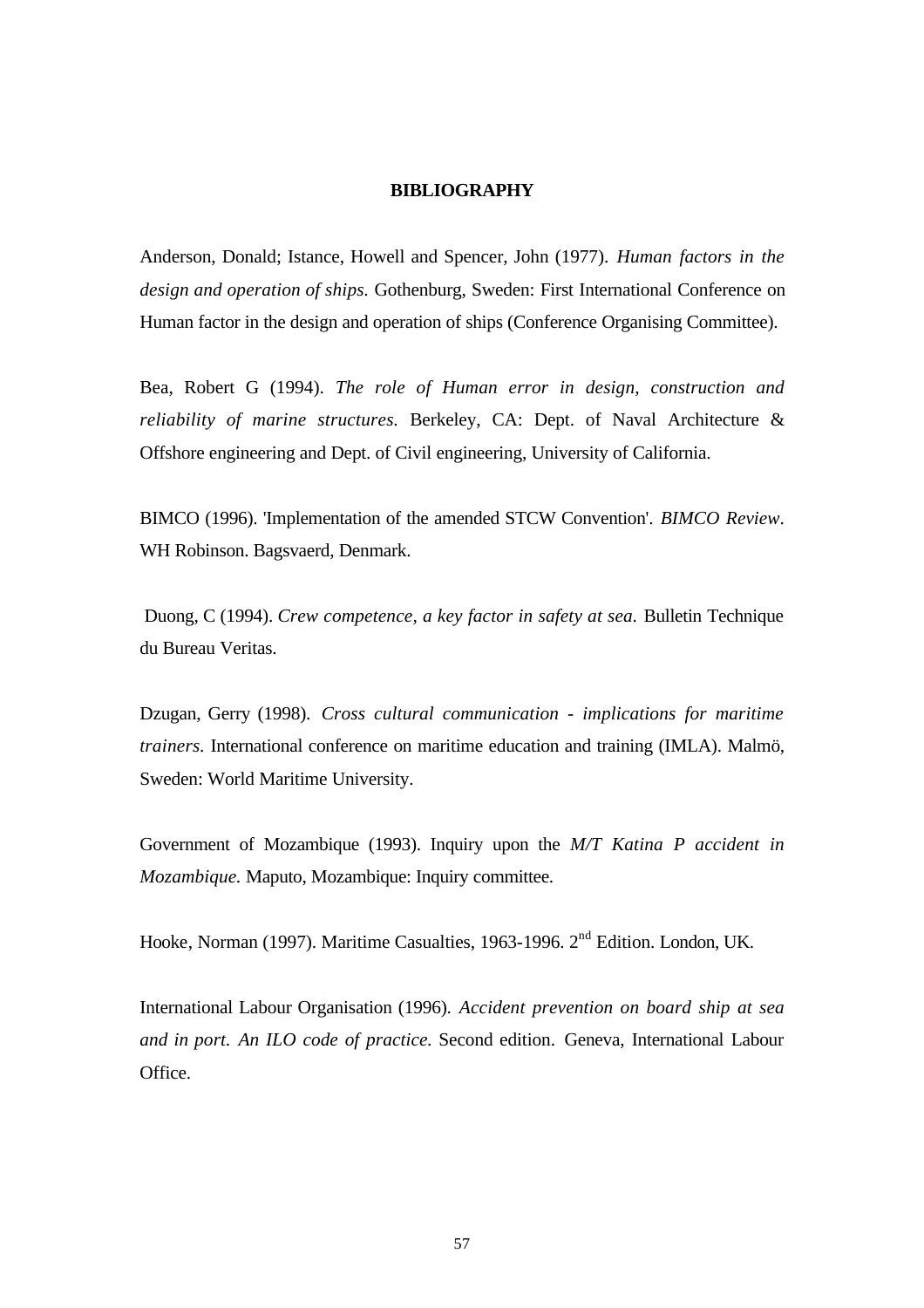International Maritime Organisation (IMO) (1998). *Role of the human element with regard to pollution prevention and formal safety assessment.* London, UK: Maritime Environment Protection Committee (MEPC).

Kristiansen, S (1993). 'Human factors in marine accidents'. *Risk and reliability in marine technology.*  $17<sup>th</sup>$  graduate school.

Landsburg, Alexander C; Ferguson, J; Pillsbury, Charles; and Ellingstad, Vernon (1999). 'Accident causation-based human factors taxonomy'*.* BIMCO BULLETIN, vol. 94, no. 1 (1999). Bagsvaerd, Denmark.

May, Michael (1998). *Psychology of human error.* Danish Maritime Institute. Lyngby, Denmark.

May, Michael (1998). *Error management.* Danish Maritime Institute. Lyngby, Denmark.

Mozambican Official Gazette "Boletim da República" (Serial I, no. 35). *Decrees Law nos. 34/94 and 35/94: Establishment of Mozambican National Maritime Safety Administration (SAFMAR) and Approval of Regulations on certification of competency for seafarers*. Maputo, Mozambique.

Nakazawa, Takeshi (1999). 'The concept of heat engines'. *Thermal Power Engineering* (Handout). Malmö, Sweden: World Maritime University.

Nishikawa, Eiichi (1999). *Marine Propulsion systems II* (handout). Malmö, Sweden: World Maritime University.

NTSB (1990). 'Report PB92-916403: NTSB/Mar-92/03 from the NTSB, Washington, DC. 20594 Marine Accident Report'. *Capsing and sinking of the fish processing vessel Aleutian Enterprise in the Bearing Sea, March 22, 1990.*